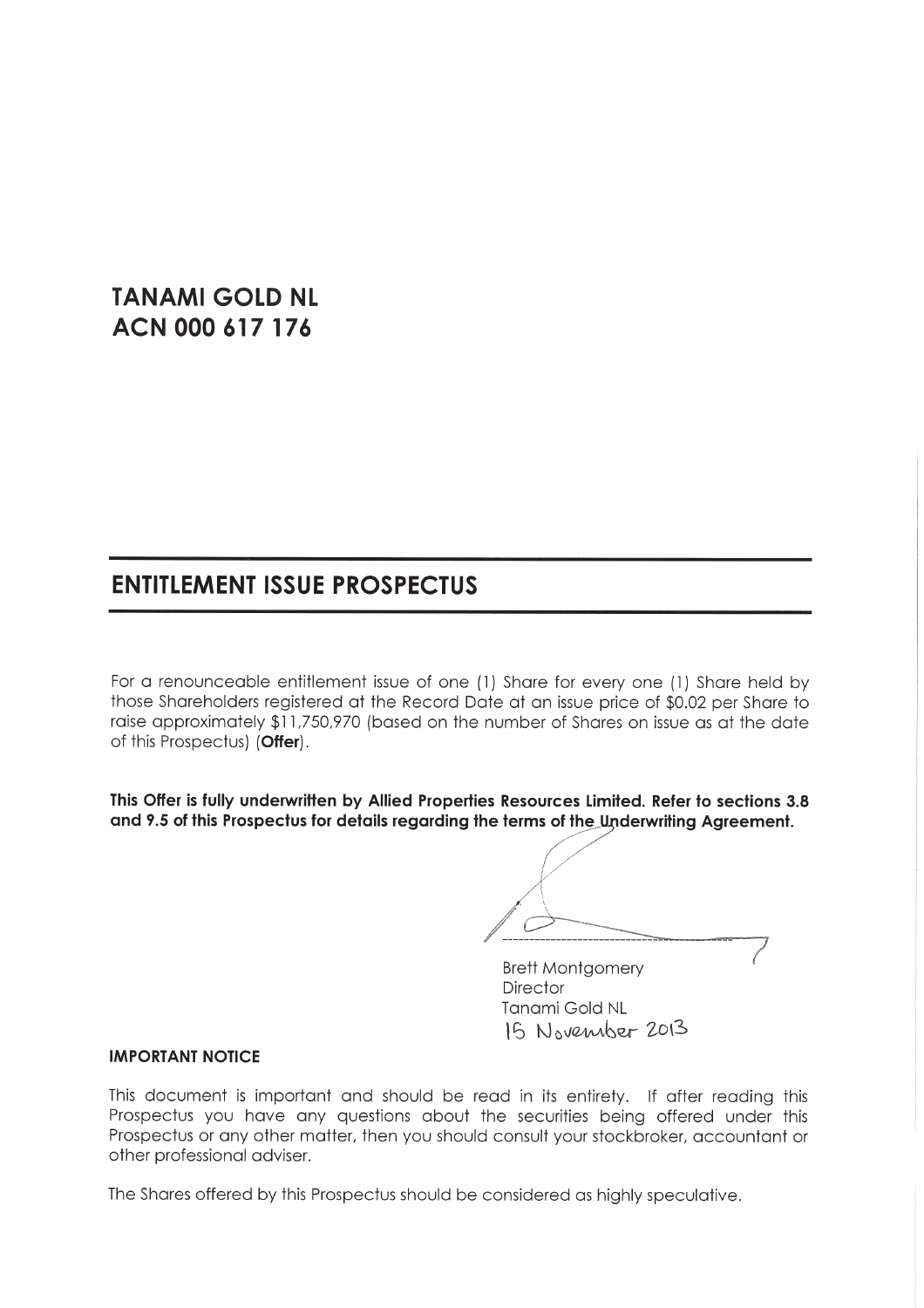## **CONTENTS**

| $\mathbf{1}$ .            |  |
|---------------------------|--|
|                           |  |
| 2.                        |  |
| 3.                        |  |
| $\overline{\mathbf{4}}$ . |  |
| 5 <sub>1</sub>            |  |
| 6.                        |  |
| $\overline{7}$ .          |  |
| 8.                        |  |
| 9.                        |  |
| 10.                       |  |
| 11.                       |  |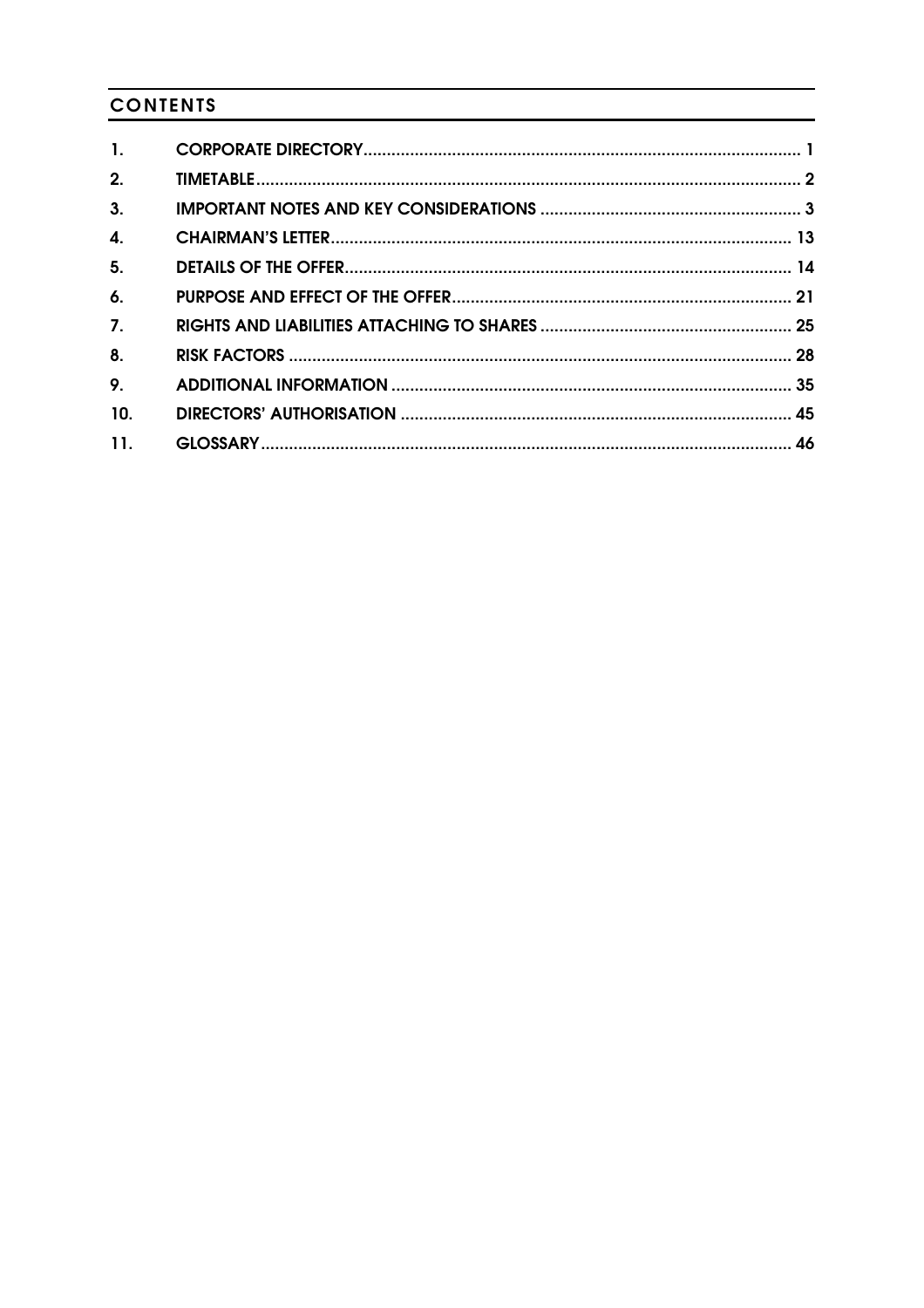### 1. CORPORATE DIRECTORY

#### **Directors**

Gerard McMahon Non-Executive Chairman

Arthur Dew Non-Executive Director

Carlisle Procter Non-Executive Director

Brett Montgomery Non-Executive Director

Mark Wong Alternative Director to Arthur Dew

#### Company Secretary

Pauline Collinson Pauline.Collinson@tanami.com.au

### Share Registry\*

Security Transfer Registrars Pty Limited 770 Canning Highway Applecross WA 6153

Telephone: +61 8 9315 2333 Facsimile: +61 8 9315 2233

### Registered Office

Level 2, 56 Ord Street West Perth WA 6005

Telephone: + 61 8 9212 5999 Facsimile: +61 8 9212 5900

Email: tanamigold@tanami.com.au Website: www.tanami.com.au

#### **Underwriter**

Allied Properties Resources Limited 22nd Floor, Allied Kajima Building 138 Gloucester Road Wanchai, Hong Kong

#### Nominee for Foreign Holders

Patersons Securities Limited Level 23, Exchange Plaza 2 The Esplanade PERTH WA 6000

### Lawyers

Steinepreis Paganin Lawyers and Consultants Level 4, The Read Buildings 16 Milligan Street Perth WA 6000

### Auditor\*

KPMG 235 St George's Terrace Perth WA 6000

\* These entities are included for information purposes only. Neither has been involved in the preparation of this Prospectus nor have they consented to being named in this Prospectus.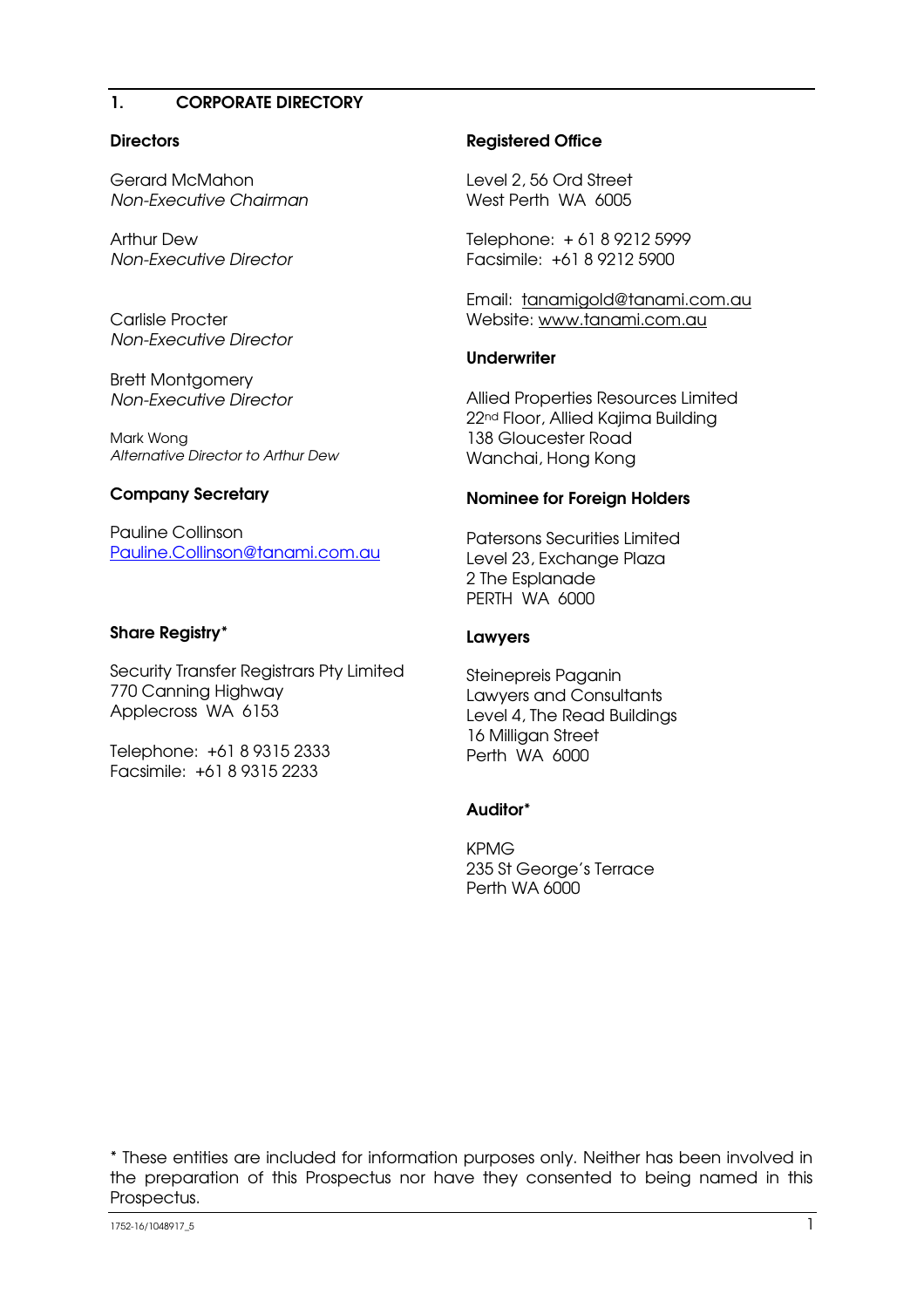### 2. TIMETABLE

| 15 November 2013 |
|------------------|
| 18 November 2013 |
| 19 November 2013 |
| 22 November 2013 |
| 22 November 2013 |
| 28 November 2013 |
| 4 December 2013  |
| 11 December 2013 |
| 12 December 2013 |
| 18 December 2013 |
| 23 December 2013 |
| 30 December 2013 |
| 31 December 2013 |
|                  |

\*The Directors may extend the Closing Date by giving at least 6 Business Days notice to ASX prior to the Closing Date. As such the date the Shares are expected to commence trading on ASX may vary.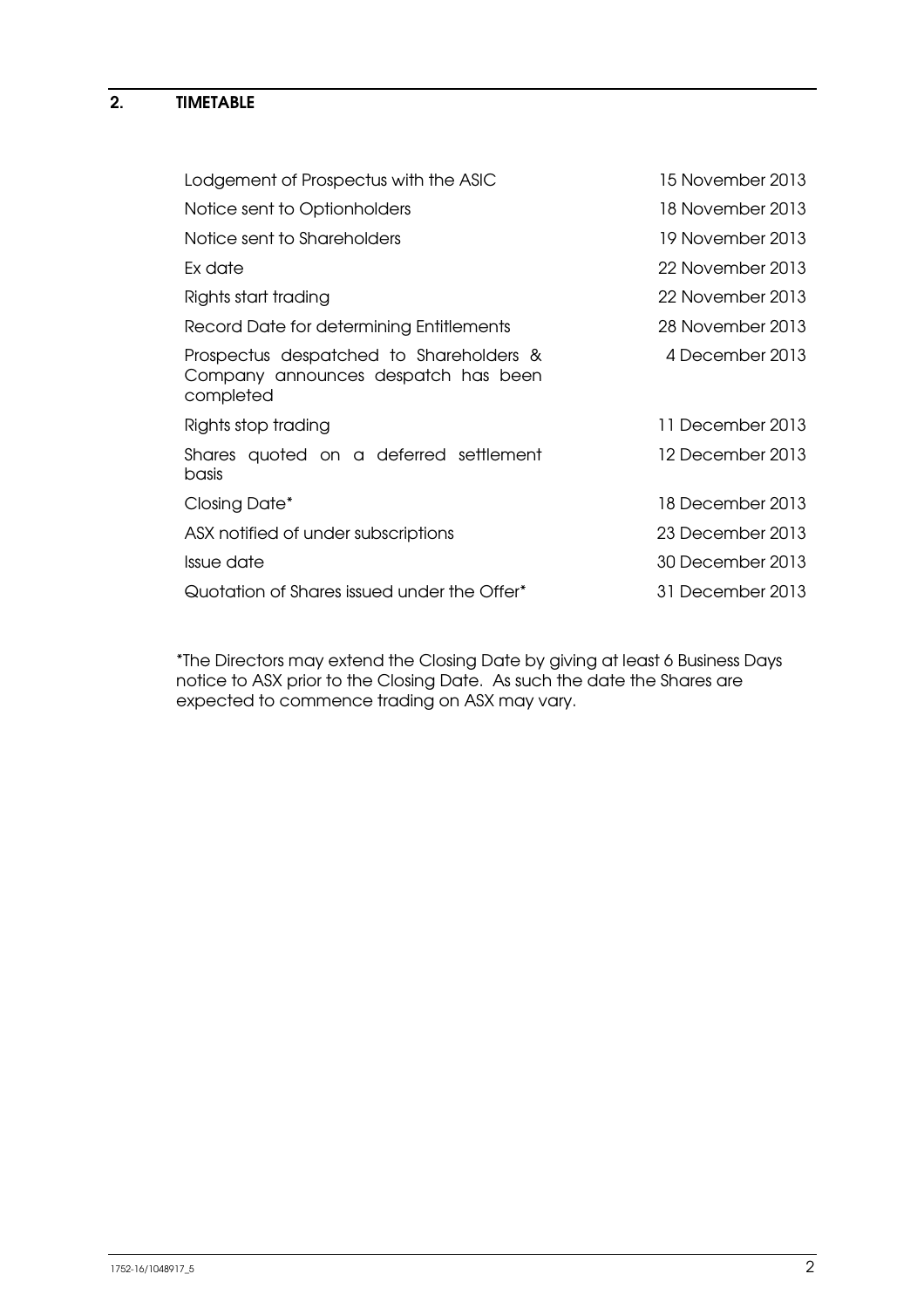### 3. IMPORTANT NOTES AND KEY CONSIDERATIONS

This prospectus is dated 15 November 2013 and was lodged with the ASIC on that date. The ASIC and its officers take no responsibility for the contents of this Prospectus or the merits of the investment to which this Prospectus relates.

No Shares may be issued on the basis of this Prospectus later than 13 months after the date of this Prospectus.

No person is authorised to give information or to make any representation in connection with this Prospectus, which is not contained in the Prospectus. Any information or representation not so contained may not be relied on as having been authorised by the Company in connection with this Prospectus.

It is important that investors read this Prospectus in its entirety and seek professional advice where necessary. The Shares the subject of this Prospectus should be considered highly speculative.

Applications for Shares offered pursuant to this Prospectus can only be submitted on an original Entitlement and Acceptance Form or Shortfall Application Form.

This Prospectus is a transaction specific prospectus for an offer of continuously quoted securities (as defined in the Corporations Act) and has been prepared in accordance with section 713 of the Corporations Act. It does not contain the same level of disclosure as an initial public offering prospectus. In making representations in this Prospectus regard has been had to the fact that the Company is a disclosing entity for the purposes of the Corporations Act and certain matters may reasonably be expected to be known to investors and professional advisers whom potential investors may consult.

### 3.1 Kavanagh Drilling Program

The Kavanagh Drilling program has proceeded as scheduled and within budget with approximately 4,000 metres drilled to date of a planned 8,000-10,000 metre underground drilling program. The surface drill rig arrived in the last week of October and has also begun drilling.

Mineralised veining has been identified in multiple underground holes around the expected target depth while a highly altered mafic rock was intercepted in the first exploration hole targeting mineralisation 100-200 metres beneath Kavanagh. The first batch of samples were dispatched in mid-October, the first results started to come through in the second week in November, these results are yet to be interpreted or analysed by the Company's geologists. In several cases where it is believed coarse gold is present, additional analysis has been requested which is leading to longer turnaround. It is anticipated that these results, along with any additional results received in the next 2 weeks, will be interpreted by the Company's geologists in late November with all relevant information being made public to the ASX at the time.

The underground drilling program is expected to be completed mid-December while the surface drill program is scheduled to continue until February 2014.

### 3.2 Competent Person's Statement

The information in this Prospectus that relates to Exploration Results and Mineral Resources is based on information compiled by Michael Thomson, a full time employee and Principal Geologist of the Company. Mr Thomson is a member of The Australasian Institute of Mining and Metallurgy. Mr Thomson has sufficient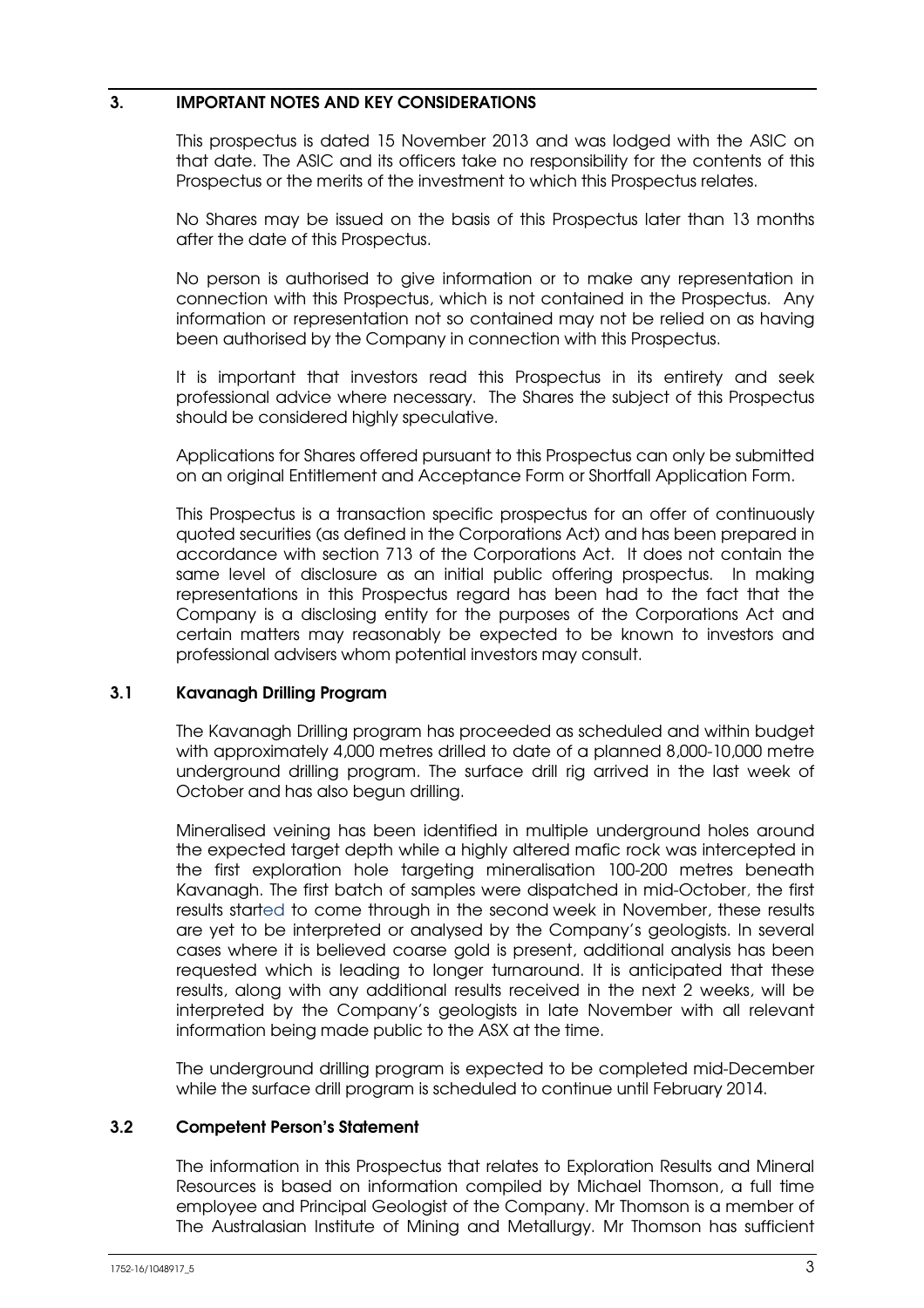experience relevant to the style of mineralisation and type of deposit under consideration and to the activity which he is undertaking to qualify as a Competent Person as defined in the 2004 Edition of the JORC Code. Mr Thomson consents to the inclusion in this Prospectus of the matters based on his information in the form and context in which it appears. Mr Thomson has not withdrawn his consent prior to the lodgement of this Prospectus with the ASIC.

### 3.3 Risk factors

Potential investors should be aware that subscribing for Shares in the Company involves a number of risks. The key risk factors of which investors should be aware are set out in section 8 of this Prospectus. These risks together with other general risks applicable to all investments in listed securities not specifically referred to, may affect the value of the Shares in the future. Accordingly, an investment in the Company should be considered highly speculative. Investors should consider consulting their professional advisers before deciding whether to apply for Shares pursuant to this Prospectus.

| <b>Risk</b>                   | <b>Description</b>                                                                                                                                                                                                                                                                                                                                                                                                                                                                                                                                                                                                                       | Reference in<br><b>Prospectus</b> |
|-------------------------------|------------------------------------------------------------------------------------------------------------------------------------------------------------------------------------------------------------------------------------------------------------------------------------------------------------------------------------------------------------------------------------------------------------------------------------------------------------------------------------------------------------------------------------------------------------------------------------------------------------------------------------------|-----------------------------------|
| <b>Potential for dilution</b> | <b>Upon</b><br>implementation of the<br>Offer,<br>assuming all Entitlements are accepted<br>and no Options are exercised prior to the<br>Record Date; the number of Shares in the<br>Company will increase from 587,548,523<br>currently on issue to 1,175,097,046.<br>This<br>means that each current Share<br>will<br>represent a significantly lower proportion<br>of the ownership of the Company.                                                                                                                                                                                                                                   | 8.2(a)                            |
| <b>Change in Control</b>      | Shareholders should be aware that the<br>Offer, and in particular the underwriting<br>arrangements relating to the Offer may<br>result in APRL increasing its relevant<br>interest in the voting shares of the<br>Company. Please refer to section 3.10 for<br>further details in relation to the potential<br>change<br>in<br>control<br>effects<br>on<br>the<br>Company.                                                                                                                                                                                                                                                               | 8.2(b)                            |
| <b>Coyote Gold</b><br>Project | Company has commenced<br>The<br>an.<br>extensive drilling program at its Kavanagh<br>deposit, which is part of the Coyote Gold<br>Project.<br>In the event that the drilling program is<br>successful, the Company will require<br>additional capital (through debt and/or<br>equity finance) to progress development<br>of the Coyote Gold Project. In the event<br>that the drilling program is unsuccessful,<br>the Company will reassess whether or not<br>to continue exploration at the Coyote<br>Project and<br>that<br>Gold<br>reassessment<br>would include a decision as to whether<br>the Coyote Gold Project will be kept on | 8.2(c)                            |

A summary of some of the key risks include: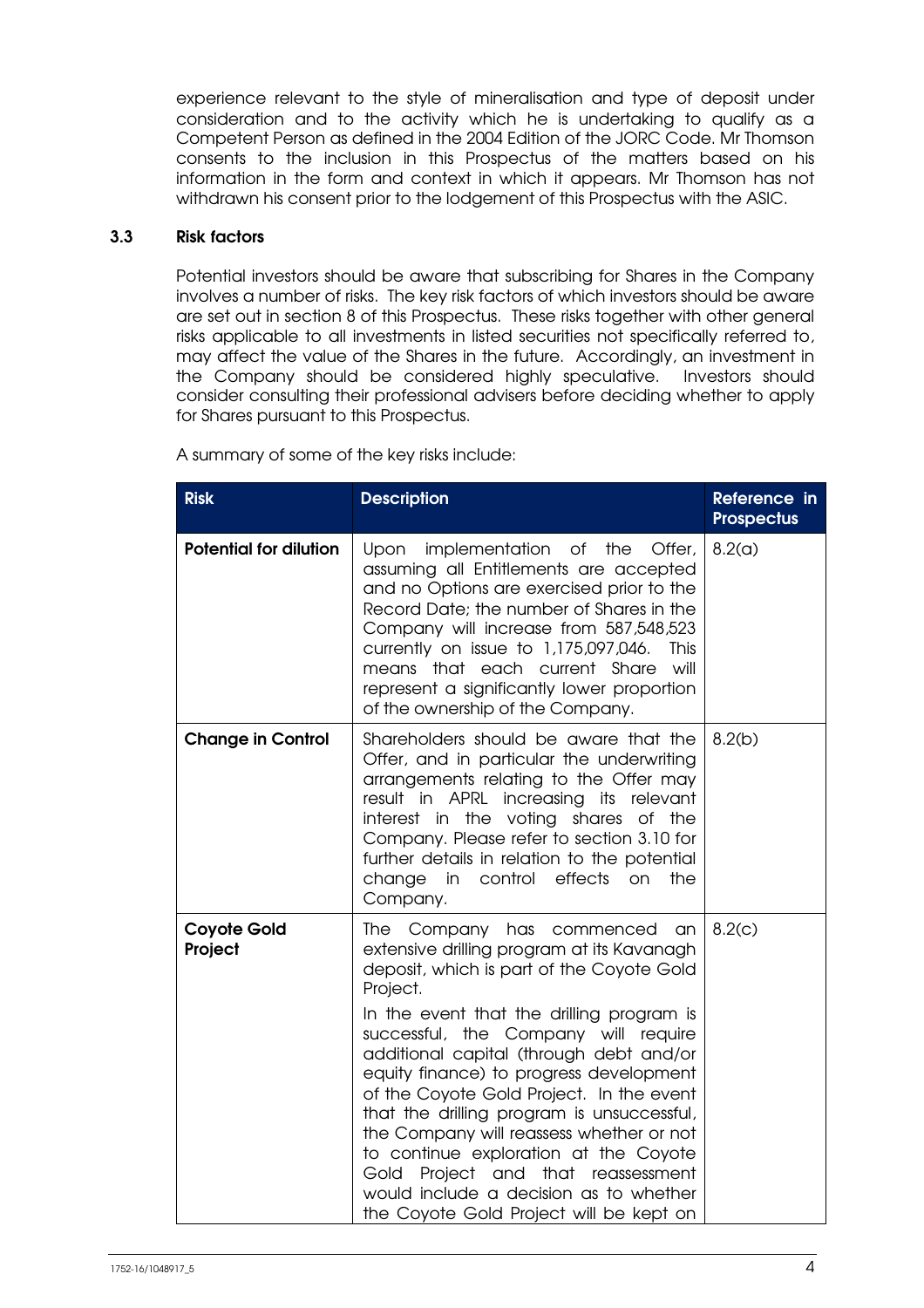| <b>Risk</b>                                             | <b>Description</b>                                                                                                                                                                                                                                                                                                                                                                                                                                                                                                                                                                                                                                  | Reference in<br><b>Prospectus</b> |
|---------------------------------------------------------|-----------------------------------------------------------------------------------------------------------------------------------------------------------------------------------------------------------------------------------------------------------------------------------------------------------------------------------------------------------------------------------------------------------------------------------------------------------------------------------------------------------------------------------------------------------------------------------------------------------------------------------------------------|-----------------------------------|
|                                                         | care and maintenance.                                                                                                                                                                                                                                                                                                                                                                                                                                                                                                                                                                                                                               |                                   |
| <b>Central Tanami</b><br>Project                        | Company has carried out an<br><b>The</b><br>extensive drilling program during 2012,<br>particularly at its Groundrush deposit. A<br>Definitive Feasibility Study (DFS) was<br>completed in April 2013 as to the viability<br>for reopening a mine at Groundrush. The<br>Board was not satisfied with the DFS and<br>has deferred a decision as to whether to<br>continue further exploration until the<br>Company is in a more sound financial<br>position. Further drilling will be required to<br>establish a satisfactory Mineral Resource<br>prior to developing the Central Tanami<br>Project further.                                         | 8.2(d)                            |
|                                                         | The Company will require additional<br>capital (through debt and/or equity<br>finance) to progress exploration and<br>potential development.                                                                                                                                                                                                                                                                                                                                                                                                                                                                                                        |                                   |
| <b>Additional</b><br><b>Requirements for</b><br>Capital | Company's capital requirements<br>The I<br>depend on numerous factors.<br>The<br>Company may require further financing in<br>addition to amounts raised under the<br>Offer, particularly with respect to its<br>Central Tanami Project operations.<br>There is however no guarantee that the<br>Company will be able to secure any<br>additional funding or be able to secure<br>funding on terms favourable to the<br>Company.                                                                                                                                                                                                                     | 8.2(e)                            |
| <b>Executive</b><br><b>Management</b>                   | The Company's management currently<br>consists of a committee of two (2) of its<br>four (4) non-executive Directors and a<br>core of professional management. The<br>Board's strategy is to await the results of<br>the drilling program at Kavanagh prior to<br>appointment<br>of a<br>the<br>new<br>Chief<br>Executive and other technically qualified<br>management staff. However, while the<br>Company has commenced interviewing<br>potential candidates, there can be no<br>assurance that the Company will be able<br>to secure personnel with the relevant<br>experience<br>to give<br>effect<br>to<br>the<br>Company's future objectives. | 8.2(f)                            |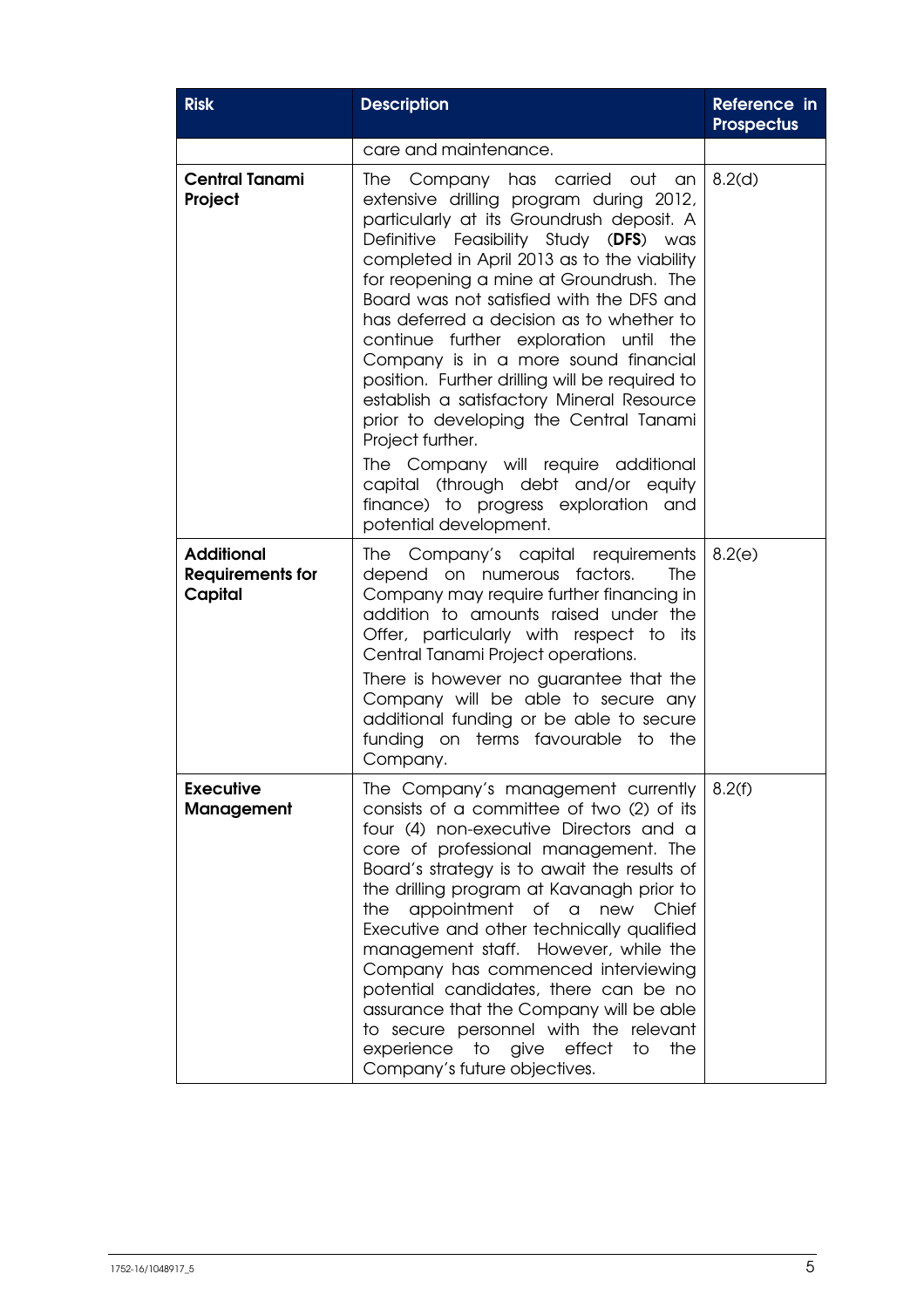| <b>Risk</b>                                                                             | <b>Description</b>                                                                                                                                                                                                                                                                                                                                                                                                                                                                                                                                                                                     | Reference in<br><b>Prospectus</b> |
|-----------------------------------------------------------------------------------------|--------------------------------------------------------------------------------------------------------------------------------------------------------------------------------------------------------------------------------------------------------------------------------------------------------------------------------------------------------------------------------------------------------------------------------------------------------------------------------------------------------------------------------------------------------------------------------------------------------|-----------------------------------|
| <b>Exploration,</b><br>Development,<br><b>Mining, Processing</b><br>and Operating Risks | By its nature, the business of mineral<br>exploration, mine development and mine<br>production expose the Company to<br>significant risk.<br>Ultimate and continuous success of these<br>activities is dependent on many factors<br>such as: successful<br>exploration<br>and<br>definition<br>and/or acquisition<br>Ωf<br>recoverable and economic<br>deposits;<br>successful conclusions<br>to<br>feasibility<br>studies; access to adequate capital for<br>development; design<br>project<br>and<br>construction of efficient<br>mining<br>and<br>processing facilities and competent<br>operation. | 8.3(a)                            |
| <b>Gold Price</b>                                                                       | When in production, the Company<br>principally derives its revenue from the<br>sale of gold. Consequently, the potential<br>future earnings of the Company are<br>closely related to the price of gold.<br>Recommencement of the Company's<br>mining operations is dependent (amongst<br>other things) upon the price of gold being<br>adequate to make it economically viable.<br>Price declines in the market price of gold<br>could cause commercial production from<br>the Company's operations to remain<br>uneconomical.                                                                         | 8.3(c)                            |

### 3.4 Directors Interests in Securities

The relevant interest of each of the Directors in the securities of the Company as at the date of this Prospectus, together with their respective Entitlement, is set out in the table below.

| <b>Director</b>            | <b>Shares</b> | <b>Options</b> | <b>Entitlement</b> | \$  |
|----------------------------|---------------|----------------|--------------------|-----|
| Gerard<br><b>McMahon</b>   | Nil           | Nil            | Nil                | Nil |
| Arthur Dew <sup>1</sup>    | Nil           | Nil            | Nil                | Nil |
| <b>Carlisle Procter</b>    | Nil           | Nil            | Nil                | Nil |
| <b>Brett</b><br>Montgomery | Nil           | Nil            | Nil                | Nil |

### Note:

1. Please note, Arthur Dew, a Director of the Company, is a non-executive Director and Chairman of Allied Group Limited (Allied Group) and Allied Properties (H.K.) Limited.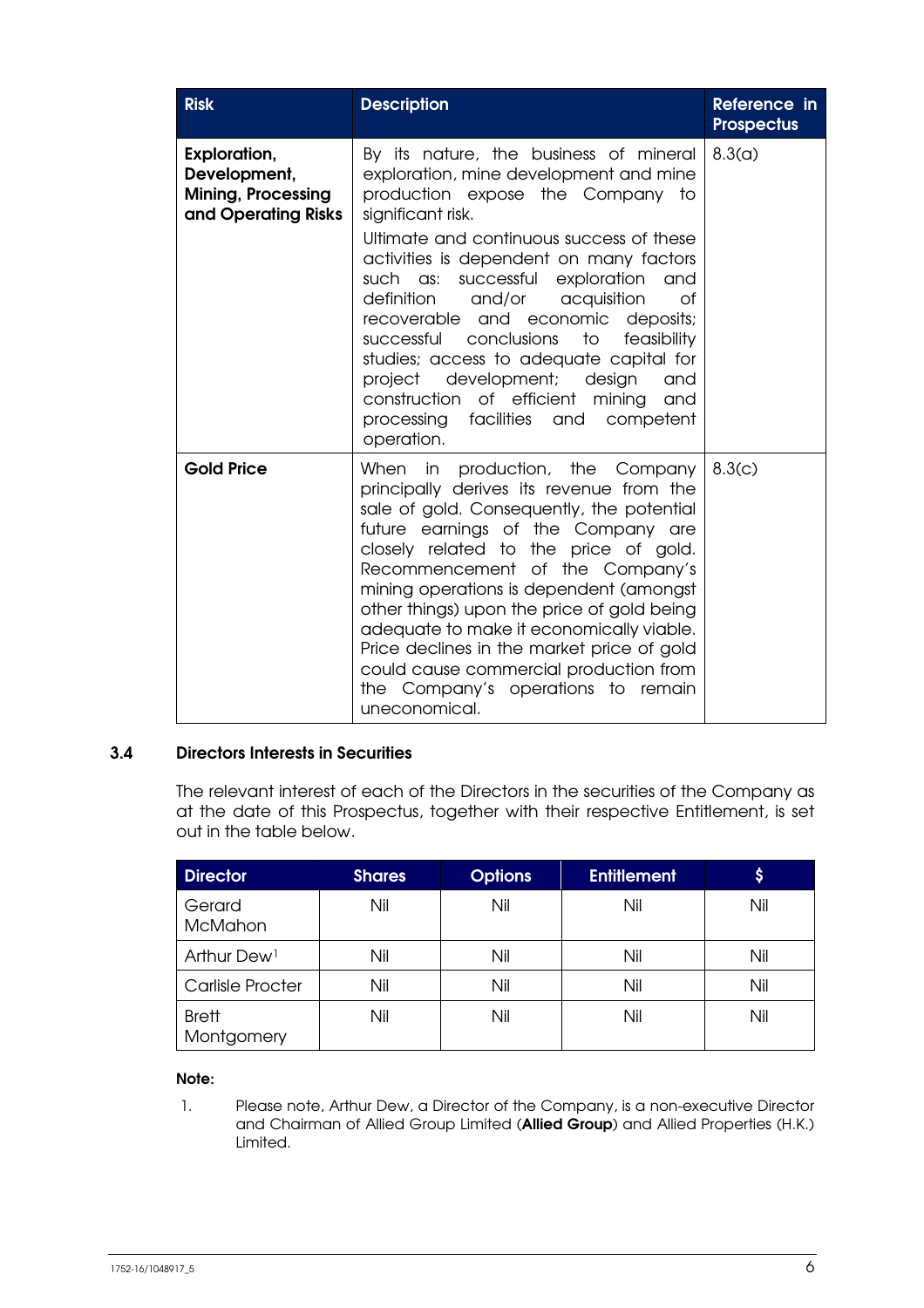### 3.5 Substantial Holders

Based on publicly available information as at the date of this Prospectus, those persons which (together with their associates) have a relevant interest in 5% or more of the Shares on issue are set out below:

| <b>Shareholder</b>                                                                            | <b>Shares</b> | ℅     |
|-----------------------------------------------------------------------------------------------|---------------|-------|
| Allied Properties Resources Limited <sup>1</sup>                                              | 142,818,734   | 24.31 |
| Sun Hung Kai Investment Services Limited as<br>nominee for < Client Future Rise Inv Limited>2 | 71.769.368    | 12.22 |

#### Notes:

These Shares are held by APRL. Lee and Lee Trust hold 68.14% of Allied Group, which in turn holds 74.99% of Allied Properties (H.K.) Limited, of which APRL is a wholly owned subsidiary. Mr Lee Seng Hui, a former Director of the Company, is one of three trustees of the Lee and Lee Trust.

<sup>2</sup> Sun Hung Kai Investment Services Limited holds these shares as nominee for Future Rise Inv Limited, which is not an associate of the Company. In the event all Entitlements are accepted there will be no change to the substantial holders on completion of the Offer.

### 3.6 Rationale for the Offer

The Company has undertaken a comprehensive study in respect of the feasibility of carrying out further drilling at the Kavanagh deposit, which forms part of the Coyote Gold Project. That study has been peer reviewed by an independent mining engineering consultant, confirming that carrying out further drilling at the Kavanagh deposit is warranted.

As a result, on 21 August 2013, the Board decided to proceed with a drilling program at the Kavanagh deposit, with an estimated cost of \$3.5 million. On 7 October 2013, the Company announced that it would fund the drilling program out of its cash reserves from the final drawdown of the Loan Facility from Sun Hung Kai whilst at the same time continuing to explore other methods of raising finance. An update in respect of the Kavanagh drilling program is set out in section 3.1.

In addition, the Company has ongoing obligations in respect of the care and maintenance program at its Coyote Gold Project as well as financing charges in respect of the Loan Facility.

As set out in section 3.12 below, AP Finance has provided the Company with a Financial Support Letter pursuant to which it agreed to support the Company financially for the period until 31 December 2014. However, rather than taking on further debt in order to meet its operating costs, the Board is of the opinion that making the Offer is a more suitable method of raising finance for its operations, as it will give Shareholders an opportunity to maintain (or potentially increase) their interests in the Company and will not increase the Company's reliance on debt funding at a time when it has no revenue source.

The balance of funds raised from the Offer will be used to pay the costs of the Offer and for working capital. Please refer to section 6.1 for further details in respect of the use of funds raised under the Offer.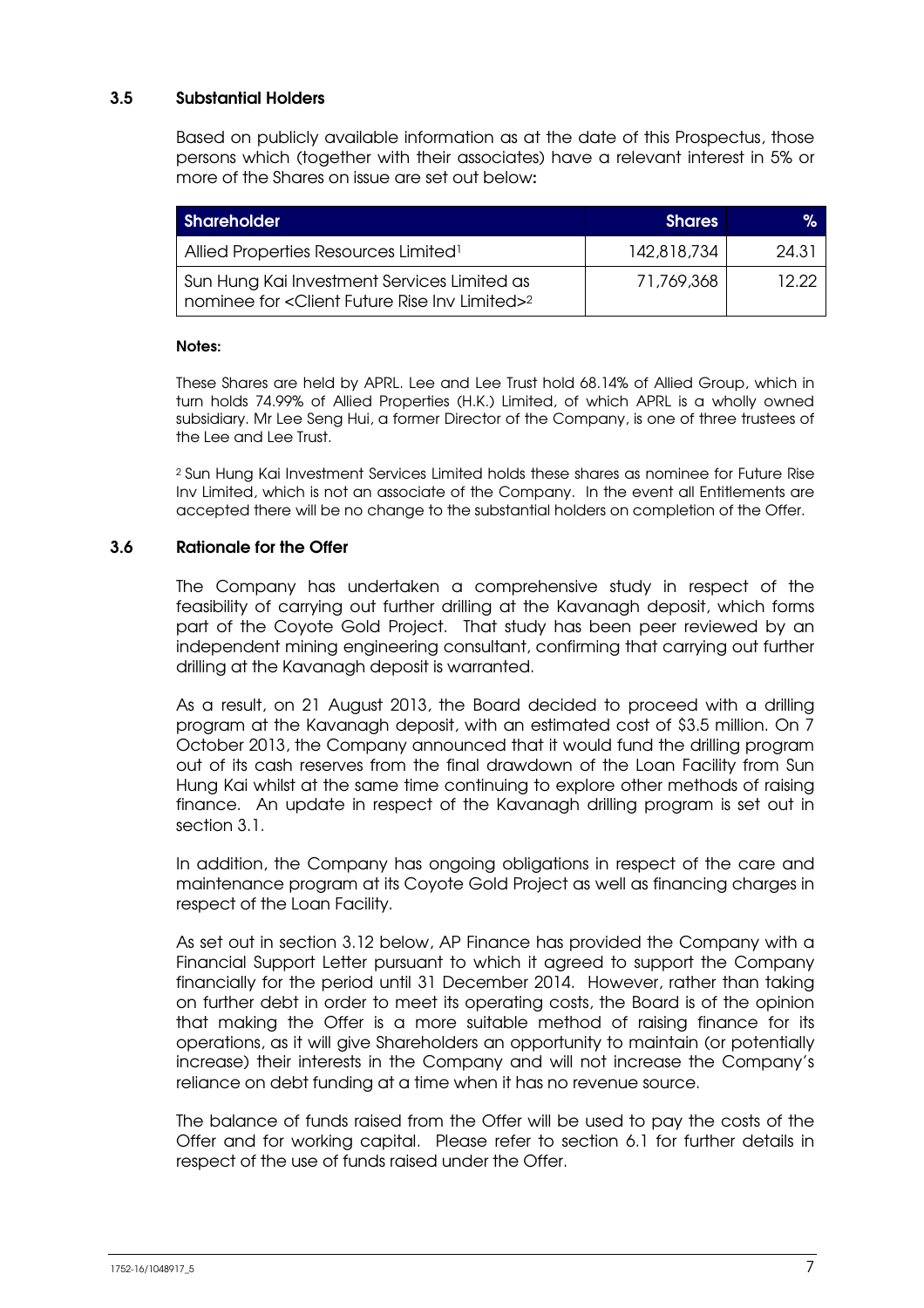### 3.7 Future Intentions of APRL

APRL has indicated that the intentions disclosed in this section are based on the facts and information regarding the Company and the general business environment which are known to it as at the date of this Prospectus. Any future decisions will, of course, be reached by APRL based on all material information and circumstances at the relevant time. Accordingly, if circumstances change or new information becomes available in the future, APRL's intentions could change.

APRL has informed the Company that on the facts and circumstances presently known to it, it is supportive of the Company's current direction. APRL has indicated that it is presently willing to consider any proposals the Company's Board and management may put forward as to how APRL could support and assist the Company to achieve its objectives.

APRL has advised the Company that since it is presently supportive of the Company's current direction, APRL does not currently intend to seek any changes to the direction and objectives of the Company, and that other than as disclosed in this Prospectus, APRL:

- (a) does not currently intend to make any significant changes to the existing businesses of the Company;
- (b) does not currently intend to inject further capital into the Company other than participating in the Offer and underwriting the Offer;
- (c) does not currently intend to become involved in decisions regarding the future employment of the Company's present employees and contemplates that they will continue in the ordinary course of business;
- (d) does not currently intend for any property to be transferred between the Company and APRL or any person associated with APRL;
- (e) does not currently intend to redeploy the fixed assets of the Company; and
- (f) does not currently intend to change the Company's existing financial or dividend policies.

APRL will make decisions on its course of action in light of material facts and circumstances at the relevant times and after it receives appropriate legal and financial advice on such matters, where required, including in relation to any requirement for Shareholder approvals.

The statements reflect current intentions only as at the date hereof which may change as new information becomes available or circumstances change or with the passage of time.

### 3.8 Underwriting by APRL

The Offer is underwritten by APRL up to the full amount under the Offer less APRL's Entitlement, being a balance of approximately \$8,894,596.

The Company has agreed to pay APRL the following fees for its services: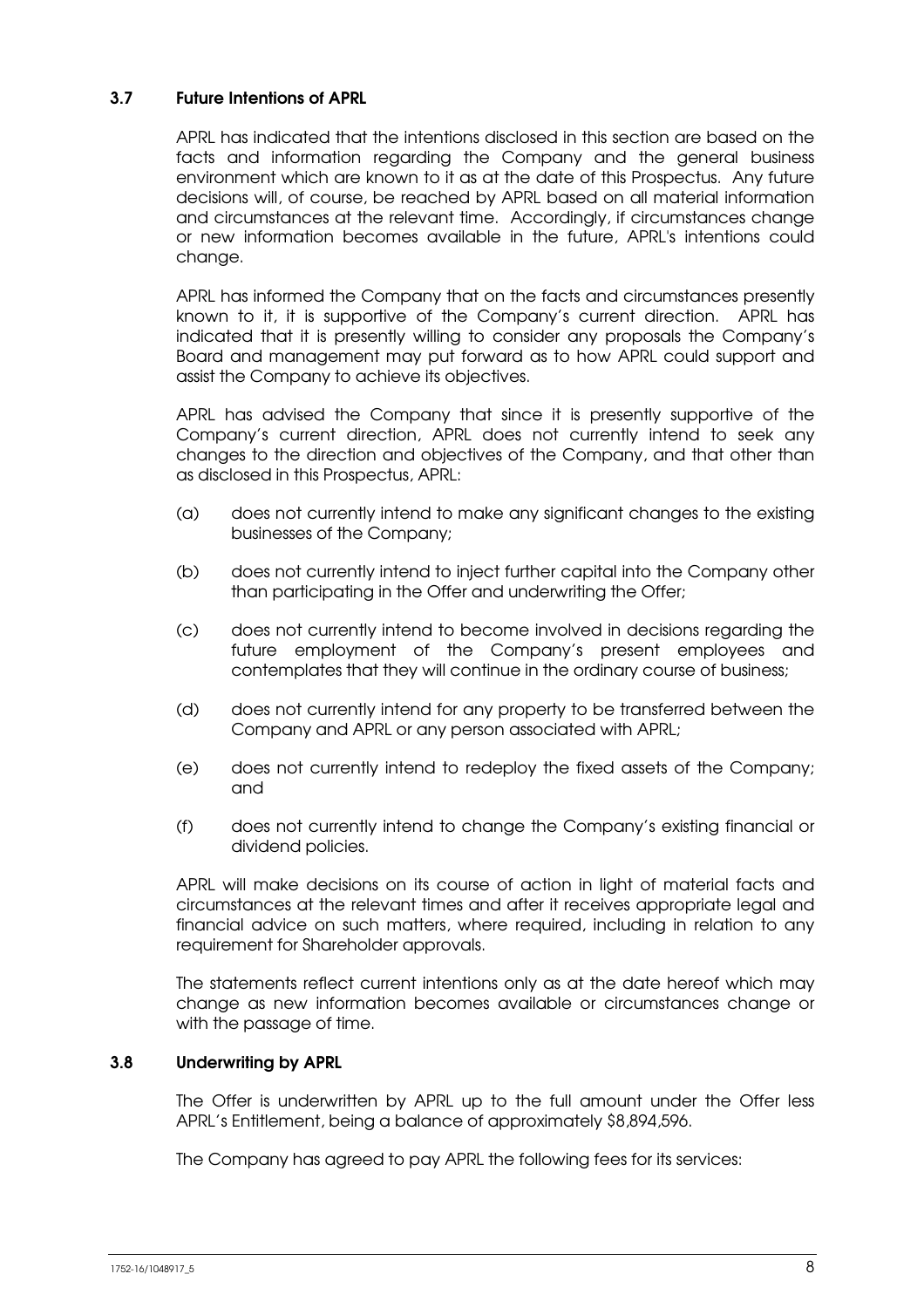- (a) 6% of the total underwritten amount; and
- (b) \$75,000 (plus GST) by way of a management fee.

The Company will also reimburse APRL for all reasonable costs and expenses incidental to the Offer.

APRL, together with its associates, currently has a relevant interest in 142,818,734 Shares, equating to a voting power in the Company of 24.31%. Please refer to section 3.10 of this Prospectus for further details in relation to the current voting power of APRL, and the potential effects of the Underwriting Agreement on the voting power of APRL.

The ultimate holding company of APRL is Allied Group. Lee and Lee Trust hold 68.14% of Allied Group, which in turn holds 74.99% of Allied Properties (H.K.) Limited, of which APRL is a wholly owned subsidiary. Mr Lee Seng Hui, a former Director of the Company, is one of three trustees of the Lee and Lee Trust.

Shortfall Shares applied for pursuant to the Shortfall Offer will be issued to existing Shareholders and third party investors in priority to APRL (refer to section 5.13 for details of the Shortfall Offer).

APRL has entered into sub-underwriting arrangements with Gerise Pty Limited (Gerise), a company controlled by Brett Montgomery (refer to section 3.9) and other unrelated third parties to an aggregate value of \$3,150,000. APRL reserves the right to enter into further sub-underwriting arrangements with other unrelated third parties on commercial terms.

Refer to section 9.5 for a summary of the material terms of the Underwriting Agreement.

### 3.9 Sub -underwriting arrangements

Gerise, a company controlled by Brett Montgomery who is a non-executive Director of the Company, has entered into a sub-underwriting agreement with APRL whereby agreement has been reached for Gerise to sub-underwrite up to a maximum of 57,500,000 Shares under the Offer on a general sub-underwriting basis, being to a maximum total value of \$1,150,000 (Sub-Underwriting Commitment).

Mr Montgomery, Gerise and/or his associates, will receive a sub-underwriting fee of 4% of the Sub-Underwriting Commitment from APRL.

Mr Montgomery, together with Gerise and/or associates, do not currently have a relevant interest in any Shares of the Company. Mr Montgomery has represented to the Company that neither he, Gerise nor any of his associates or sub-underwriters introduced by Mr Montgomery will be issued that number of Shortfall Shares which will result in any person acquiring a relevant interest in voting shares of the Company of 20% or more.

Mr Montgomery reserves the right to allocate his sub-underwriting commitment to third parties.

### 3.10 Effect on control of the Company and potential dilution to Shareholders

APRL, together with its associates, currently has a relevant interest in 142,818,734 Shares, representing 24.31% of the voting power in the Company. Pursuant to the terms of the Underwriting Agreement, APRL has agreed to underwrite up to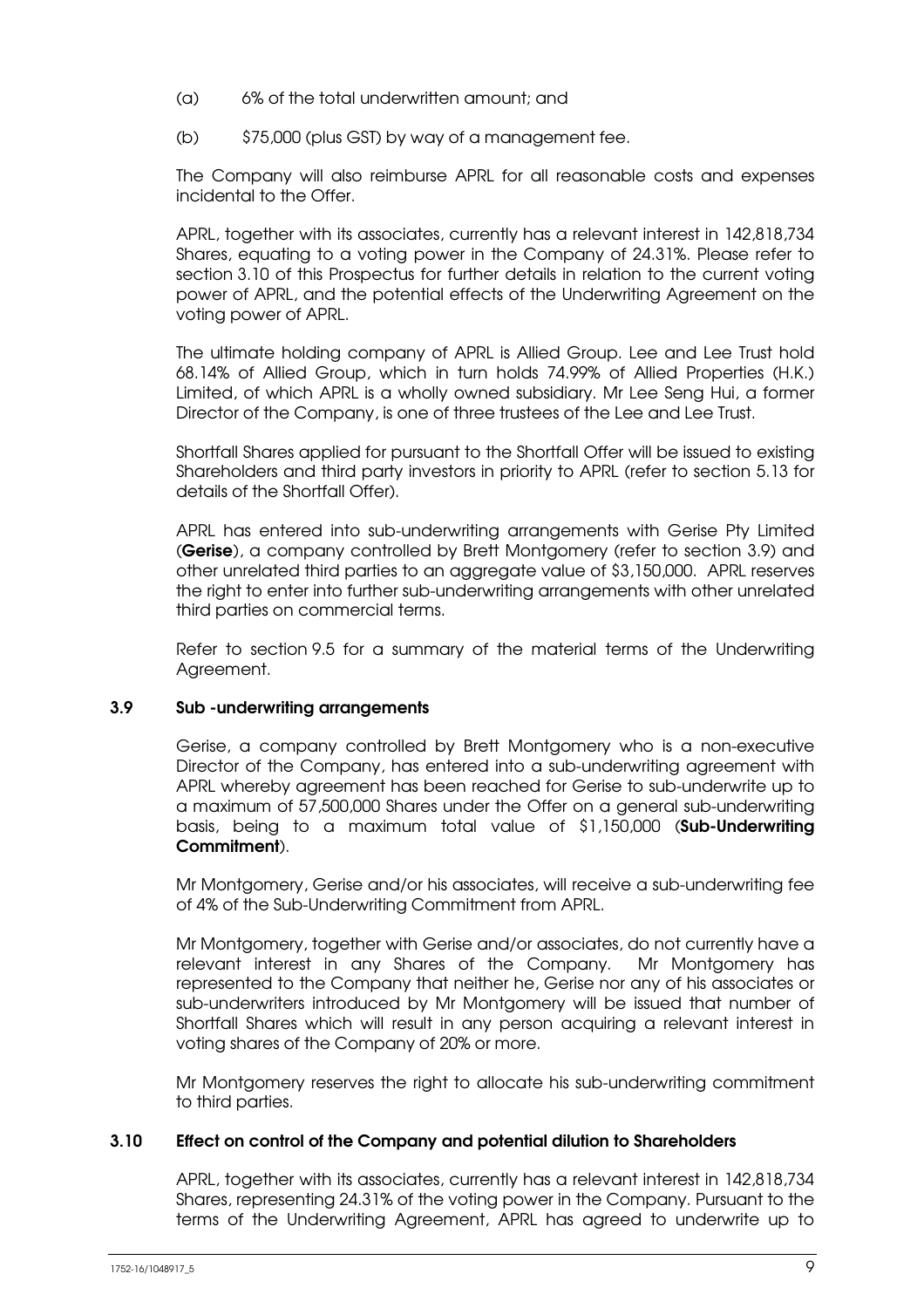\$8,894,596 under the Offer (being up to 444,729,789 Shares) and subscribe for its full Entitlement under the Offer (142,818,734 Shares).

The potential effect that the issue of Shares under the Offer will have on the control of the Company is as follows:

- (i) if all Shareholders take up all of the Entitlement under the Offer, the percentage interest in the Shares of the Company held by APRL (and any other Shareholders) would not change and there would not be any effect on the control of the Company; and
- (ii) if some or all of the Shareholders do not take up their Entitlement under the Offer, and there is a Shortfall, then the Offer may have an effect on the control of the Company as detailed in the table below.

To comply with the requirement to fully disclose APRL's potential voting power in the Company, the table below sets out various scenarios to indicate the effect on the Company's shareholding depending on the Shortfall (if any). However, in the event that Shortfall Shares are issued to investors pursuant to the Shortfall Offer, the potential voting power of APRL will decrease accordingly (refer to section 5.13 for details of the Shortfall Offer).

The potential increase in the voting power of APRL is set out in the table below and assumes APRL will take up its full Entitlement as a Shareholder under the Offer and takes up its maximum underwriting commitment under the Offer (which assumes that all sub-underwriters, including Brett Montgomery, default in their sub-underwriting obligations). The calculations in the table also assume that no Options are exercised prior to the Record Date.

| <b>Event/Date</b>                                                           | <b>Number of Shares held</b><br>by APRL and its<br><b>associates</b> | <b>Voting Power</b><br>of Underwriter |
|-----------------------------------------------------------------------------|----------------------------------------------------------------------|---------------------------------------|
| Date of Prospectus                                                          | 142,818,734                                                          | 24.31%                                |
| After APRL takes up its Entitlement                                         | 285,637,468                                                          |                                       |
| After issue of Shares assuming 100%<br>Shortfall (less APRL's Entitlement)  | 730,367,257                                                          | 62.15%                                |
| After issue of Shares assuming 75%<br>Shortfall (less APRL's Entitlement)   | 619,184,810                                                          | 52.69%                                |
| After issue of Shares assuming 50%<br>Shortfall (less APRL's Entitlement)   | 508,002,363                                                          | 43.23%                                |
| After issue of Shares assuming 25%<br>Shortfall (less APRL's Entitlement)   | 396,819,915                                                          | 33.77%                                |
| After issue of Shares assuming<br>0%<br>Shortfall (less APRL's Entitlement) | 285,637,468                                                          | 24.31%                                |

The number of Shares held by APRL and its voting power in the table above show the potential effect of the underwriting of the Offer. However, it is unlikely that no shareholders, other than the Underwriter, will take up Entitlements under the Offer and that all sub-underwriters, including Brett Montgomery, will default in their obligations to sub-underwrite the Offer. The underwriting obligation and therefore voting power of APRL will reduce by a corresponding amount for the amount of Entitlements under the Offer taken up by the other Shareholders as well as Shortfall Shares taken up by sub-underwriters, existing Shareholders and third parties.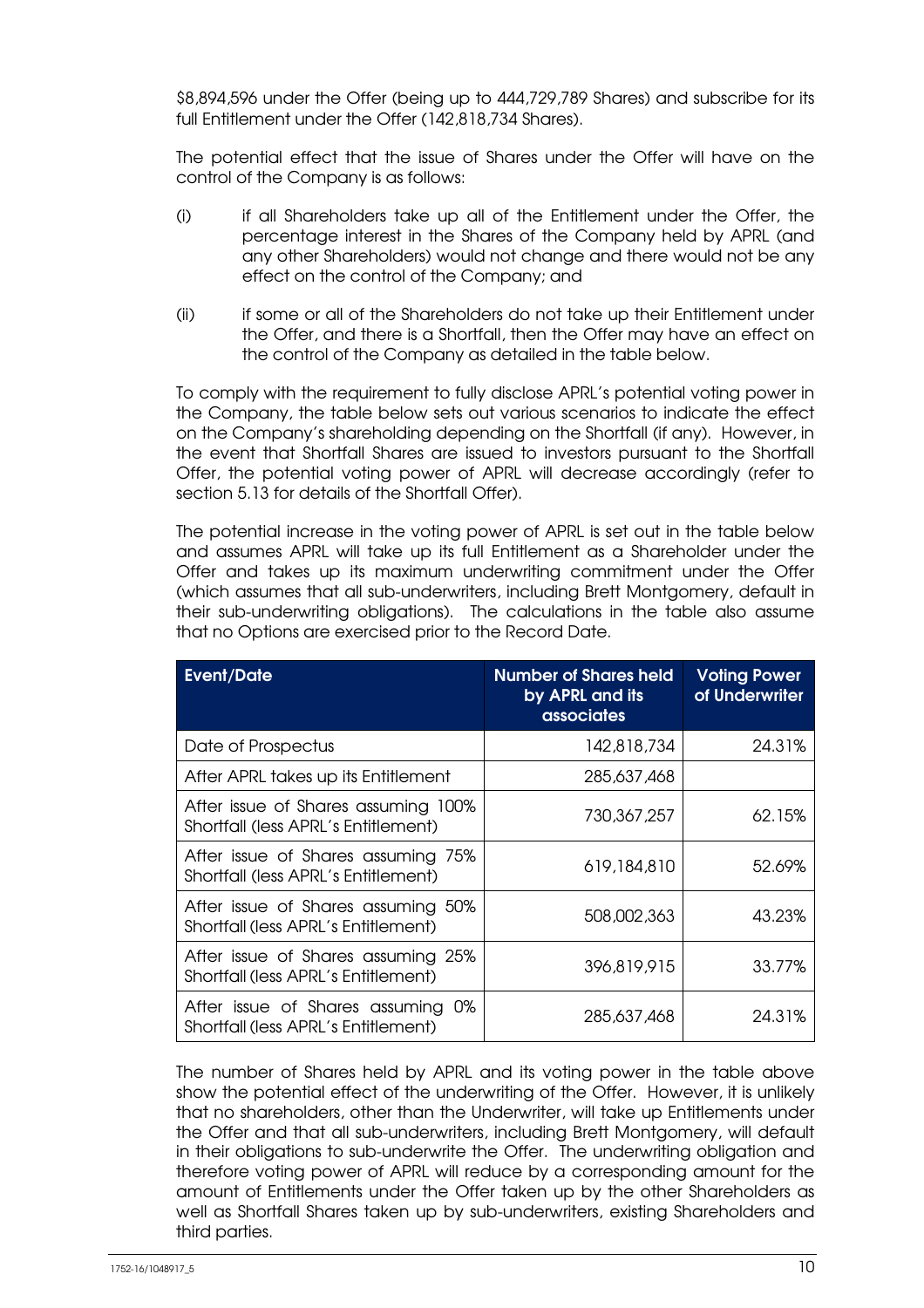Details of APRL's intentions as a result of its proposed post-Offer shareholding are set out in section 3.7.

In addition, Shareholders should note that if they do not participate in the Offer, their holdings are likely to be diluted by approximately 50% (as compared to their holdings and number of Shares on issue as at the date of the Prospectus). Examples of how the dilution may impact Shareholders are set out in the table below:

| <b>Holder</b> | Holding as at<br><b>Record date</b> | $%$ at<br>Record<br><b>Date</b> | <b>Entitlements</b><br>under the<br><b>Offer</b> | <b>Holdings if</b><br>Offer not<br>taken Up | % post<br><b>Offer</b> |
|---------------|-------------------------------------|---------------------------------|--------------------------------------------------|---------------------------------------------|------------------------|
| Shareholder 1 | 20,000,000                          | 3.40%                           | 20,000,000                                       | 20,000,000                                  | 1.70%                  |
| Shareholder 2 | 10.000.000                          | 1.70%                           | 10,000,000                                       | 10,000,000                                  | 0.85%                  |
| Shareholder 3 | 3,000,000                           | 0.51%                           | 3,000,000                                        | 3,000,000                                   | 0.26%                  |
| Shareholder 4 | 800.000                             | 0.14%                           | 800,000                                          | 800,000                                     | 0.07%                  |
| Shareholder 5 | 100.000                             | 0.02%                           | 100.000                                          | 100.000                                     | 0.01%                  |
| Total         | 587,548,523                         | 100%                            | 587,548,523                                      | 1,175,097,046                               | 100.00%                |

#### Note:

1. The dilutionary effect shown in the table is the maximum percentage on the assumption that those Entitlements not accepted by Eligible Shareholders are placed under the Shortfall Offer. In the event all Entitlements are not accepted, the dilution effect for each Shareholder not accepting their Entitlement could be a lesser percentage.

### 3.11 Loan Facility with Sun Hung Kai International Bank [Brunei] Limited

On 5 April 2013, the Company entered into a \$15 million loan facility (Loan Facility) with Sun Hung Kai International Bank (Brunei) Limited (Sun Hung Kai), which has been fully drawn down by the Company. The interest rate applicable to the Loan Facility is 6% per annum. The repayment date of the Loan Facility (including interest) is 31 March 2015, or such other date as may be mutually agreed.

The ultimate holding company of Sun Hung Kai is Allied Group. The Lee and Lee Trust hold 68.14% of Allied Group, which in turn holds 74.99% of Allied Properties (H.K.) Limited, of which APRL is a wholly owned subsidiary. Mr Lee Seng Hui, a former Director of the Company, is one of three trustees of the Lee and Lee Trust.

 The Loan Facility contains a re-draw provision. The Company intends to make use of this provision with some of the proceeds of the Offer in order to reduce its financing charges payable under the terms of the Loan Facility. However, the Company will only use such proceeds which may be, from time to time, excess to its disclosed requirements which are set out in clause 6.1of the Prospectus.

### 3.12 Letter of Support from AP Finance

On 18 September 2013, the Company and AP Finance Limited (AP Finance) entered into a legally binding letter agreement whereby AP Finance agreed to provide financial support to the Company to the extent of \$12 million should the Company require such funds (Financial Support Letter).

Finance under the Financial Support Letter will be on commercial terms and conditions including an interest rate of 6% per annum and, in addition, facility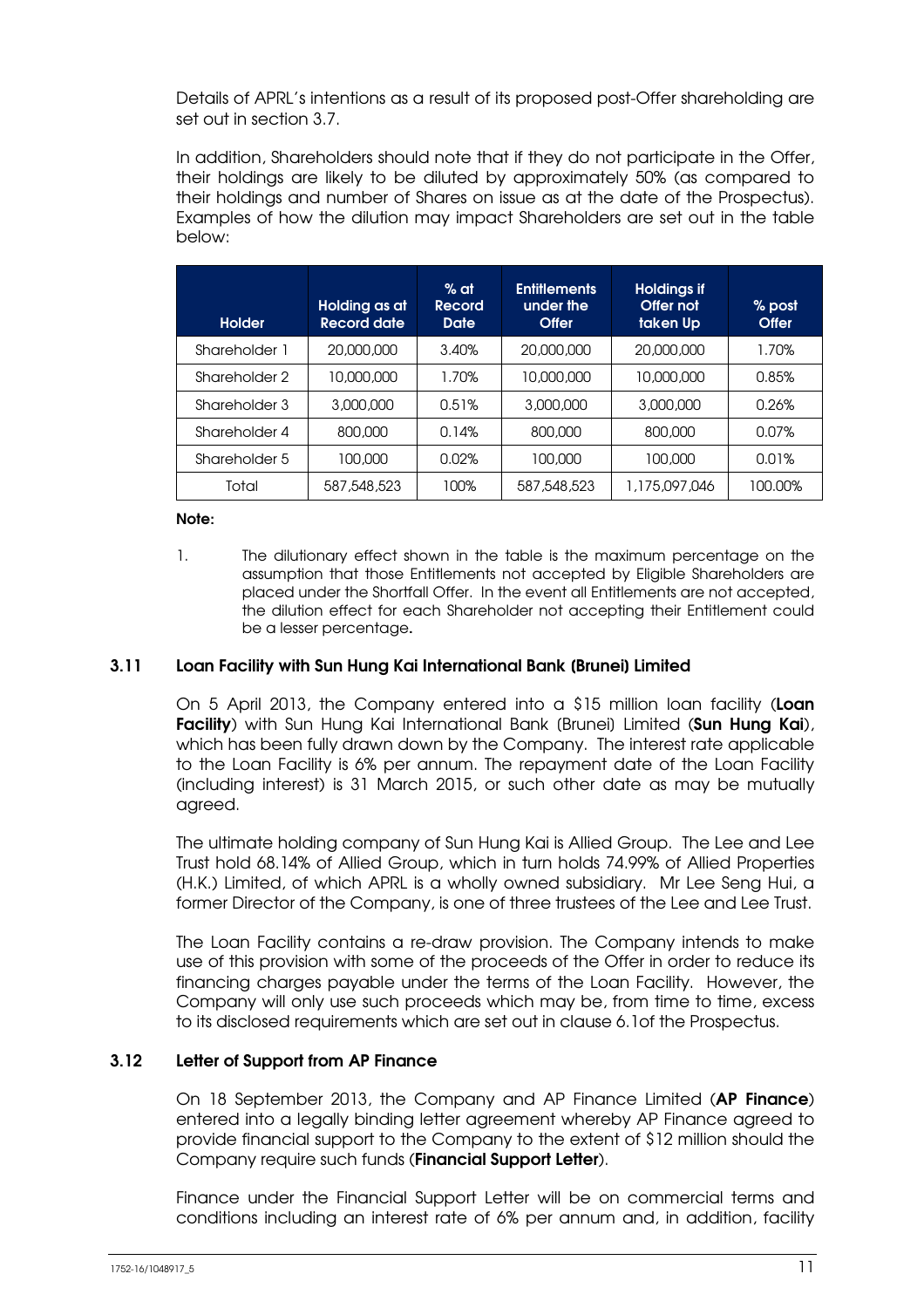fees of 6% per annum on amounts drawn down. Funding under the Financial Support Letter is available to the Company from the date of execution until 31 December 2014 and any funding drawn-down pursuant to the Financial Support Letter will be repayable by 31 March 2015, or such other date as agreed between the parties.

The Financial Support Letter was executed in order to ensure that the Company had sufficient capital available to fund its operations until the end of 2014.

### 3.13 Recent Appointments & Resignations

As announced by the Company:

- (a) Mr Gerard McMahon was appointed by the Board as non-executive Director on 23 April 2013 and as Chairman of the Board on 6 June 2013; and
- (b) Mr Lee Seng Hui resigned as a non-executive Director on 7 November 2013.

### 3.14 Expenses of the offer

In the event that all Entitlements are accepted, the total expenses of the Offer are estimated to be approximately \$710,944 (excluding GST) and are expected to be applied towards the items set out in the table below:

| ASIC fees                 | 2,225   |
|---------------------------|---------|
| ASX fees                  | 20,043  |
| Underwriting fees*        | 533,676 |
| Legal fees                | 35,000  |
| Printing and distribution | 10,000  |
| <b>Miscellaneous</b>      | 35,000  |
| APRL management fees      | 75,000  |
| Total                     | 710,944 |
|                           |         |

\* Assumes maximum Shortfall

### 3.15 Appointment of Nominee for Foreign Holders

Patersons Securities Limited has been appointed as the Company's nominee for foreign Shareholders for the purposes of ASX Listing Rule 7.7 for those foreign Shareholders who have been deemed ineligible to participate under the Offer (Nominee). Please refer to section 5.16 for further details in relation to restrictions placed on the Company in making offers to overseas shareholders.

Pursuant to the arrangement with the Nominee, the Company will transfer to the Nominee the rights that would otherwise be issued to the foreign holders who either accept the Offer or are otherwise entitled to acquire such rights under the Offer and the Nominee will then sell those rights and distribute to each of those foreign holders their proportion of the proceeds of the sale net of expenses.

The Company will pay the Nominee a brokerage fee of 1.5% on the total gross dollar value of all securities sold or \$1,500.00 plus applicable GST, whichever is the greater on the execution of the sale of any rights.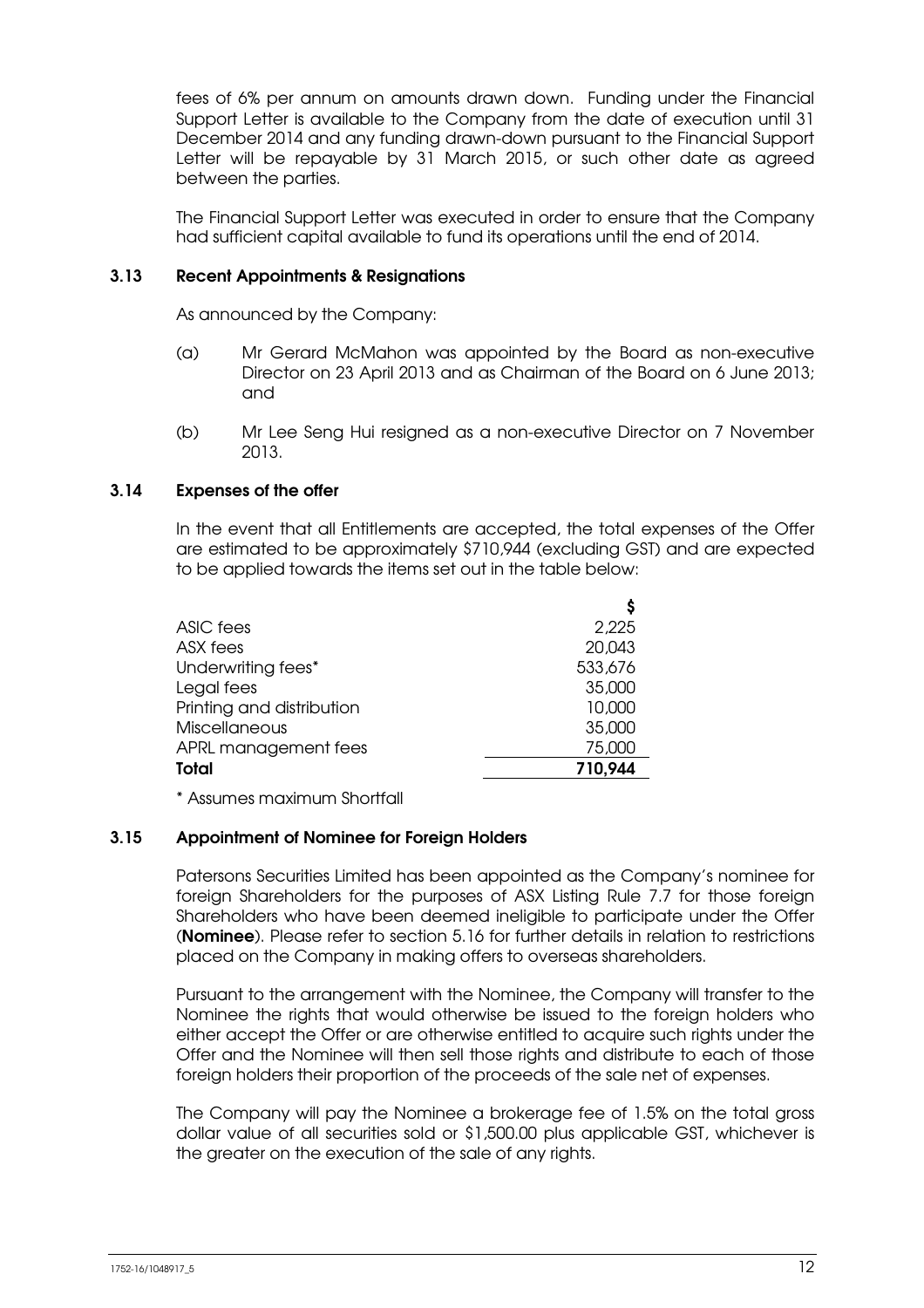### 4. CHAIRMAN'S LETTER

#### Dear Shareholder

The Board has decided that, given the Company's decision to proceed with a drilling program at Kavanagh, its ongoing need for working capital and its inability to raise funds by way of a share placement, a renounceable rights issue is the most suitable remaining method available to it to raise the necessary capital to meet its stated objectives. In this regard, the Company has been fortunate in obtaining the support of APRL (the Company's major Shareholder) and Mr Brett Montgomery (a non-executive Director of the Company) to provide underwriting and sub-underwriting support in respect of the Offer.

All Shareholders registered as at 5.00pm WST on 28 November 2013 will be entitled to participate in an offer of Shares on the basis of one (1) Share for every one (1) Share then held at an issue price of two (2) cents per Share in order to raise approximately \$11,750,970. The Offer is fully underwritten by APRL, which has also committed to take up its entitlement of 142,818,734 Shares (\$2,856,375) for no fee. Mr. Brett Montgomery (through his controlled entity Gerise Pty Limited), a non-executive Director of the Company and other parties have committed to sub-underwrite up to \$3,150,000 worth of Shortfall Shares under the Offer.

The Closing Date for acceptances is 5.00pm WST on 18 December 2013.

Shareholders who do not wish to take up all or part of their entitlement are permitted to trade their rights on the ASX between 22 November 2013 and 11 December 2013.

Application for official quotation of the Shares by ASX will be made within seven days after the date of this Prospectus.

The Board also invites all Shareholders and other interested parties to apply for Shortfall Shares pursuant to the Shortfall Offer.

The proceeds from the Offer will be used as follows:

- (a) funding the Kavanagh drilling program;
- (b) funding the costs of the Offer;
- (c) paying financing costs on outstanding debt under the Loan Facility; and
- (d) providing additional working capital.

The Company intends to use that part of the proceeds of the Offer which may not be immediately required for working capital to reduce its existing debt financing costs under the Loan Facility by arranging with the lender, Sun Hung Kai, for a re-draw facility on its outstanding \$15 million loan which is due for repayment on 31 March 2015.

Investors should be aware that subscribing for Shares involves a number of specific risks including risks associated with exploration activities, development of new operations and associated requirements for additional funding. Details of these specific risks are set out in section 8 of this Prospectus.

The Directors take this opportunity to thank all Shareholders for their continued support as we continue to develop the Company.

Yours sincerely

Gerard McMahon Non-Executive Chairman TANAMI GOLD NL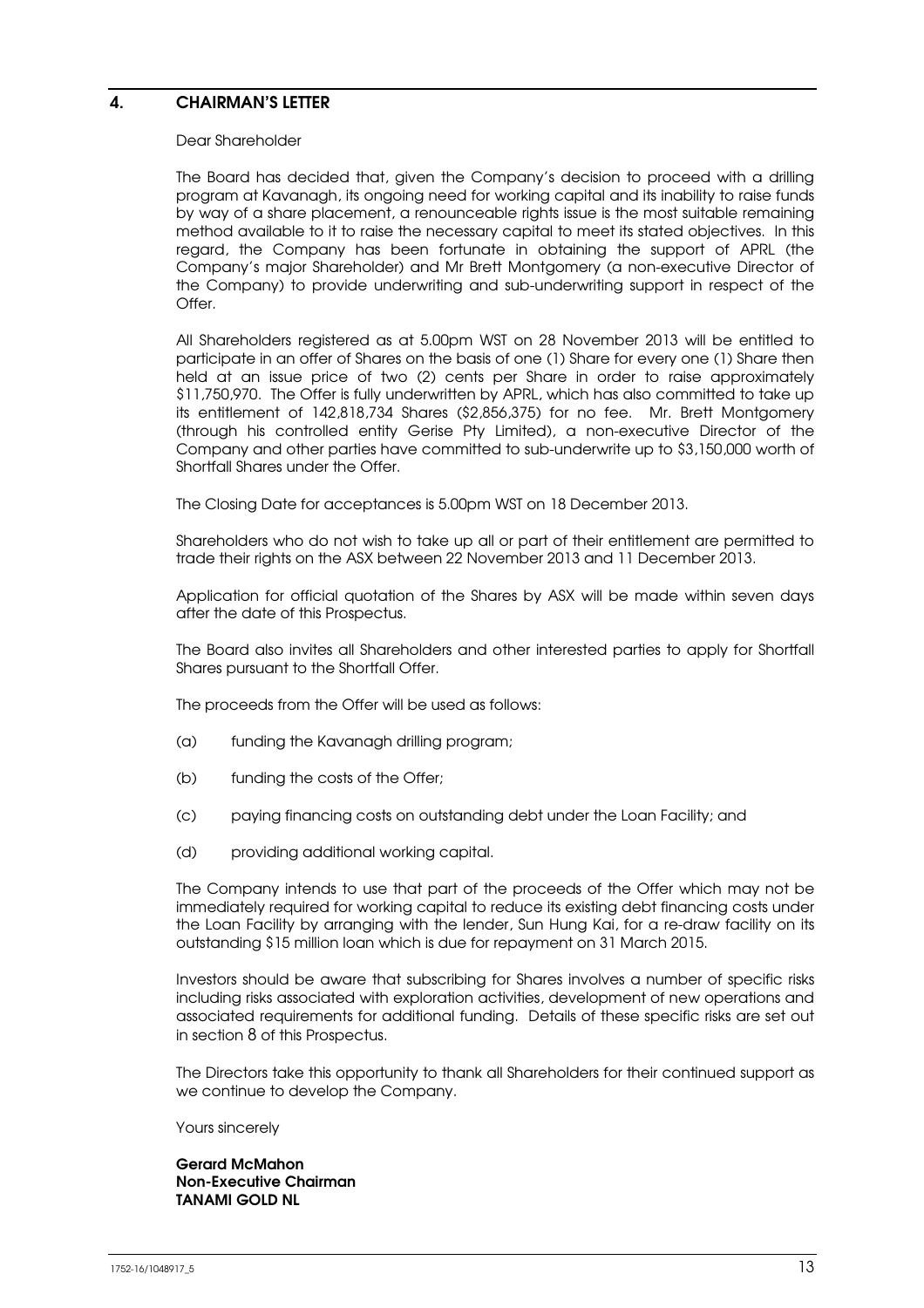### 5. DETAILS OF THE OFFER

### 5.1 The Offer

The Offer is being made as a renounceable entitlement issue of one (1) Share for every one (1) Share held by Shareholders registered at the Record Date at an issue price of \$0.02 per Share. Fractional entitlements will be rounded up to the nearest whole number.

Based on the capital structure of the Company as at the date of this Prospectus and assuming all Entitlements are accepted, a maximum of 587,548,523 Shares will be issued pursuant to this Offer to raise approximately \$11,750,970.

As at the date of this Prospectus the Company has 2,387,500 Options on issue of which 2,125,000 may be exercised prior to the Record Date in order to participate in the Offer. Please refer to section 6.4 of this Prospectus for information on the exercise price and expiry date of the Options on issue.

All of the Shares offered under this Prospectus will rank equally with the Shares on issue at the date of this Prospectus. Please refer to section 7 for further information regarding the rights and liabilities attaching to the Shares.

The purpose of the Offer and the intended use of funds raised are set out in section 6.1 of this Prospectus.

### 5.2 What Eligible Shareholders may do

The number of Shares to which Eligible Shareholders are entitled is shown on the accompanying personalised Entitlement and Acceptance Form. Eligible Shareholders may:

- (a) take up all of their Entitlement (refer to section 5.3);
- (b) take up all of their Entitlement and apply for additional Shares under the Shortfall Offer (refer to sections 5.3 and 5.13);
- (c) sell all of their Entitlement on ASX (refer to section 5.4);
- (d) take up a proportion of their Entitlement and sell the balance on ASX (refer to section 5.5);
- (e) take up a proportion of their Entitlement and allow the balance to lapse (refer to section 5.6);
- (f) sell all or a proportion of their Entitlement other than on ASX (refer to section 5.7); or
- (g) allow all or part of their Entitlement lapse (refer to section 5.8).

### 5.3 Taking up all of your Entitlement

Should you wish to accept all of your Entitlement, then applications for Shares under this Prospectus must be made on the Entitlement and Acceptance Form which accompanies this Prospectus or by completing a BPAY® payment, in accordance with the instructions referred to on your personalised Entitlement and Acceptance Form. Please read the instructions carefully.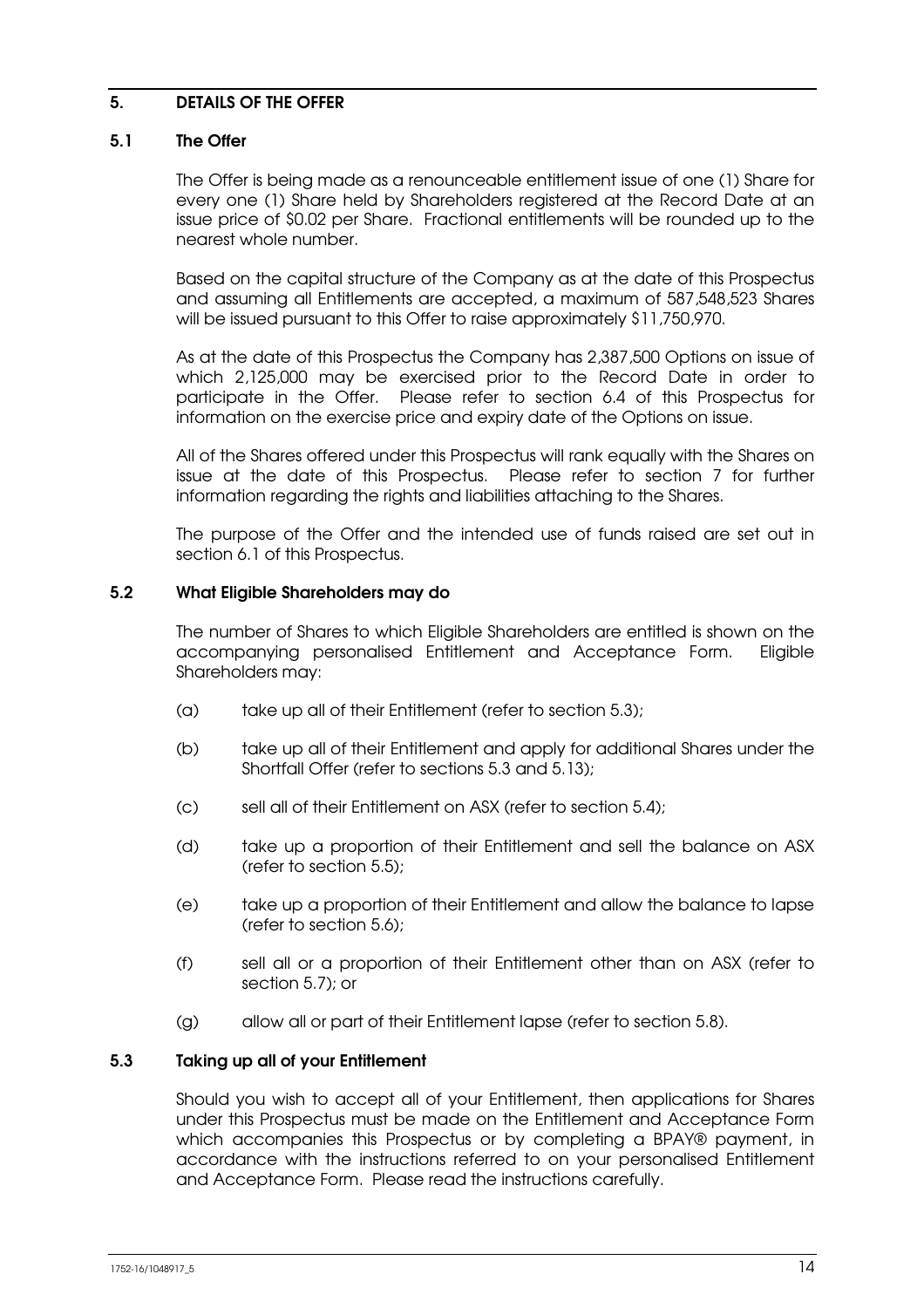Please complete the Entitlement and Acceptance Form by filling in the details in the spaces provided and attach a cheque for the Application Monies indicated on the Entitlement and Acceptance Form.

Completed Entitlement and Acceptance Forms must be accompanied by a cheque in Australian dollars, crossed "Not Negotiable" and made payable to "Tanami Gold NL - Capital Raising Account" and lodged and received at any time after the issue of this Prospectus and on or before the Closing Date at the Company's Share Registry (by post) at:

### Tanami Gold NL c/- Security Transfer Registrars Pty Limited PO Box 535 Applecross WA 6953 Australia

If you wish to pay via BPAY® you must follow the instructions in your personalised Entitlement and Acceptance Form. Make sure that you use the specific Biller Code and unique Customer Reference Number (CRN) on your personalised Entitlement and Acceptance Form. You do not need to return a completed Entitlement and Acceptance Form but are taken to have made the declarations in the Entitlement and Acceptance Form and the representations outlined below in section 5.9. If you have more than one shareholding of Shares and consequently receive more than one Entitlement and Acceptance Form, when taking up your Entitlement in respect of one of those Shareholdings only use the CRN specific to that Shareholding as set out in the applicable Entitlement and Acceptance Form. Do not use the same CRN for more than one of your Shareholdings. This can result in your Application Monies being applied to your Entitlement in respect of only one of your Shareholdings (with the result that any application in respect of your remaining Shareholdings will not be valid).

You should be aware that your own financial institution may implement earlier cut-off times with regard to electronic payment, and you should therefore take this into consideration when making payment. It is your responsibility to ensure that funds submitted through BPAY® are received by 3.00pm (WST) on the Closing Date.

The Company shall not be responsible for any postal or delivery delays or delay in the receipt of the BPAY® payment.

### 5.4 Selling all your Entitlement on ASX

The Entitlements under the Offer are renounceable which means that all or part of an Eligible Shareholder's rights to subscribe for Shares under the Offer may be traded on ASX. If you wish to sell all of your Entitlement on ASX, provide instructions to your stockbroker regarding the Entitlement you wish to sell on ASX. Trading of Entitlements will commence on ASX on 22 November 2013 and will cease on 11 December 2013.

There is no guarantee that an Eligible Shareholder will be able to sell all or any part of their Entitlement on ASX or that any particular price will be paid for the Entitlements sold on ASX.

### 5.5 Taking up a proportion of your Entitlement and selling the balance on ASX

If you wish to take up only part of your Entitlement, complete the accompanying personalised Entitlement and Acceptance Form for the number of Shares you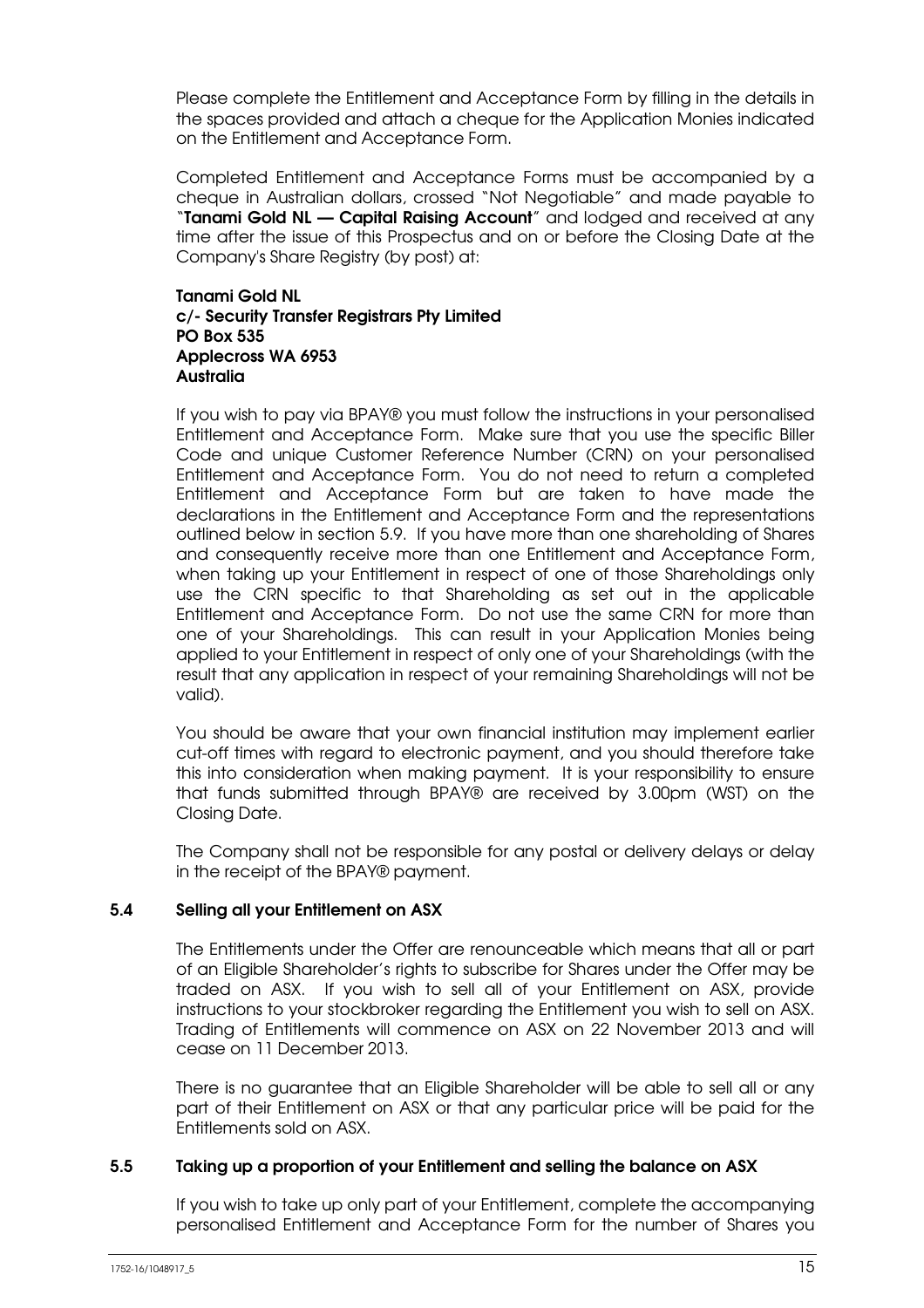wish to take up and follow the steps in section 5.3, or make a payment by BPAY in accordance with section 5.12.

Subsequently, provide instructions to your stockbroker regarding the proportion of your Entitlement you wish to sell on ASX.

### 5.6 Taking up a proportion of your Entitlement and allowing the balance to lapse

If you wish to take up only part of your Entitlement and allow the balance to lapse, complete the accompanying personalised Entitlement and Acceptance Form for the number of Shares you wish to take up and follow the steps in section 5.3. If you take no further action, the balance of your Entitlement will lapse and you will have forfeited any potential benefit to be gained from taking up or selling that part of your Entitlement.

### 5.7 Selling all or a proportion of your Entitlement other than on ASX

You may elect to transfer all or a proportion of your Entitlement to another person other than on ASX. If the purchaser of your Entitlement is an Ineligible Shareholder or a person that would be an Ineligible Shareholder if they were a registered holder of Shares, that purchaser will not be able to take up the Entitlement they have purchased.

If you are a shareholder on the issuer sponsored subregister and you wish to transfer all or a proportion of your Entitlement to another person other than on ASX, forward a completed standard renunciation and transfer form (obtainable from the Share Registry) and the applicable transferee's cheque for the Shares they wish to subscribe for payable to "Tanami Gold NL - Capital Raising Account" and crossed "Not Negotiable" to the Share Registry (by post at any time after the issue of this Prospectus and on or before the Closing Date) at the following address:

### Tanami Gold NL c/- Security Transfer Registrars Pty Limited PO Box 535 Applecross WA 6953 Australia

If you wish to transfer all or a proportion of your Entitlement to or from another person on the CHESS subregister you must engage your CHESS controlling participant (usually your stockbroker). If the transferee wants to exercise some or all of the Entitlement, you should follow your stockbroker's instructions as to the most appropriate way to take up the Entitlement on their behalf. The Application Monies for Shares the transferee of the Entitlement wants to acquire must be received by Share Registry in accordance with section 5.3.

### 5.8 Allow all or part of your Entitlement to lapse

Shareholders should be aware that their Entitlement may have value. Your Entitlement is renounceable, which enables Eligible Shareholders who do not wish to take up part or all of their Entitlement to seek to sell or trade all or some of their Entitlement on ASX.

If you do not wish to accept or trade any part of your Entitlement, you are not obliged to do anything. If you do not take up your Entitlement or dispose of your Entitlement by the Closing Date, the Offer to you will lapse.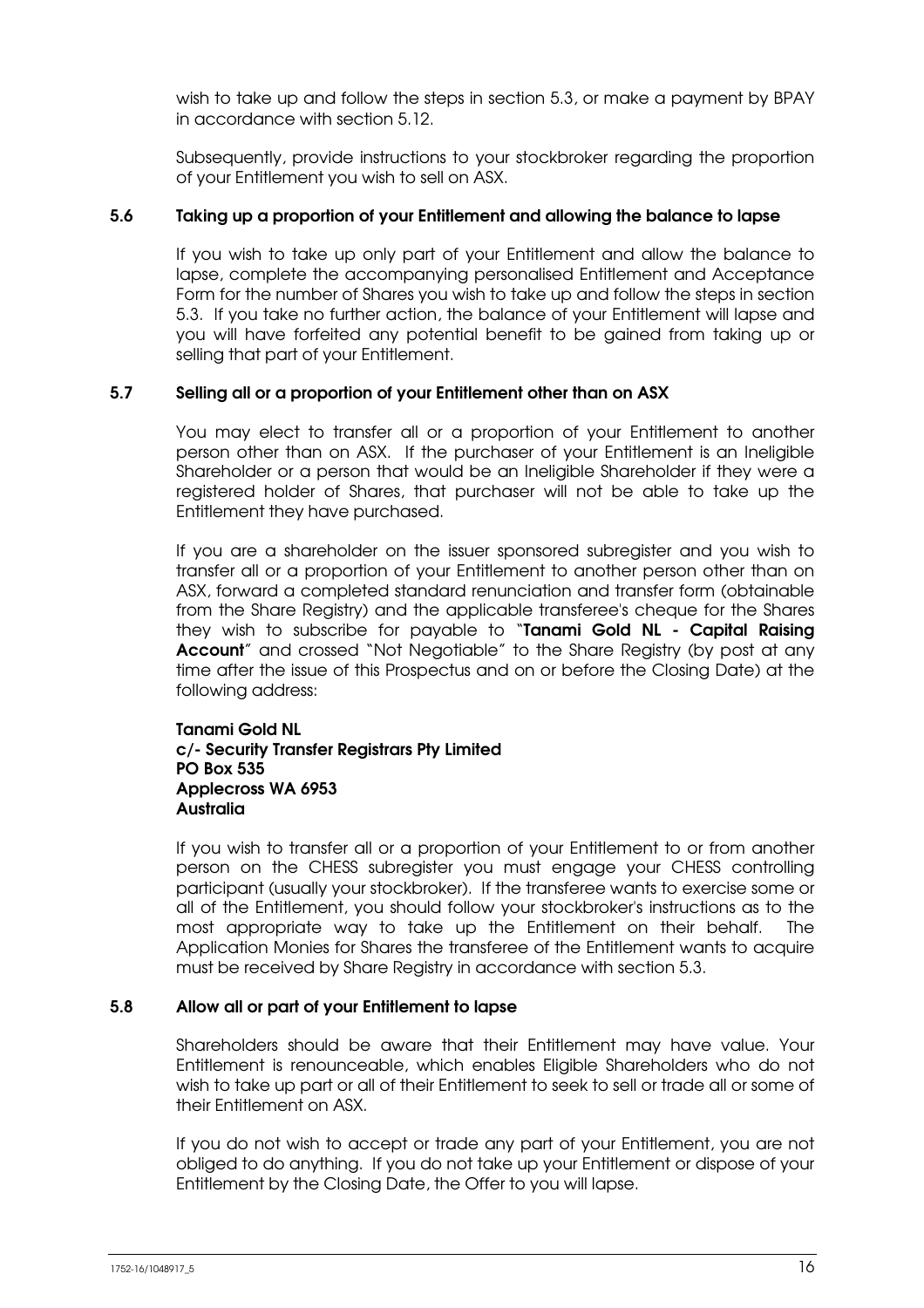### 5.9 Implications of an acceptance

Returning a completed Entitlement and Acceptance Form or paying any Application Monies by BPAY® will be taken to constitute a representation by you that:

- (a) you have received a copy of this Prospectus and the accompanying Entitlement and Acceptance Form, and read them both in their entirety;
- (b) you acknowledge that once the Entitlement and Acceptance Form is returned, or a BPAY® payment instruction is given in relation to any Application Monies, the application may not be varied or withdrawn except as required by law.

### 5.10 Minimum subscription

The minimum subscription under the Offer is \$11,750,970, being the full subscription. No Shares will be issued until the minimum subscription has been received. If the minimum subscription is not achieved within 4 months after the date of issue of this Prospectus, the Company will either repay the Application Monies to the Applicants or issue a supplementary prospectus or replacement prospectus and allow Applicants one month to withdraw their Application and be repaid their Application Monies.

### 5.11 Payment by cheque/bank draft

All cheques must be drawn on an Australian bank or bank draft made payable in Australian currency to "Tanami Gold NL - Capital Raising Account" and crossed "Not Negotiable".

Your completed Entitlement and Acceptance Form and cheque must reach the Company's share registry no later than 5.00pm WST on the Closing Date (by post) at:

Tanami Gold NL c/- Security Transfer Registrars Pty Limited PO Box 535 Applecross WA 6953 Australia

### 5.12 Payment by BPAY®

For payment by BPAY®, please follow the instructions on the personalised Entitlement and Acceptance Form. You can only make a payment via BPAY® if you are the holder of an account with an Australian financial institution that supports BPAY® transactions. Please note that should you choose to pay by BPAY®:

- (a) you do not need to submit the Entitlement and Acceptance Form but are taken to have made the declarations on that Entitlement and Acceptance Form; and
- (b) if you do not pay for your Entitlement in full, you are deemed to have taken up your Entitlement in respect of such whole number of Shares which is covered in full by your application monies.

It is your responsibility to ensure that your BPAY® payment is received by the share registry by no later than 3.00pm (WST) on the Closing Date. You should be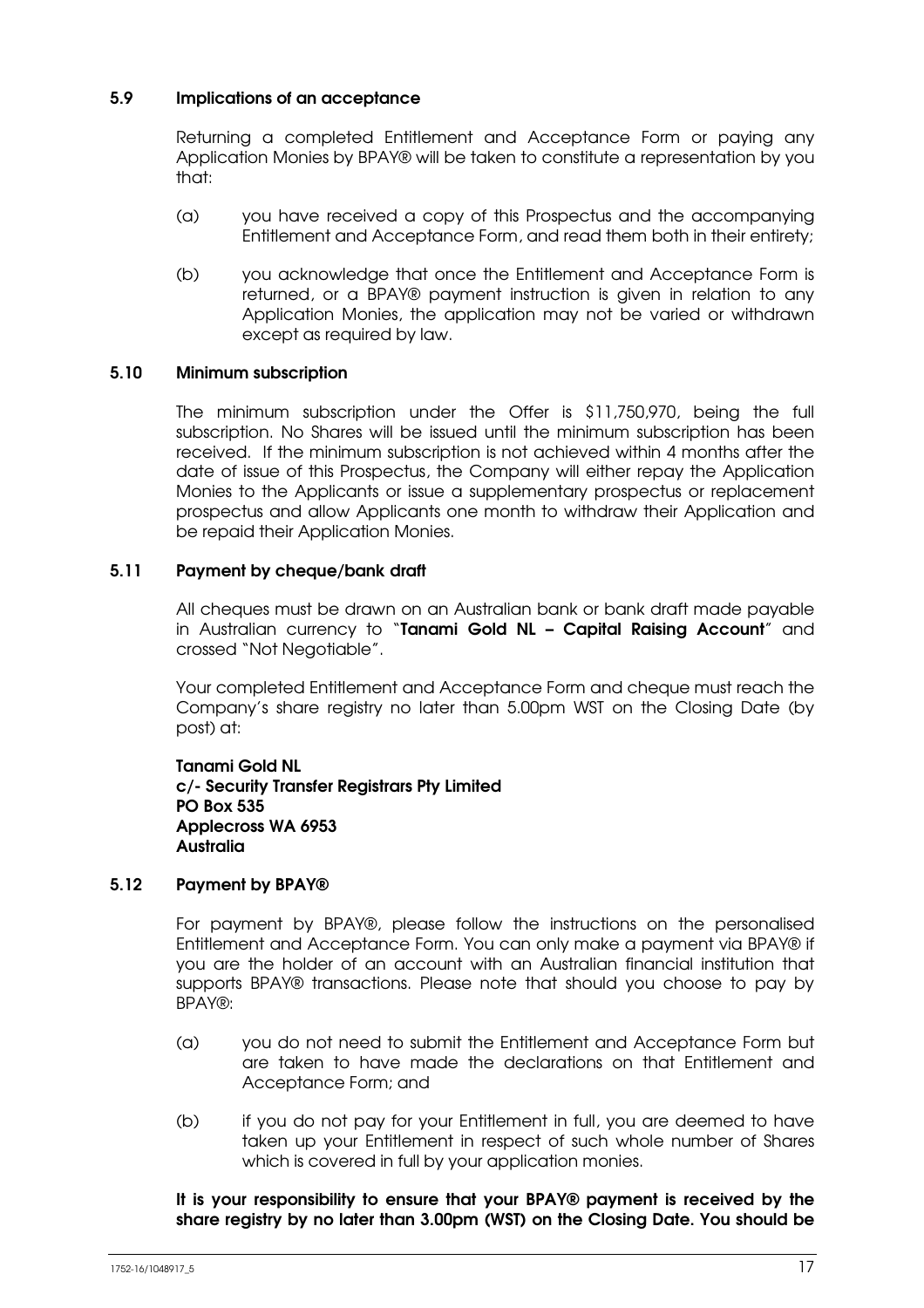aware that your financial institution may implement cut-off times with regards to electronic payment and you should therefore take this into consideration when **making payment.** Any application monies received for more than your final allocation of Shares (only where the amount is \$1.00 or greater) will be applied toward an application for Shortfall Shares and where such Shortfall Shares are not issued, shall be refunded. No interest will be paid on any application monies received or refunded.

### 5.13 Shortfall Offer

The offer of the Shortfall is a separate offer pursuant to this Prospectus. A portion of the Shares not taken up by Eligible Shareholders will form part of the Shortfall Offer. The issue price of any Shares offered pursuant to the Shortfall Offer will be two (2) cents each, which is the issue price at which the Offer has been made to Eligible Shareholders.

Allocation of the Shortfall Shares is at the discretion of the Directors and is subject to the terms of the Underwriting Agreement and sub-underwriting agreements. In this regard, only Shortfall Shares which make up APRL's underwriting commitment will form part of the Shortfall Offer. As such, there is no guarantee that Eligible Shareholders will receive the Shortfall Shares applied for.

Shortfall Shares will only be issued if the Offer is undersubscribed and will only be issued to the extent necessary to make up any Shortfall in subscriptions. The Directors reserve the right to place the Shortfall at their discretion within 3 months after the close of the Offer subject to the Listing Rules and any restrictions under any applicable law, provided that Shortfall Shares out of APRL's underwriting commitment will be issued to existing Shareholders who apply for Shortfall Shares under the Shortfall Offer in proportion to their existing shareholding in the Company in priority to third party investors.

The Directors and APRL reserve the right to reject any application for Shortfall Shares or to issue a lesser number of Shortfall Shares than applied for. If the number of Shares issued is less than the number applied for in an Entitlement and Acceptance Form or Shortfall Application Form, surplus Application Monies will be refunded in full as soon as practicable after the closing date of the Shortfall Offer. Interest will not be paid on Application Monies refunded.

### Eligible Shareholders

Eligible Shareholders may, in addition to their Entitlement, apply under the Shortfall Offer, regardless of the size of their present holding.

Eligible Shareholders who wish to apply for Shortfall Shares above their Entitlement can complete the appropriate boxes on the Entitlement and Acceptance Form accompanying this Prospectus and return it together with a cheque for the value of those Shortfall Shares (at two (2) cents per Shortfall Share) to the Share Registry or make a BPAY® in excess of the total value of your Entitlement.

### Other Investors

Other investors can apply for Shortfall Shares by completing the Shortfall Application Form attached to this Prospectus and returning it together with a cheque for the value of those Shortfall Shares (at two (2) cents per Shortfall Share) to the Share Registry.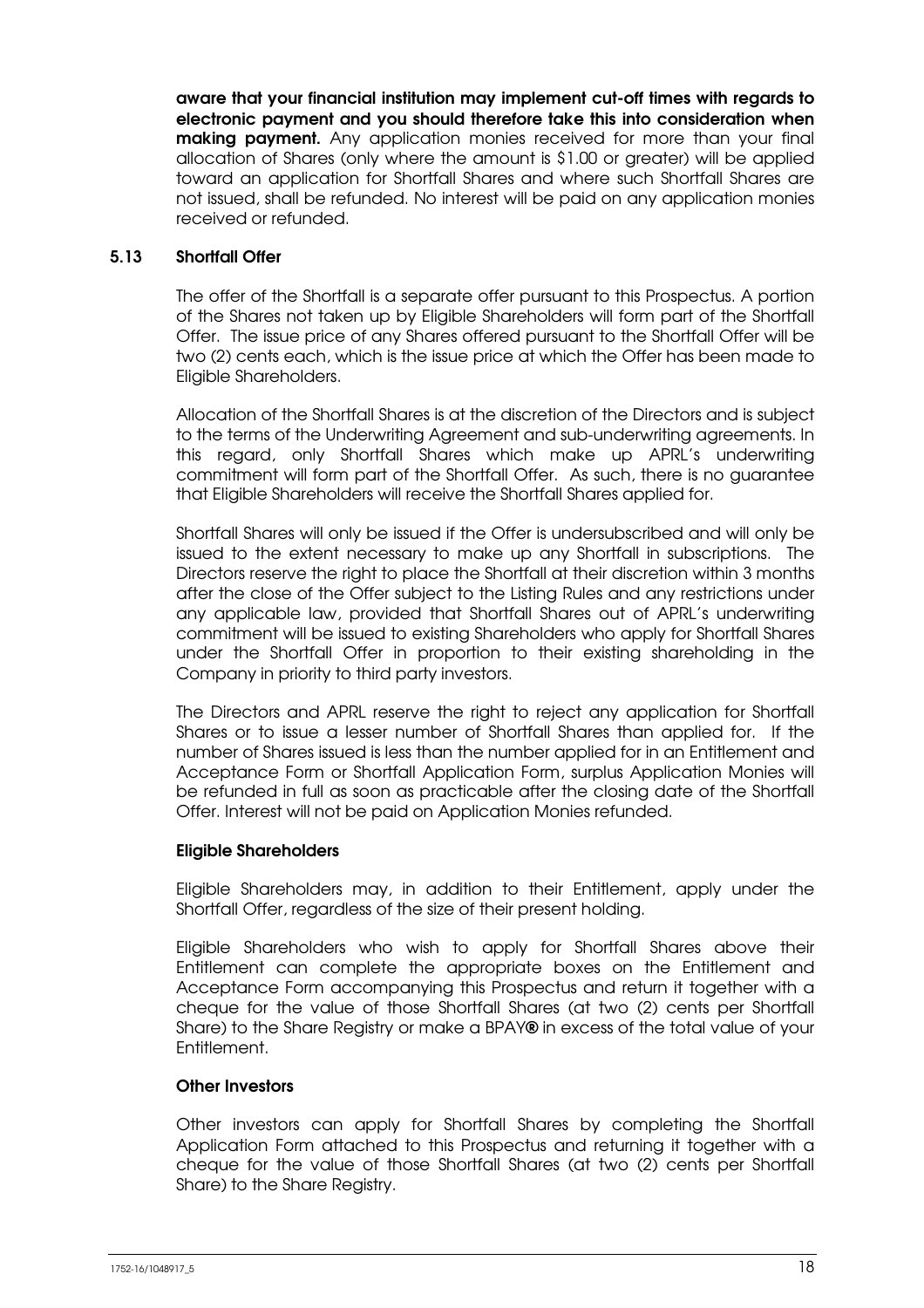### 5.14 ASX listing

Application for Official Quotation of the Shares offered pursuant to this Prospectus will be made in accordance with the timetable set out at the commencement of this Prospectus. If ASX does not grant Official Quotation of the Shares offered pursuant to this Prospectus before the expiration of 3 months after the date of issue of the Prospectus, (or such period as varied by the ASIC), the Company will not issue any Shares and will repay all Application Monies for the Shares within the time prescribed under the Corporations Act, without interest.

The fact that ASX may grant Official Quotation to the Shares is not to be taken in any way as an indication of the merits of the Company or the Shares now offered for subscription.

### 5.15 Issue

Shares issued pursuant to the Offer will be issued in accordance with the ASX Listing Rules and timetable set out at the commencement of this Prospectus.

Shares issued pursuant to the Shortfall Offer will be issued on a progressive basis. Where the number of Shares issued is less than the number applied for, or where no issue is made surplus Application Monies will be refunded without any interest to the Applicant as soon as practicable after the closing date of the Shortfall Offer.

Pending the issue of the Shares or payment of refunds pursuant to this Prospectus, all Application Monies will be held by the Company in trust for the Applicants in a separate bank account as required by the Corporations Act. The Company, however, will be entitled to retain all interest that accrues on the bank account and each Applicant waives the right to claim interest.

Holding statements for Shares issued under the Offer will be mailed in accordance with the ASX Listing Rules and timetable set out at the commencement of this Prospectus and for Shortfall Shares issued under the Shortfall Offer as soon as practicable after their issue.

### 5.16 Overseas shareholders

This Offer does not, and is not intended to, constitute an offer in any place or jurisdiction in which, or to any person to whom, it would not be lawful to make such an offer or to issue this Prospectus.

It is not practicable for the Company to comply with the securities laws of overseas jurisdictions having regard to the number of overseas Shareholders, the number and value of Shares these Shareholders would be offered and the cost of complying with regulatory requirements in each relevant jurisdiction. Accordingly, unless the Company forms the opinion that it is beneficial and legal to do so, the Offer is not being extended and Shares will not be issued to Shareholders with a registered address which is outside Australia or New Zealand.

The Offer is being made in New Zealand pursuant to the Securities Act (Overseas Companies) Exemption Notice 2013.

However, pursuant to ASX Listing Rule 7.7 the Company has appointed the Nominee to sell the Entitlements to which Ineligible Shareholders are entitled. The Nominee will have the absolute and sole discretion to determine the timing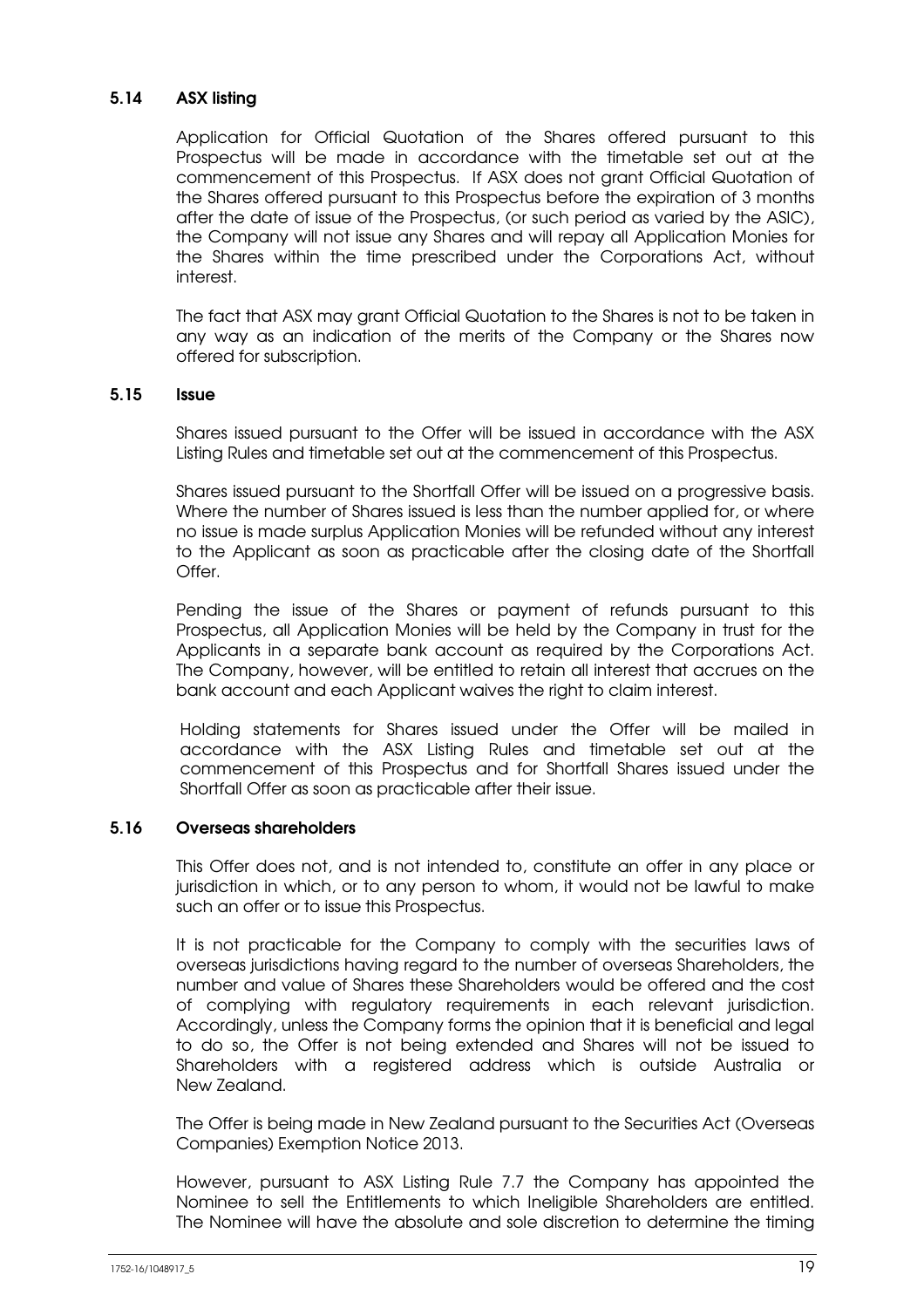and price at which the Entitlements will be sold and the manner of any such sale.

Any interest earned on the proceeds of the sale of these Entitlements will firstly be applied against expenses of such sale, including brokerage, and any balance will accrue to the relevant Ineligible Shareholders as described below.

The net proceeds of the sale of these Entitlements will then be forwarded by the Company as soon as practicable to the Ineligible Shareholders, in proportion to their share of such Entitlements (after deducting brokerage commission and other expenses). If any such net proceeds of sale are less than the reasonable costs that would be incurred by the Company for distributing those proceeds, such proceeds may be retained by the Company.

Notwithstanding that the nominee must sell Entitlements, Ineligible Shareholders may nevertheless receive no net proceeds if the costs of the sale are greater than the sale proceeds. In this regard, the Nominee will not be required to sell Ineligible Shareholders' Entitlements at a particular price.

Shareholders resident in Australia or New Zealand holding Shares on behalf of persons who are resident overseas are responsible for ensuring that taking up an Entitlement under the Offer does not breach regulations in the relevant overseas jurisdiction. Return of a duly completed Entitlement and Acceptance Form will be taken by the Company to constitute a representation that there has been no breach of those regulations.

### 5.17 Enquiries

Any questions concerning the Offer should be directed to Mrs Pauline Collinson, Company Secretary, at Pauline.collinson@tanami.com.au or on +61 8 9212 5999.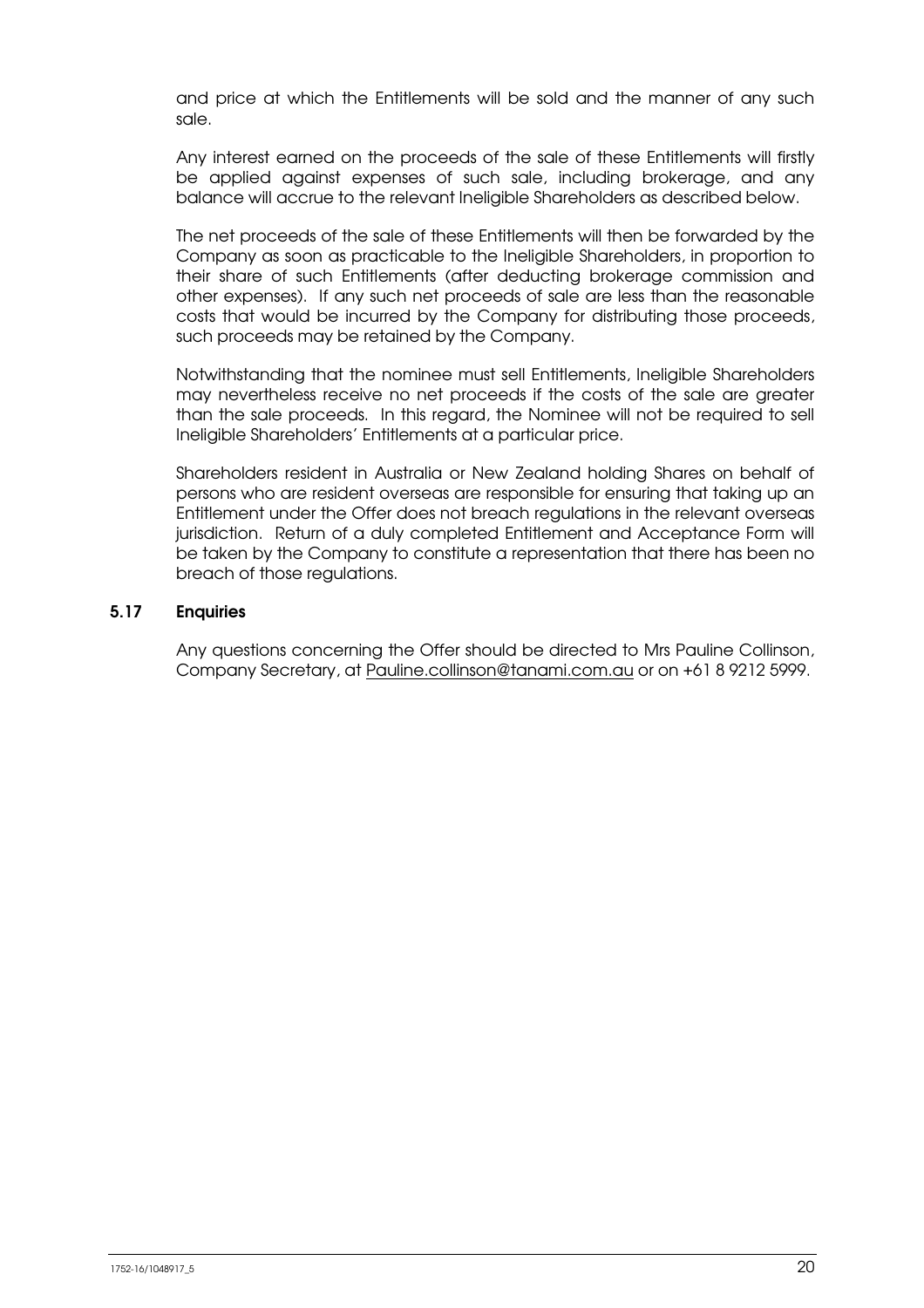### 6. PURPOSE AND EFFECT OF THE OFFER

### 6.1 Purpose of the Offer

The purpose of the Offer is to raise approximately \$11,750,970.

The funds raised from the Offer are planned to be used in accordance with the table set out below:

| <b>Item</b> | <b>Proceeds of the Offer</b>                                                                                                                | <b>Full Subscription</b><br>(5) | %      |
|-------------|---------------------------------------------------------------------------------------------------------------------------------------------|---------------------------------|--------|
| 1.          | Kavanagh drilling<br>program<br>(including infill and possible<br>resource extension drilling and<br>exploration for new lodes at<br>depth) | \$3,610,282                     | 30.72% |
| 2.          | Coyote Gold Project care and<br>maintenance program<br>and<br>associated costs (period until<br>30 November, 2014)                          | \$4,278,545                     | 36.41% |
| 3.          | Payment of Loan<br>Facility<br>financing charges <sup>1</sup>                                                                               | \$1,642,192                     | 13.97% |
| 4.          | Expenses of the Offer <sup>2</sup>                                                                                                          | \$710,944                       | 6.05%  |
| 5.          | Working capital                                                                                                                             | \$1,509,007                     | 12.85% |
|             | <b>Total</b>                                                                                                                                | \$11,750,970                    | 100%   |

### Notes:

- 1. Refer to section 3.11 of this Prospectus for further details relating to the Loan Facility.
- 2. Refer to section 3.14 of this Prospectus for further details relating to the estimated expenses of the Offer.

The Company intends to use that part of the proceeds of the Offer which may not be immediately required for working capital to reduce its existing debt financing costs under the Loan Facility by arranging with the lender, Sun Hung Kai, for a re-draw facility on its outstanding \$15 million loan which is due for repayment on 31 March 2015.

The above table is a statement of current intentions as of the date of this Prospectus. As with any budget, intervening events (including exploration success or failure) and new circumstances have the potential to affect the manner in which the funds are ultimately applied. The Board reserves the right to alter the way funds are applied on this basis.

### 6.2 Effect of the Offer

The principal effect of the Offer, assuming all Entitlements are accepted and no Options are exercised prior to the Record Date, will be to:

(a) increase the cash reserves by \$11,040,026 (after deducting the estimated expenses of the Offer) immediately after completion of the Offer. Please refer to notes 1 and 3 of the pro-forma balance sheet at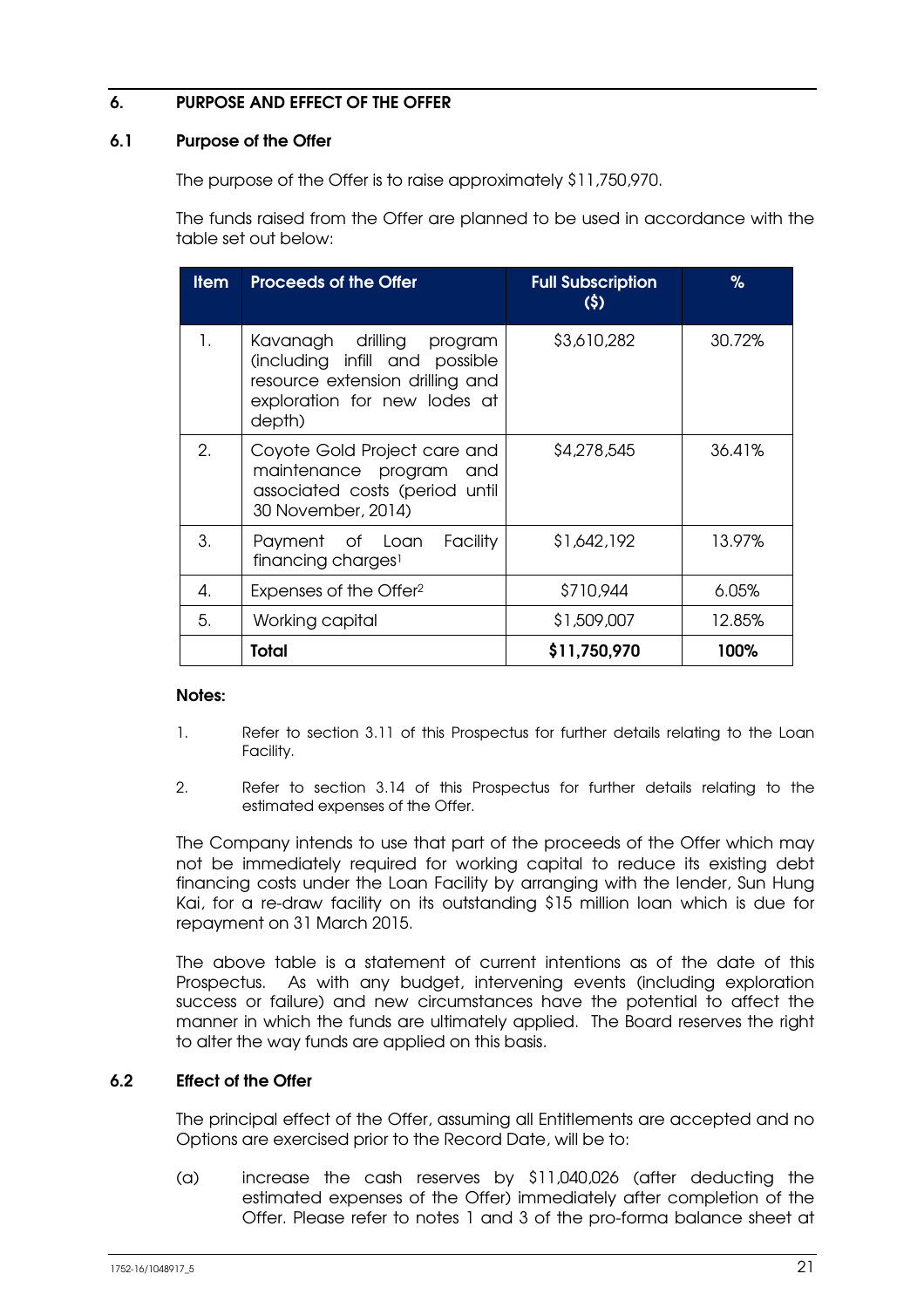section 6.3 for additional information regarding deployment of funds raised under the Offer; and

(b) increase the number of Shares on issue from 587,548,523 as at the date of this Prospectus to 1,175,097,046 Shares.

### 6.3 Pro-forma balance sheet

The unaudited pro-forma balance sheet as at 30 September 2013 shown below has been prepared on the basis of the accounting policies normally adopted by the Company and reflect the changes to its financial position.

The pro-forma balance sheet has been prepared assuming all Entitlements are accepted, no Options are exercised prior to the Record Date and including expenses of the Offer.

The pro-forma balance sheet has been prepared to provide investors with information on the assets and liabilities of the Company and pro-forma assets and liabilities of the Company as noted below. The historical and pro-forma financial information is presented in an abbreviated form, insofar as it does not include all of the disclosures required by Australian Accounting Standards applicable to annual financial statements.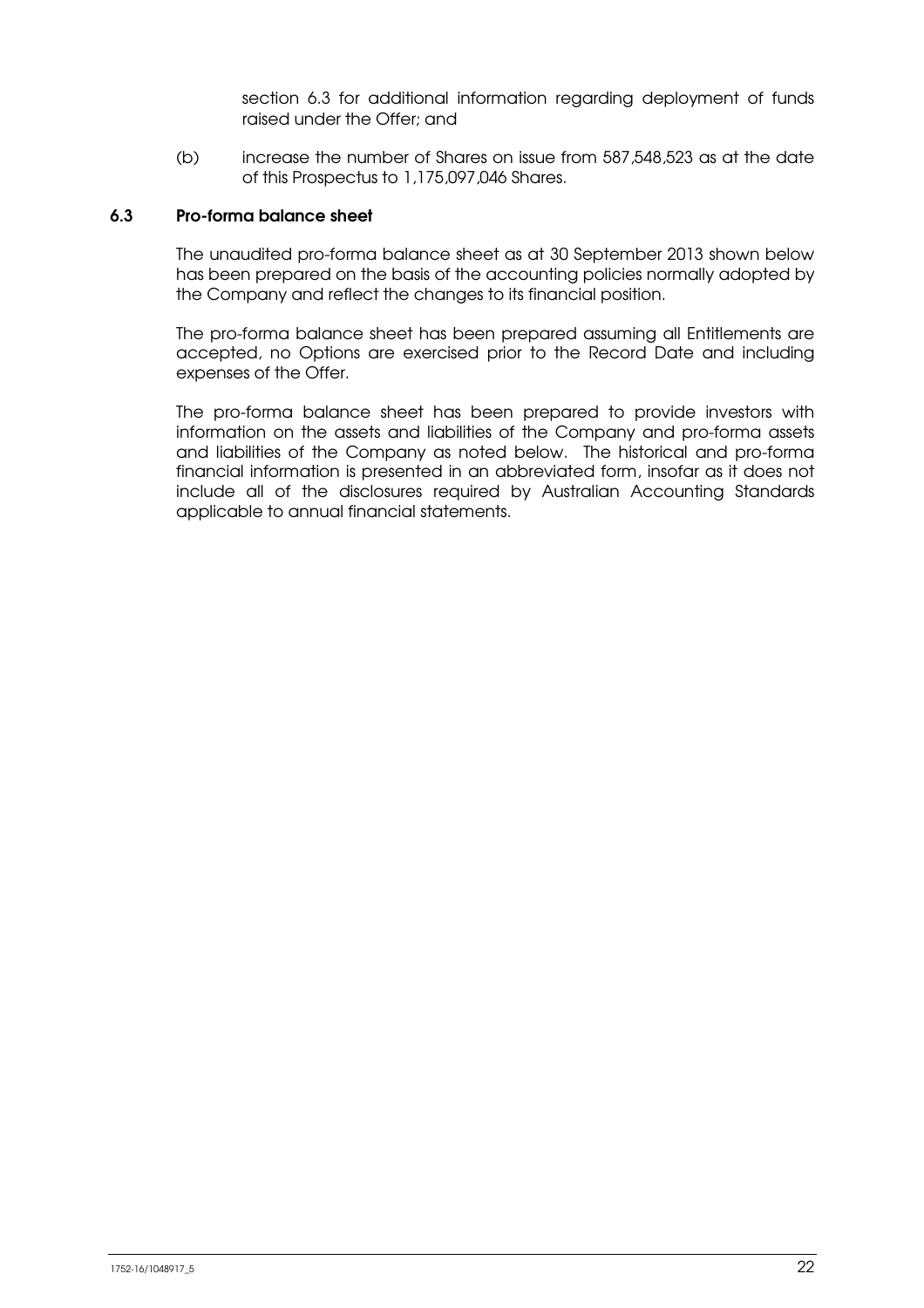|                                                 | <b>UNAUDITED</b><br>30 September 2013 | <b>PROFORMA</b> |
|-------------------------------------------------|---------------------------------------|-----------------|
| <b>CURRENT ASSETS</b>                           |                                       |                 |
| Cash and cash equivalents <sup>1, 2, 3, 7</sup> | 4,703,913                             | 13,448,221      |
| Other receivables                               | 345,111                               | 345,111         |
| Inventories                                     | 1,744,910                             | 1,744,910       |
| <b>TOTAL CURRENT ASSETS</b>                     | 6,793,934                             | 15,538,241      |
|                                                 |                                       |                 |
| <b>NON-CURRENT ASSETS</b>                       |                                       |                 |
| Other receivables <sup>5</sup>                  | 5,589,585                             | 3,239,585       |
| Property, plant & equipment                     | 8,089,435                             | 7,777,352       |
| Exploration and evaluation                      | 74,325,965                            | 77,161,888      |
| <b>TOTAL NON-CURRENT ASSETS</b>                 | 88,004,985                            | 88,178,825      |
|                                                 |                                       |                 |
| <b>TOTAL ASSETS</b>                             | 94,798,919                            | 103,717,066     |
|                                                 |                                       |                 |
| <b>CURRENT LIABILITIES</b>                      |                                       |                 |
| Trade and other payables <sup>6</sup>           | 567,450                               | 567,450         |
| Interest bearing liabilities                    | 577,626                               | 1,675,560       |
| Provisions                                      | 531,974                               | 531,974         |
| <b>TOTAL CURRENT LIABILITIES</b>                | 1,677,050                             | 2,774,984       |
|                                                 |                                       |                 |
| <b>NON CURRENT LIABILITIES</b>                  |                                       |                 |
| Interest-bearing liabilities7                   | 15,297,703                            | 15,187,666      |
| Provisions                                      | 5221,670                              | 5,221,670       |
| <b>TOTAL NON CURRENT LIABILITIES</b>            | 20,519,373                            | 20,409,336      |
|                                                 |                                       |                 |
| <b>TOTAL LIABILITIES</b>                        | 22,196,424                            | 23, 184, 320    |
|                                                 |                                       |                 |
| <b>NET ASSETS (LIABILITIES)</b>                 | 72,602,495                            | 80,532,746      |
|                                                 |                                       |                 |
| <b>EQUITY</b>                                   |                                       |                 |
| Share capital                                   | 306,660,542                           | 317,802,836     |
| <b>Options Reserve</b>                          | 1,854,132                             | 1,854,132       |
| <b>Retained loss</b>                            | (235,912,178)                         | (239, 124, 222) |
| <b>TOTAL EQUITY</b>                             | 72,602,495                            | 80,532,746      |

### Notes:

1. Cash and cash equivalents includes proceeds (less costs) from the entitlements issue adjusted for the use of proceeds in section 6.1.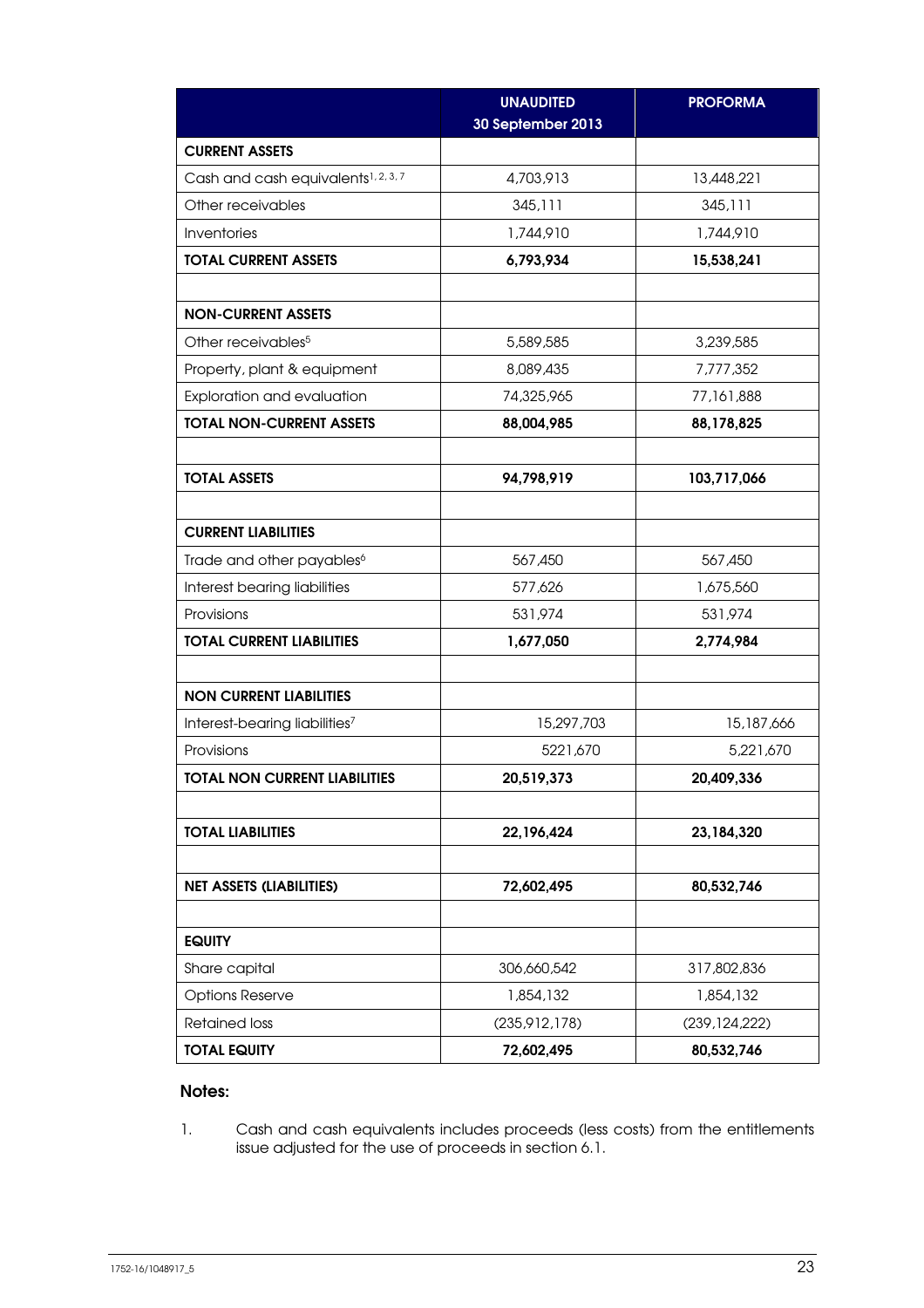- 2. The pro forma balance sheet shows a cash and cash equivalents balance of \$13,448,221. Non-current other receivables represent \$3,083,751 in cash backed bank guarantees and \$155,834 in limited recourse loans.
- 3. Trade and other payables includes creditors and sundry accruals.

### 6.4 Effect on capital structure

The effect of the Offer on the capital structure of the Company, assuming all Entitlements are accepted and no Options are exercised prior to the Record Date, is set out below.

### Shares

|                                                     | <b>Number</b> |
|-----------------------------------------------------|---------------|
| Shares currently on issue                           | 587,548,523   |
| Shares offered pursuant to the Offer                | 587,548,523   |
| Total Shares on issue after completion of the Offer | 1,175,097,046 |

### **Options**

|                                                      | <b>Number</b> |
|------------------------------------------------------|---------------|
| Options currently on issue (all unlisted):           |               |
| Exercisable at \$1.34 on or before 21/12/2016        | 300,000       |
| Exercisable at \$0.90 on or before 28/3/2017         | 1,825,000     |
| Exercisable at \$1.00 on or before 28/3/2017         | 262,500       |
| Options offered pursuant to the Offer                | Nil           |
| Total Options on issue after completion of the Offer | 2,387,500     |

The capital structure on a fully diluted basis as at the date of this Prospectus would be 589,936,023 Shares and on completion of the Offer (assuming all Entitlements are accepted and no Options are exercised prior to the Record Date) would be 1,177,484,546 Shares.

No Shares or Options on issue are subject to escrow restrictions, either voluntary or ASX imposed.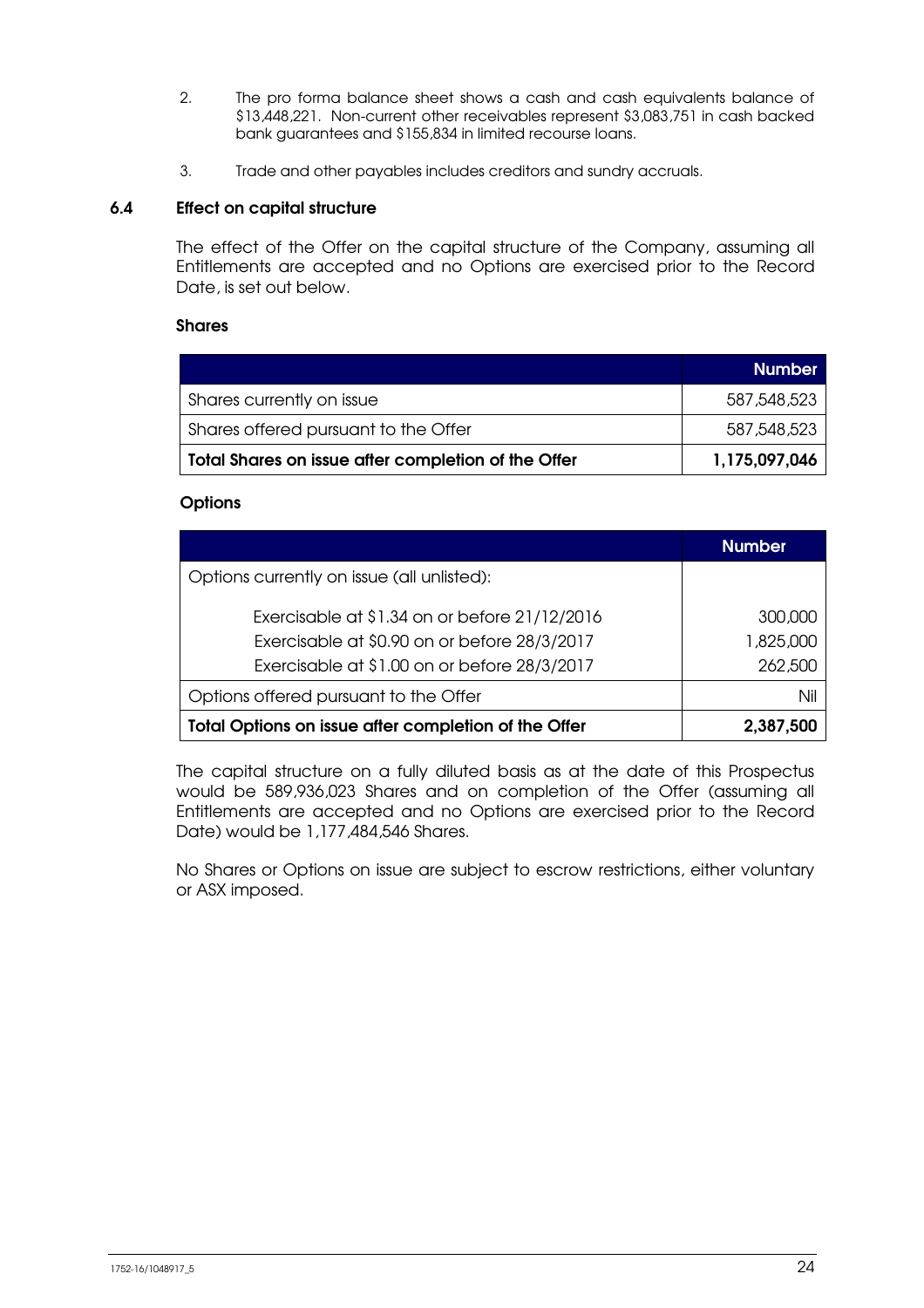### 7. RIGHTS AND LIABILITIES ATTACHING TO SHARES

The following is a summary of the more significant rights and liabilities attaching to Shares being offered pursuant to this Prospectus. This summary is not exhaustive and does not constitute a definitive statement of the rights and liabilities of Shareholders. To obtain such a statement, persons should seek independent legal advice.

Full details of the rights and liabilities attaching to Shares are set out in the Constitution, a copy of which is available for inspection at the Company's registered office during normal business hours.

### 7.1 General meetings

Shareholders are entitled to be present in person, or by proxy, attorney or representative to attend and vote at general meetings of the Company.

Shareholders may requisition meetings in accordance with section 249D of the Corporations Act and the Constitution of the Company.

### 7.2 Voting rights

Subject to any rights or restrictions for the time being attached to any class or classes of shares, at general meetings of shareholders or classes of shareholders:

- (a) each Shareholder entitled to vote may vote in person or by proxy, attorney or representative;
- (b) on a show of hands, every person present who is a Shareholder or a proxy, attorney or representative of a Shareholder has one vote; and
- (c) on a poll, every person present who is a Shareholder or a proxy, attorney or representative of a Shareholder shall, in respect of each fully paid Share held by him, or in respect of which he is appointed a proxy, attorney or representative, have one vote for each Share held, but in respect of partly paid shares shall have such number of votes as bears the same proportion to the total of such Shares registered in the Shareholder's name as the amount paid (not credited) bears to the total amounts paid and payable (excluding amounts credited).

### 7.3 Dividend rights

Subject to the rights of any preference Shareholders and to the rights of the holders of any shares created or raised under any special arrangement as to dividend, the Directors may from time to time declare a dividend to be paid to the Shareholders entitled to the dividend which shall be payable on all Shares according to the proportion that the amount paid (not credited) is of the total amounts paid and payable (excluding amounts credited) in respect of such Shares.

The Directors may from time to time pay to the Shareholders any interim dividends as they may determine. No dividend shall carry interest as against the Company. The Directors may set aside out of the profits of the Company any amounts that they may determine as reserves, to be applied at the discretion of the Directors, for any purpose for which the profits of the Company may be properly applied.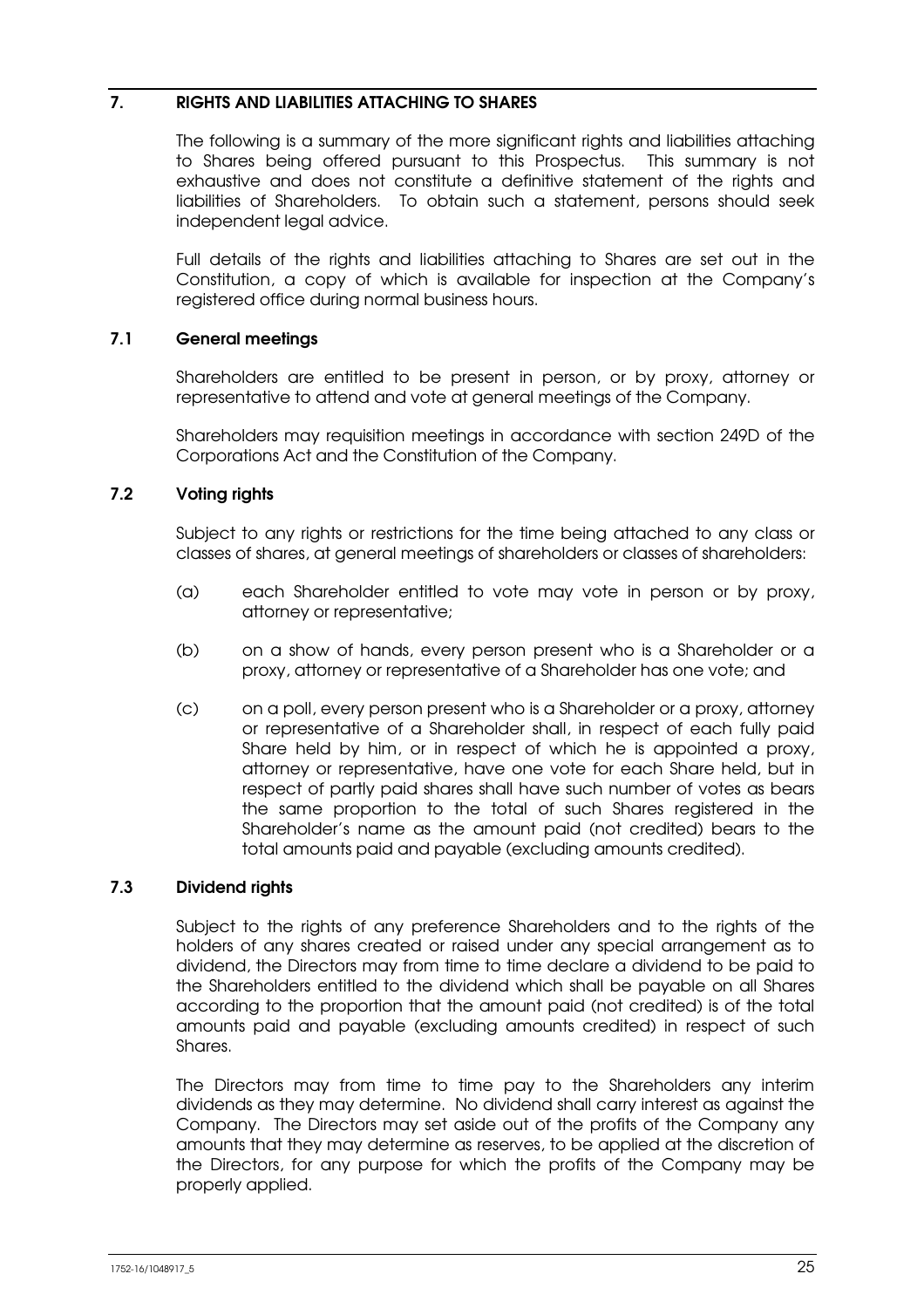Subject to the ASX Listing Rules and the Corporations Act, the Company may, by resolution of the Directors, implement a dividend reinvestment plan on such terms and conditions as the Directors think fit and which provides for any dividend which the Directors may declare from time to time payable on Shares which are participating Shares in the dividend reinvestment plan, less any amount which the Company shall either pursuant to the Constitution or any law be entitled or obliged to retain, be applied by the Company to the payment of the subscription price of Shares.

### 7.4 Winding-up

If the Company is wound up, the liquidator may, with the authority of a special resolution, divide among the Shareholders in kind the whole or any part of the property of the Company, and may for that purpose set such value as he considers fair upon any property to be so divided, and may determine how the division is to be carried out as between the Shareholders or different classes of Shareholders.

The liquidator may, with the authority of a special resolution, vest the whole or any part of any such property in trustees upon such trusts for the benefit of the contributories as the liquidator thinks fit, but so that no Shareholder is compelled to accept any shares or other securities in respect of which there is any liability.

### 7.5 Shareholder liability

As the Shares issued will be fully paid shares, they will not be subject to any calls for money by the Directors and will therefore not become liable for forfeiture.

### 7.6 Transfer of shares

Generally, shares in the Company are freely transferable, subject to formal requirements, the registration of the transfer not resulting in a contravention of or failure to observe the provisions of a law of Australia and the transfer not being in breach of the Corporations Act and the ASX Listing Rules.

### 7.7 Future increase in capital

The issue of any new Shares is under the control of the Directors of the Company. Subject to restrictions on the issue or grant of Securities contained in the ASX Listing Rules, the Constitution and the Corporations Act (and without affecting any special right previously conferred on the holder of an existing share or class of shares), the Directors may issue Shares as they shall, in their absolute discretion, determine.

### 7.8 Variation of rights

Under section 246B of the Corporations Act, the Company may, with the sanction of a special resolution passed at a meeting of Shareholders vary or abrogate the rights attaching to shares.

If at any time the share capital is divided into different classes of shares, the rights attached to any class (unless otherwise provided by the terms of issue of the shares of that class), whether or not the Company is being wound up, may be varied or abrogated with the consent in writing of the holders of three quarters of the issued shares of that class, or if authorised by a special resolution passed at a separate meeting of the holders of the shares of that class.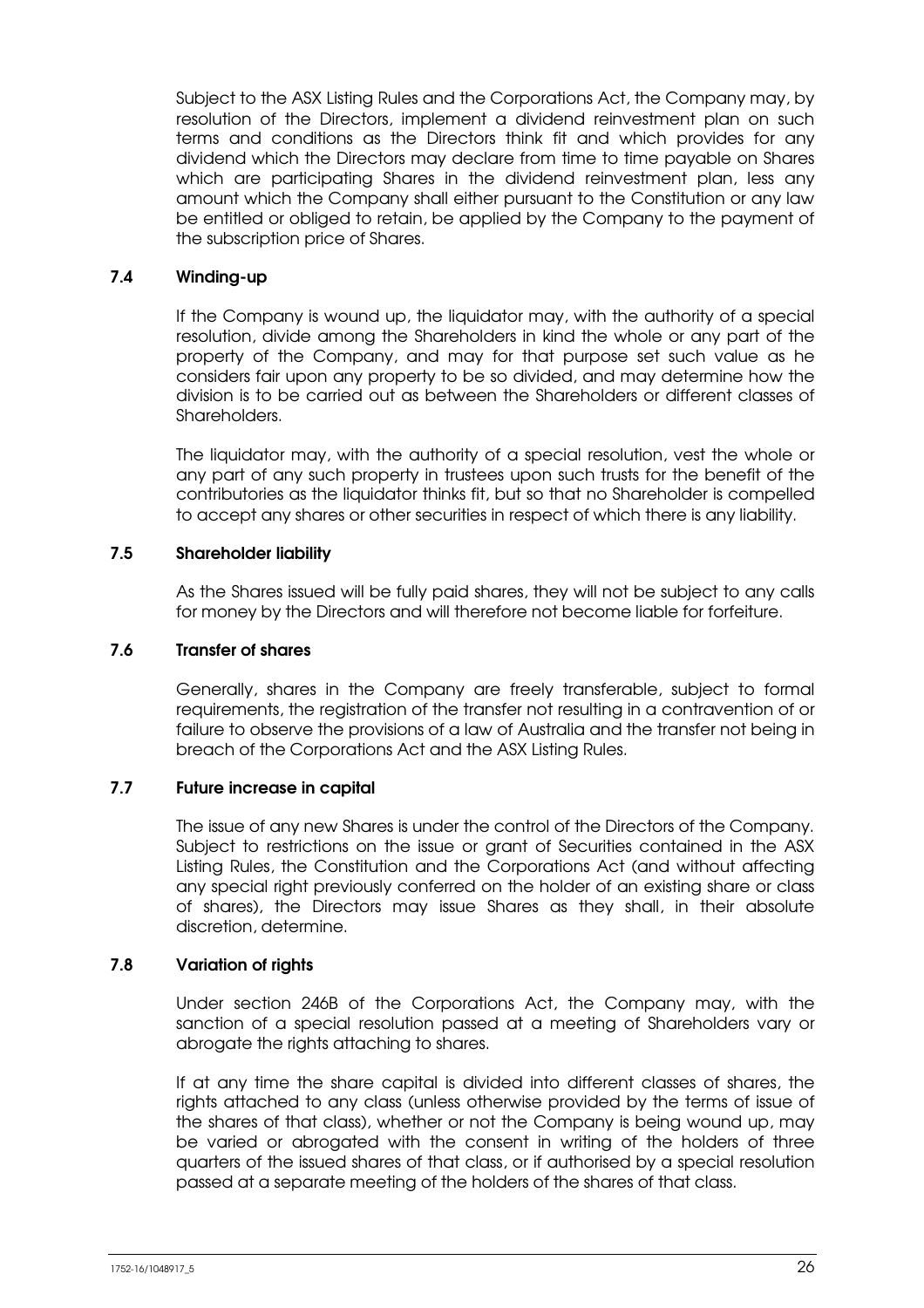### 7.9 Alteration of constitution

In accordance with the Corporations Act, the Constitution can only be amended by a special resolution passed by at least three quarters of Shareholders present and voting at the general meeting. In addition, at least 28 days written notice specifying the intention to propose the resolution as a special resolution must be given.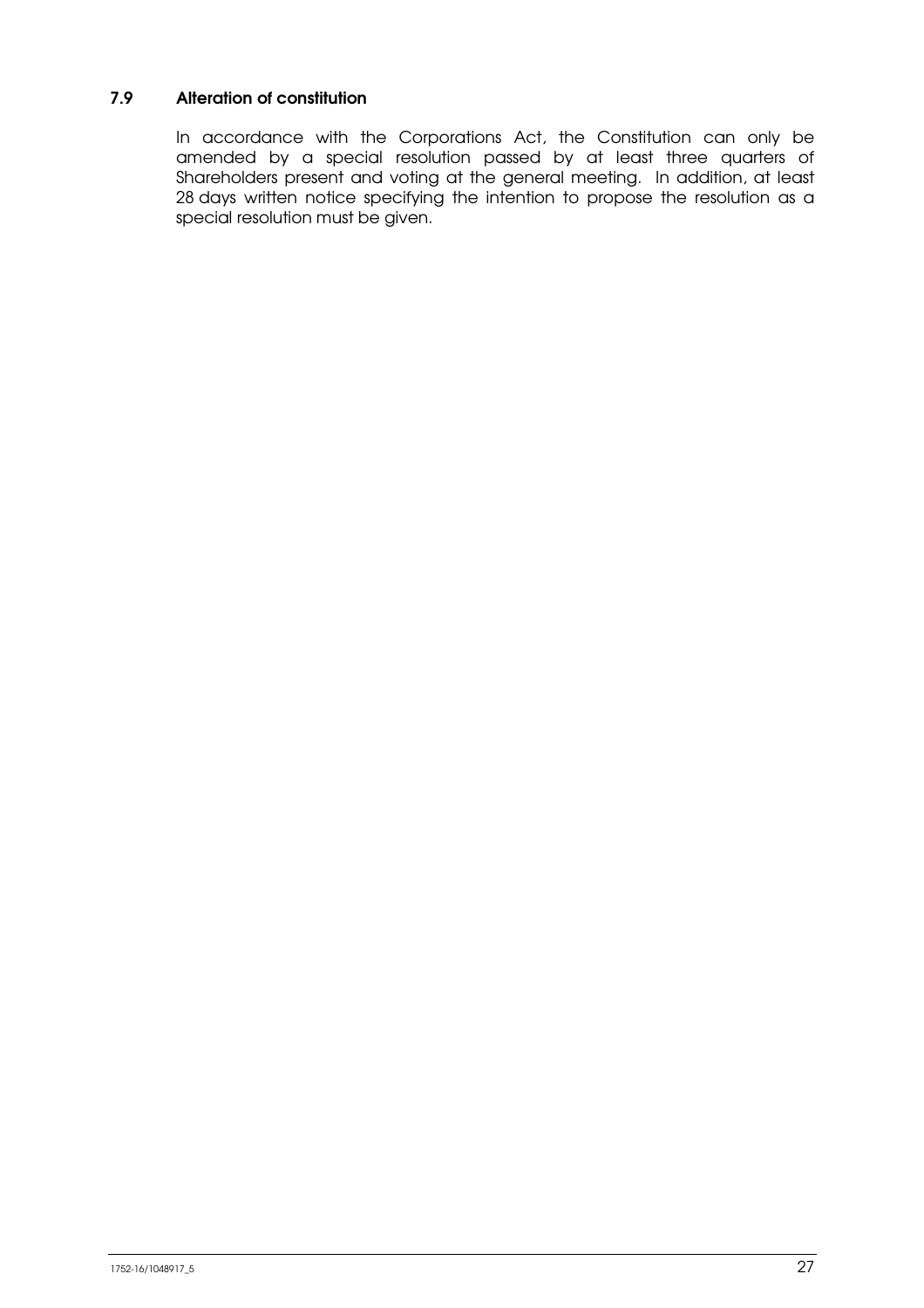### 8. RISK FACTORS

### 8.1 Introduction

The Shares offered under this Prospectus are considered highly speculative. An investment in the Company is not risk free and the Directors strongly recommend Shareholders to consider the risk factors described below, together with information contained elsewhere in this Prospectus and to consult their professional advisers before deciding whether to apply for Shares pursuant to this Prospectus.

There are specific risks which relate directly to the Company's business. In addition, there are other general risks, many of which are largely beyond the control of the Company and the Directors. The risks identified in this section, or other risk factors, may have a material impact on the financial performance of the Company and the market price of the Shares.

The following is not intended to be an exhaustive list of the risk factors to which the Company is exposed.

### 8.2 Company specific

### (a) Potential for significant dilution

Upon implementation of the Offer, assuming all Entitlements are accepted and no Options are exercised prior to the Record Date the number of Shares in the Company will increase from 587,548,523 currently on issue to 1,175,097,046. This means that each Share will represent a significantly lower proportion of the ownership of the Company.

It is not possible to predict what the value of the Company or a Share will be following the completion of the Offer being implemented and the Directors do not make any representation as to such matters.

The last trading price of Shares on ASX prior to the prospectus being lodged of \$0.029 is not a reliable indicator as to the potential trading price of Shares after completion of the Offer.

### (b) Change in Control

Shareholders should be aware that the Offer, and in particular the underwriting arrangements relating to the Offer may result in APRL increasing its relevant interest in the voting shares of the Company. Please refer to section 3.10 for further details in relation to the potential change in control effects on the Company.

### (c) Coyote Gold Project

The Company has commenced an extensive drilling program at its Kavanagh deposit, which is part of the Coyote Gold Project.

In the event that the drilling program is successful, the Company will require additional capital (through debt and/or equity finance) to progress development of the Coyote Gold Project. In the event that the drilling program is unsuccessful, the Company will reassess whether or not to continue exploration at the Coyote Gold Project and that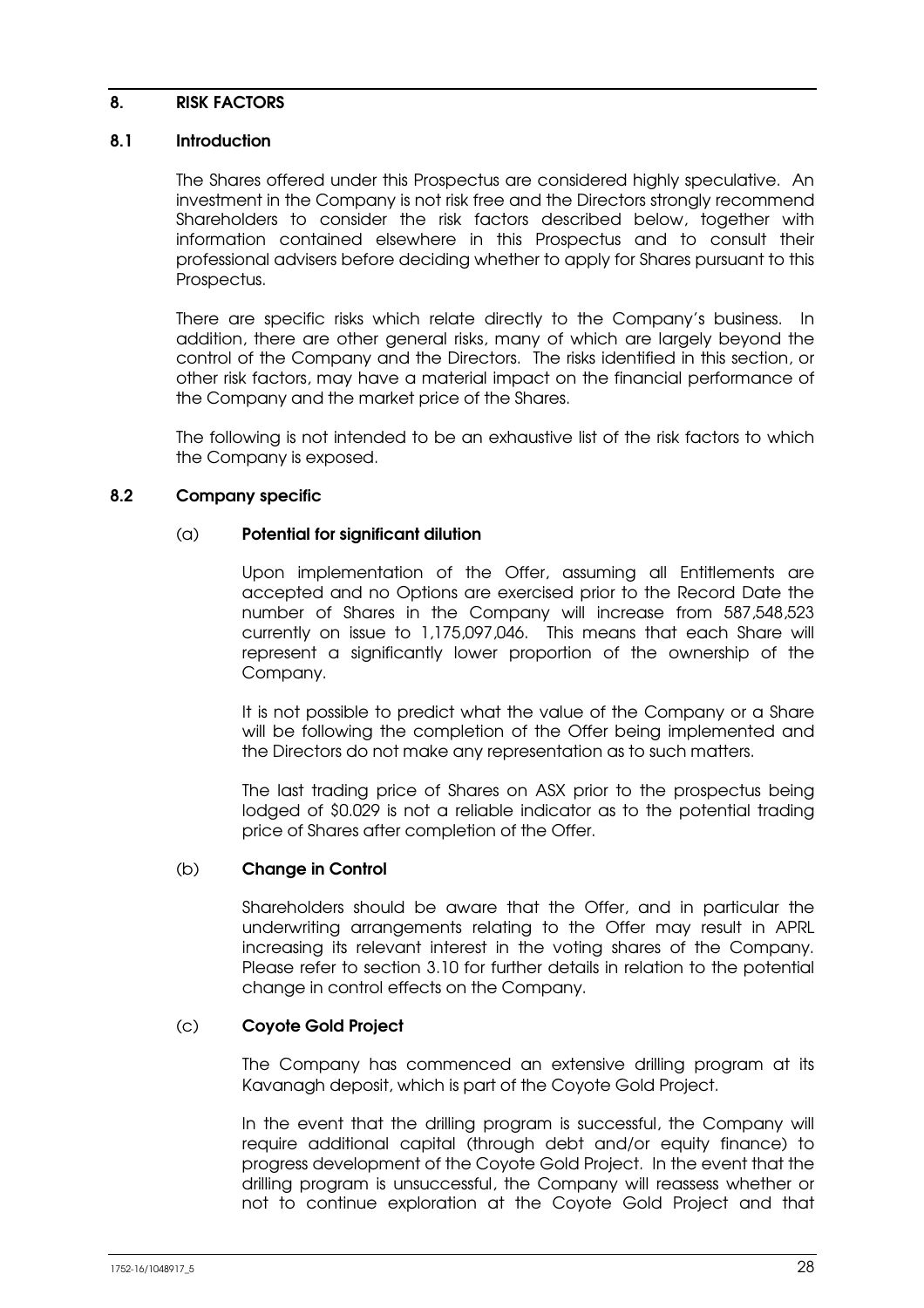reassessment would include a decision as to whether the Coyote Gold Project will be kept on care and maintenance.

### (d) Central Tanami Project

The Company has carried out an extensive drilling program during 2012, particularly at its Groundrush deposit. The Board was not satisfied with the DFS which was undertaken and has deferred a decision as to whether to continue further exploration until the Company is in a more sound financial position. Further drilling will be required to establish a satisfactory Mineral Resource prior to developing the Central Tanami Project further. A summary of the Company's existing Mineral Resources is set out in the annexure to this Prospectus.

The Company will require additional capital (through debt and/or equity finance) to progress exploration and development.

### (e) Additional requirements for capital

The Company's capital requirements depend on numerous factors. The Company may require further financing in addition to amounts raised under the Offer, particularly with respect to its Central Tanami Project. Any additional equity financing will dilute shareholdings, and debt financing, if available, may involve restrictions on financing and operating activities. If the Company is unable to obtain additional financing as needed, it may be required to reduce the scope of its operations and scale back its exploration programmes as the case may be. There is however no guarantee that the Company will be able to secure any additional funding or be able to secure funding on terms favourable to the Company.

#### (f) Executive Management

The Company's management currently consists of a committee of two (2) of its four (4) non-executive Directors and a core of professional management. The Board's strategy is to await the results of the drilling program at Kavanagh prior to the appointment of a new Chief Executive and other technically qualified management staff. However, while the Company has commenced interviewing potential candidates, there can be no assurance that the Company will be able to secure personnel with the relevant experience to give effect to the Company's future objectives.

#### 8.3 Industry specific

#### (a) Exploration, Development, Mining, Processing and Operating Risks

By its nature, the business of mineral exploration, mine development and mine production at its Coyote Gold Project and Central Tanami Project, expose the Company to significant risk. Ultimate and continuous success of these activities is dependent on many factors such as:

- (i) successful exploration and definition and/or acquisition of recoverable and economic deposits;
- (ii) successful conclusions to feasibility studies;
- (iii) access to adequate capital for project development;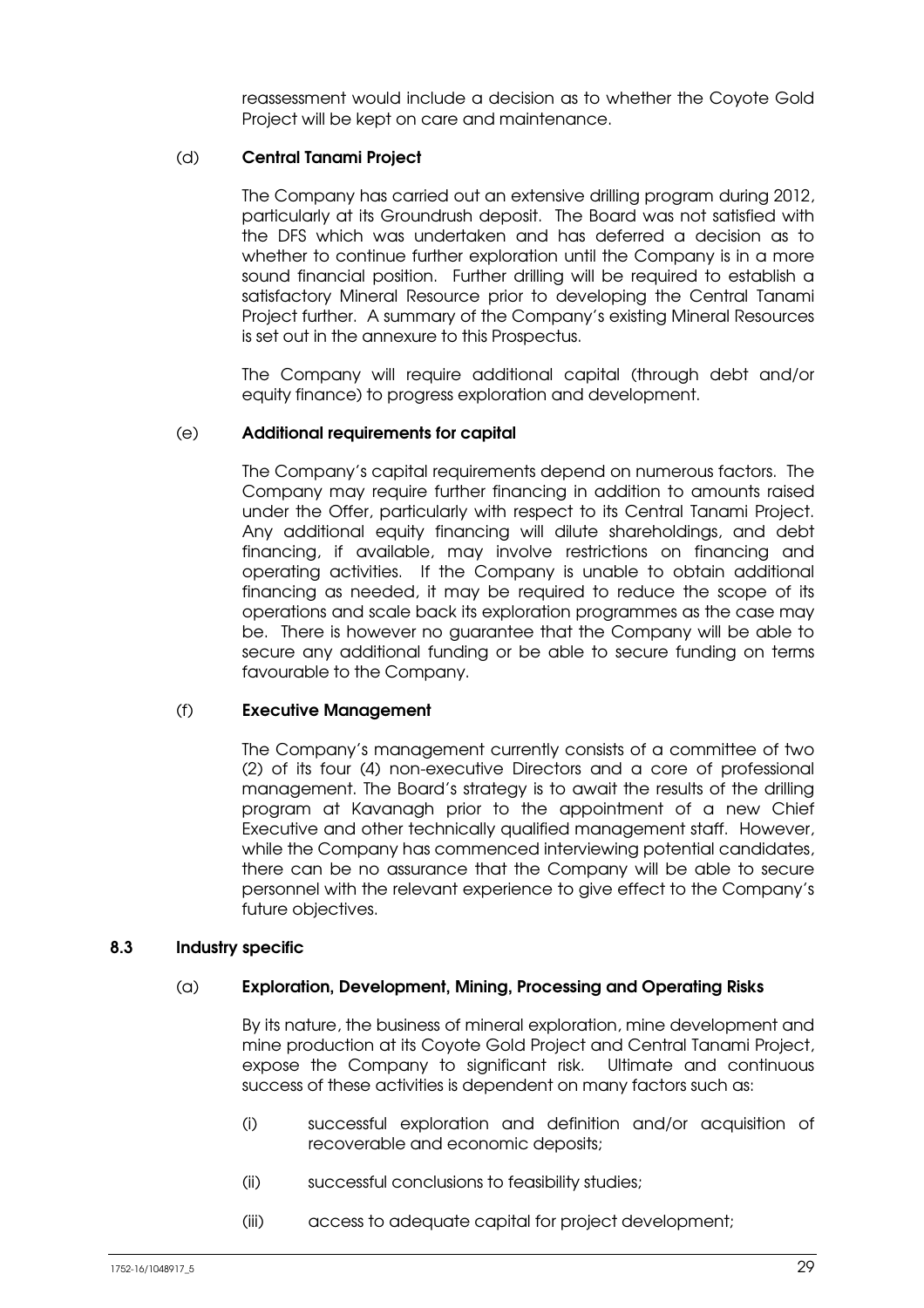- (iv) design and construction of efficient mining and processing facilities;
- (v) securing and maintaining title to tenements;
- (vi) obtaining consents and approvals necessary for the conduct of exploration and mining; and
- (vii) competent operation.

The operations of the Company may be disrupted by a variety of risks and hazards which are beyond the control of the Company, including environmental hazards, industrial accidents, technical failure, labour disputes, unusual or unexpected geological conditions, damage, flooding, and extended interruptions due to inclement hazardous weather conditions, fire, explosions and earthquakes.

Significant reductions in the market prices for the Company's saleable commodities may also have a material adverse impact on the Company's position.

These risks and hazards could also result in damage to, or destruction of, production facilities, personal injury, environmental damage, business interruption, monetary losses and possible legal liability. While the Company currently intends to maintain insurance with ranges of coverage consistent with industry practice, no assurance can be given that the Company will be able to maintain such insurance coverage at reasonable rates (or at all), or that any coverage it obtains will be adequate and available to cover any such claims.

Most of these issues are only partially subject to the Company's control.

### (b) Operating Risks

In addition to the risks set out in section 8.3(a) above, the current operations at the Coyote Gold Project and the development of the Central Tanami Project, including exploration, appraisal and potential production activities, may be affected by a range of factors, including:

- (i) adverse geological conditions;
- (ii) limitations on activities due to seasonal weather patterns and cyclone activity;
- (iii) unanticipated operations and technical difficulties encountered in drilling and production activities;
- (iv) mechanical failure of operating plant and equipment;
- (v) industrial and environmental accidents, industrial disputes and other force majeure events;
- (vi) unavailability of aircraft or drilling equipment to undertake airborne electromagnetic and other geological and geophysical investigations;
- (vii) unexpected shortages or increases in the costs of labour, consumables, spare parts, plant and equipment;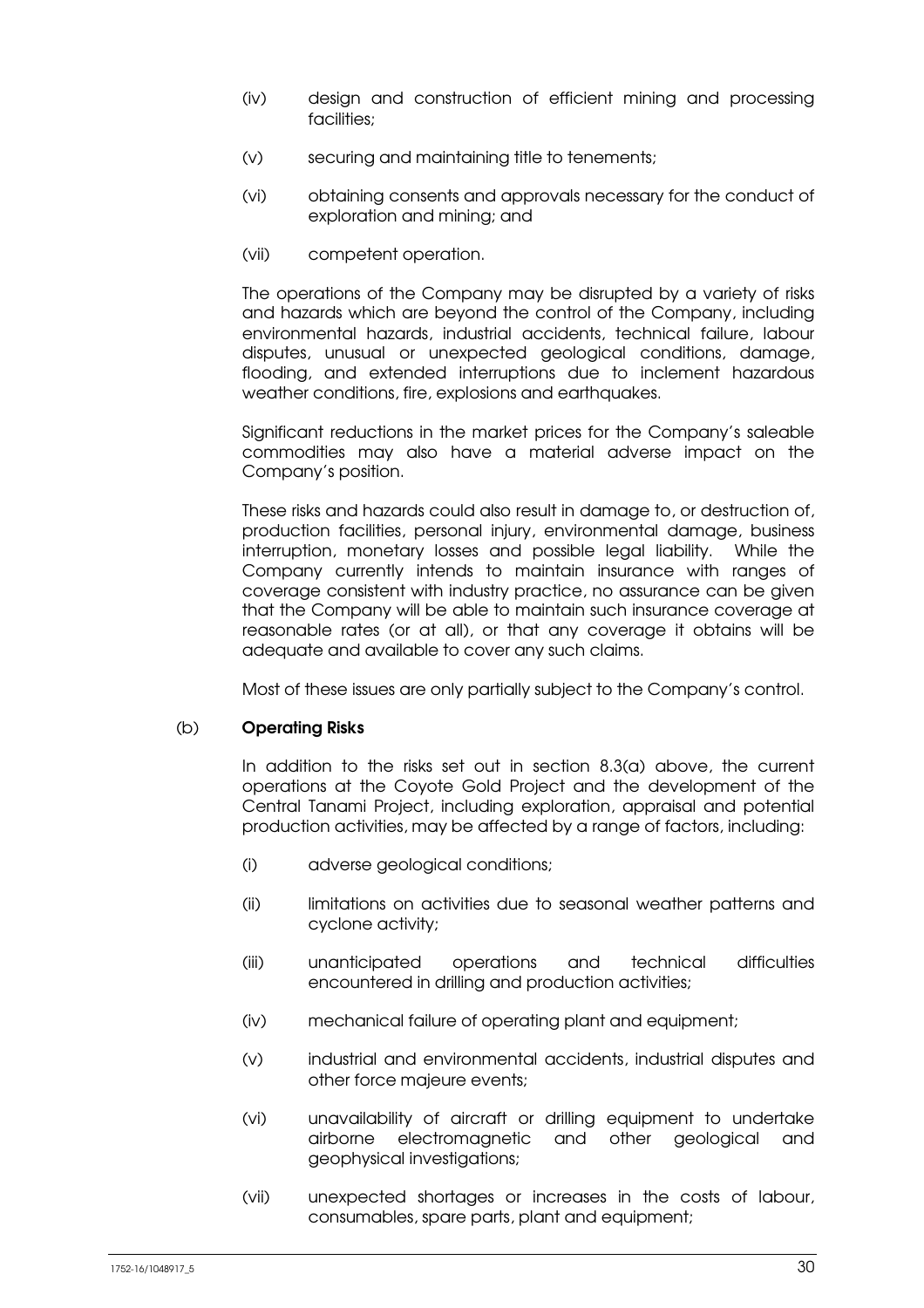- (viii) inability to obtain consents or approvals;
- (ix) fire, water inrush and ground stability at or within the underground mine; and
- (x) suspension of operations due to non-compliance with the requirements of regulatory authorities.

### (c) Commodity Prices and Decrease in Price of Gold Risks

When in production, the Company principally derives its revenue from the sale of gold. Consequently, the earnings of the Company are closely related to the price of gold. Recommencement of the Company's mining operations is dependent (among other things) upon the price of gold being adequate to make it economically viable. Price declines in the market price of gold could cause commercial production from the Company's operations to be rendered uneconomical.

Commodity prices fluctuate and are influenced by numerous factors outside the control of the Company including industrial and retail supply and demand, exchange rates, inflation rate fluctuation, changes in global economies, confidence in the gold monetary system, forward sales of precious metals by producers and speculators as well as other global and regional political, social or economic events. The supply and demand of precious metals consists of a combination of established and new mine production and existing stocks held by governments, by central banks and by other financial institutions including gold held by metal-backed Exchange Traded Funds (ETFs), the market behaviour of producers and of speculators and the availability of scrap supply and the purchasing patterns of consumers.

Future production from the Company's mining operations is dependent upon the price of gold being adequate to make it economical. Price declines in the market price of gold could cause commercial production from the Company's operations to be rendered uneconomical.

### (d) Resource Estimates

Resource estimates are expressions of judgement based on knowledge, experience and industry practice. Estimates which were valid when originally calculated may alter significantly when new information or techniques become available. In addition, by their very nature, resource estimates are imprecise and depend to some extent on interpretations, which may prove to be inaccurate. As further information becomes available through additional fieldwork and analysis, the estimates are likely to change. This may result in alterations to development and mining plans which may, in turn, adversely affect the Company's operations.

#### (e) Environmental Risks

The operations and activities of the Company are subject to State and Federal laws and regulation concerning the environment. As with most exploration projects and mining operations, the Company's activities are expected to have an impact on the environment, particularly if advanced exploration or mine development proceeds. The Company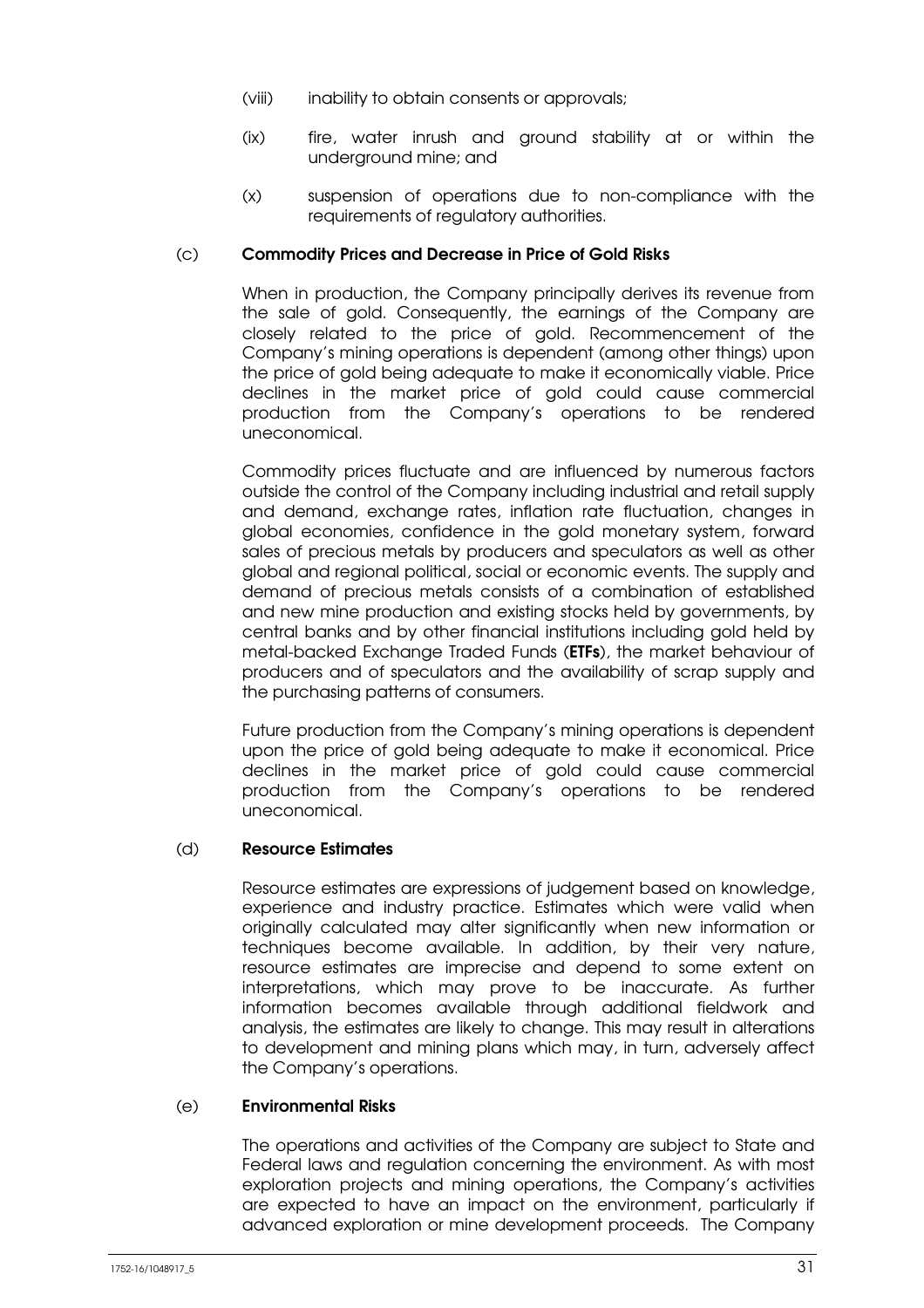attempts to conduct its activities to the highest standard of environmental obligation, including compliance with all environmental laws.

### (f) Native Title and Title Risks

Interests in tenements in Australia are governed by the respective State legislation and are evidenced by the granting of licences or leases. Each licence or lease is for a specific term and carries with it annual expenditure and reporting commitments, as well as other conditions requiring compliance. Consequently, the Company could lose title to or its interest in tenements if licence conditions are not met or if insufficient funds are available to meet expenditure commitments.

It is also possible that, in relation to tenements which the Company has an interest in or will in the future acquire such an interest, there may be areas over which legitimate common law native title rights of Aboriginal Australians exist. If native title rights do exist, the ability of the Company to gain access to tenements (through obtaining consent of any relevant landowner), or to progress from the exploration phase to the development and mining phases of operations may be affected.

The Directors closely monitor the potential effect of native title claims involving tenements in which the Company has or may have an interest.

### (g) Joint Venture Parties, Agents and Contractors

The Directors are unable to predict the risk of financial failure or default by a participant in any joint venture to which the Company is or may become a party or the insolvency or managerial failure by any of the contractors used by the Company in any of its activities or the insolvency or other managerial failure by any of the other service providers used by the Company for any activity.

### (h) Occupational Health and Safety Risk

The Company is committed to providing a healthy and safe environment for its personnel, contractors and visitors. Mining activities have inherent risks and hazards. The Company provides appropriate instructions, equipment, preventative measures, first aid information and training to all stakeholders through its occupational, health and safety management systems.

#### (i) Potential Acquisitions

As part of its business strategy, the Company may make acquisitions of or significant investments in companies, products, technologies or resource projects. Any such future transactions would be accompanied by the risks commonly encountered in making acquisitions of companies, products, technologies or resource projects.

#### 8.4 General risks

#### (a) Economic

General economic conditions, movements in interest and inflation rates and currency exchange rates may have an adverse effect on the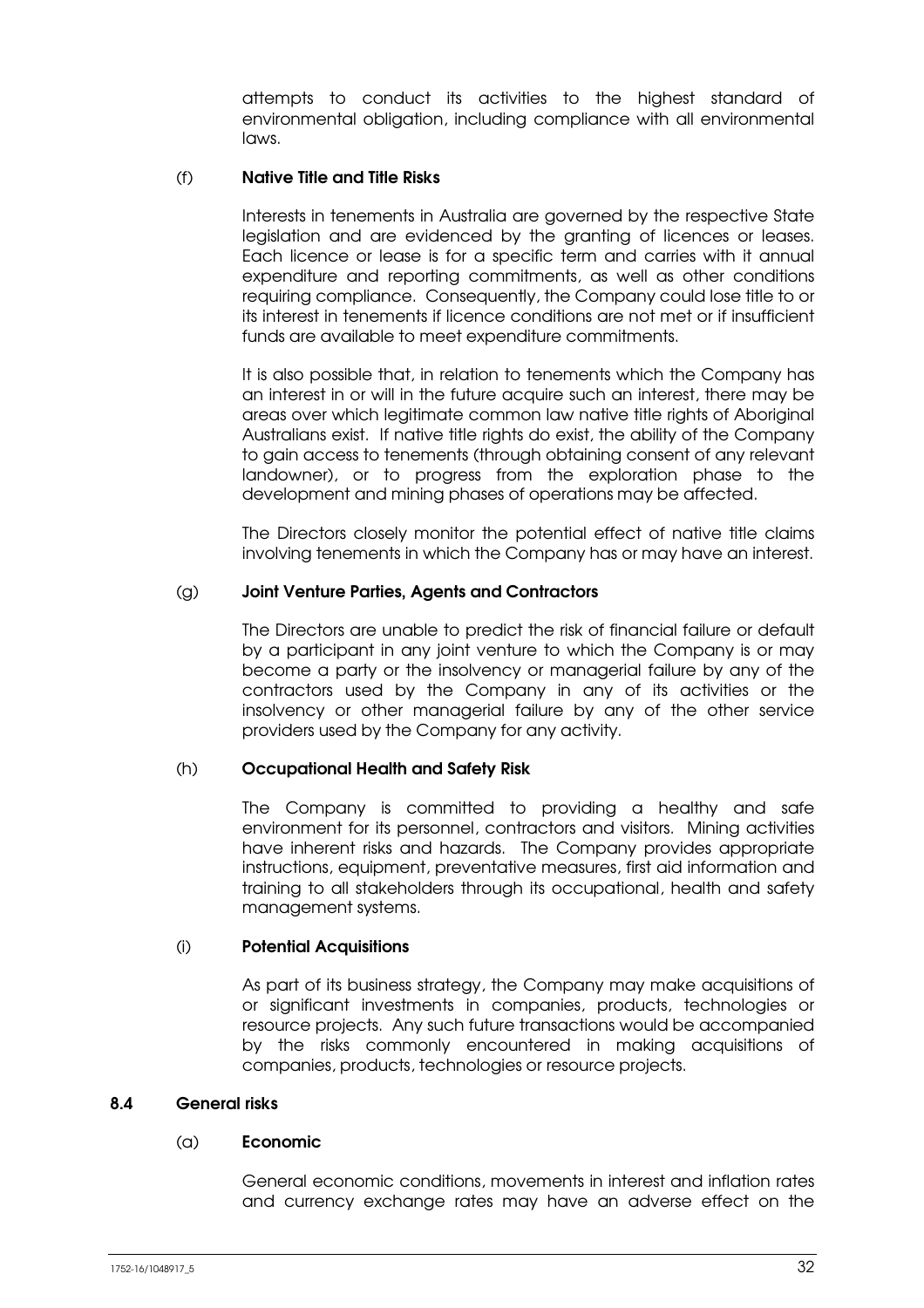Company's exploration, development and production activities, as well as on its ability to fund those activities.

### (b) Market conditions

Share market conditions may affect the value of the Company's quoted securities regardless of the Company's operating performance. Share market conditions are affected by many factors such as:

- (i) general economic outlook;
- (ii) introduction of tax reform or other new legislation;
- (iii) interest rates and inflation rates;
- (iv) changes in investor sentiment toward particular market sectors;
- (v) the demand for, and supply of, capital; and
- (vi) terrorism or other hostilities.

The market price of securities can fall as well as rise and may be subject to varied and unpredictable influences on the market for equities in general and resource exploration stocks in particular. Neither the Company nor the Directors warrant the future performance of the Company or any return on an investment in the Company.

### (c) Dividends

Any future determination as to the payment of dividends by the Company will be at the discretion of the Directors and will depend on the financial condition of the Company, future capital requirements and general business and other factors considered relevant by the Directors. No assurance in relation to the payment of dividends or franking credits attaching to dividends can be given by the Company.

#### (d) Taxation

The acquisition and disposal of Shares will have tax consequences, which will differ depending on the individual financial affairs of each investor. All potential investors in the Company are urged to obtain independent financial advice about the consequences of acquiring Shares from a taxation viewpoint and generally.

To the maximum extent permitted by law, the Company, its officers and each of their respective advisors accept no liability and responsibility with respect to the taxation consequences of subscribing for Shares under this Prospectus.

#### (e) Reliance on key personnel

The responsibility of overseeing the day-to-day operations and the strategic management of the Company depends substantially on its senior management and its key personnel. There can be no assurance given that there will be no detrimental impact on the Company if one or more of these employees cease their employment.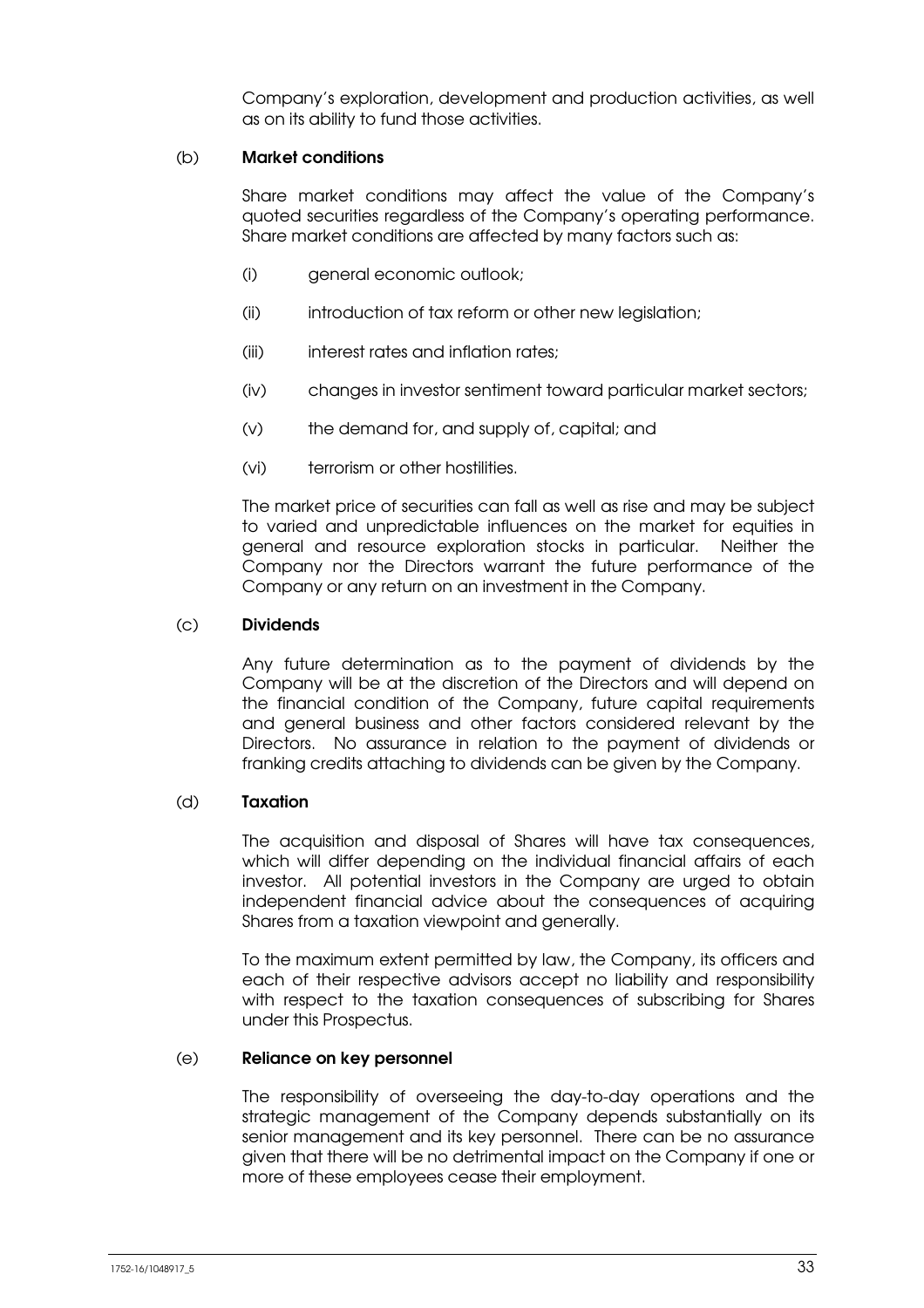### 8.5 Speculative investment

The above list of risk factors ought not to be taken as exhaustive of the risks faced by the Company or by investors in the Company. The above factors, and others not specifically referred to above, may in the future materially affect the financial performance of the Company and the value of the Shares offered under this Prospectus.

Therefore, the Shares to be issued pursuant to this Prospectus carry no guarantee with respect to the payment of dividends, returns of capital or the market value of those Shares.

Potential investors should consider that the investment in the Company is highly speculative and should consult their professional advisers before deciding whether to apply for Shares pursuant to this Prospectus.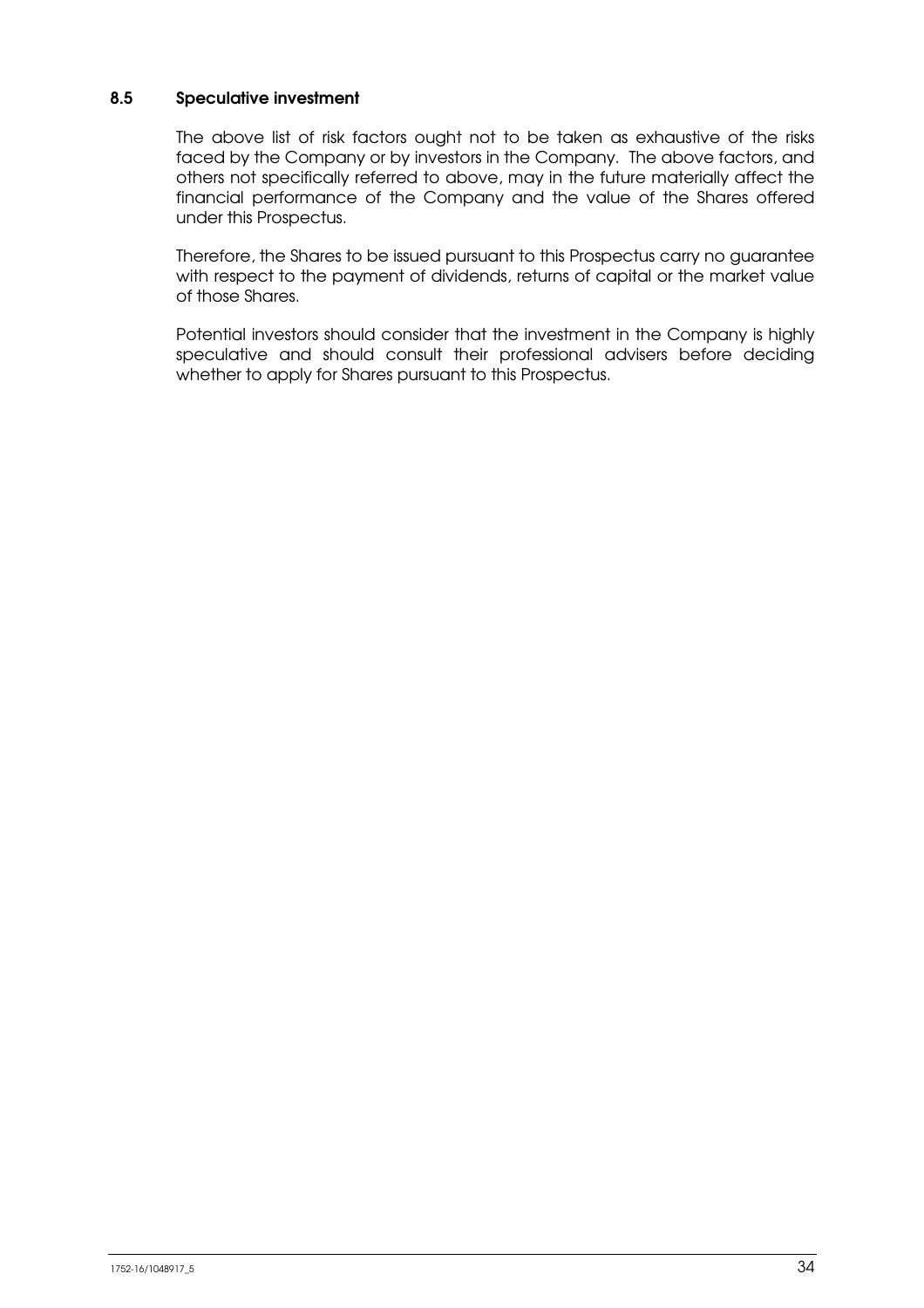### 9. ADDITIONAL INFORMATION

### 9.1 Litigation

Other than is set out below, as at the date of this Prospectus, the Company is not involved in any material legal proceedings and the Directors are not aware of any material legal proceedings pending or threatened against the Company.

(a) On or about 17 January 2013, a claim was brought against the Company in the District Court of Western Australia in the amount of \$424,144.31 plus interest and ongoing expenses of \$40,000 per month (exclusive of GST) from 27 June 2012 in relation to the hire and use by the Company of certain mining equipment for the Coyote Gold Project. The Company has filed a defence and counterclaim for damages of approximately \$1,100,000 plus interest and costs.

> The parties attended a mediation conference on 25 September 2013. Attempts to settle failed at the mediation conference. Accordingly, programming orders were made and it is anticipated this matter will proceed either to trial or further mediation in February 2014. The Company continues to consider settlement proposals.

(b) On 5 September, 2013 the company was issued with a letter of demand from the solicitors for Budget Rent-a-Car alleging loss and damage to a vehicle hired by the Company for \$19,358.23 (exclusive of GST). The Company is currently assessing liability and whether or not an insurance claim can be made.

### 9.2 Continuous disclosure obligations

The Company is a "disclosing entity" (as defined in section 111AC of the Corporations Act) for the purposes of section 713 of the Corporations Act and, as such, is subject to regular reporting and disclosure obligations. Specifically, like all listed companies, the Company is required to continuously disclose any information it has to the market which a reasonable person would expect to have a material effect on the price or the value of the Company's securities.

This Prospectus is a "transaction specific prospectus". In general terms a "transaction specific prospectus" is only required to contain information in relation to the effect of the issue of securities on a company and the rights attaching to the securities. It is not necessary to include general information in relation to all of the assets and liabilities, financial position, profits and losses or prospects of the issuing company.

This Prospectus is intended to be read in conjunction with the publicly available information in relation to the Company which has been notified to ASX and does not include all of the information that would be included in a prospectus for an initial public offering of securities in an entity that is not already listed on a stock exchange. Investors should therefore have regard to the other publicly available information in relation to the Company before making a decision whether or not to invest.

Having taken such precautions and having made such enquires as are reasonable, the Company believes that it has complied with the general and specific requirements of ASX as applicable from time to time throughout the 3 months before the issue of this Prospectus which required the Company to notify ASX of information about specified events or matters as they arise for the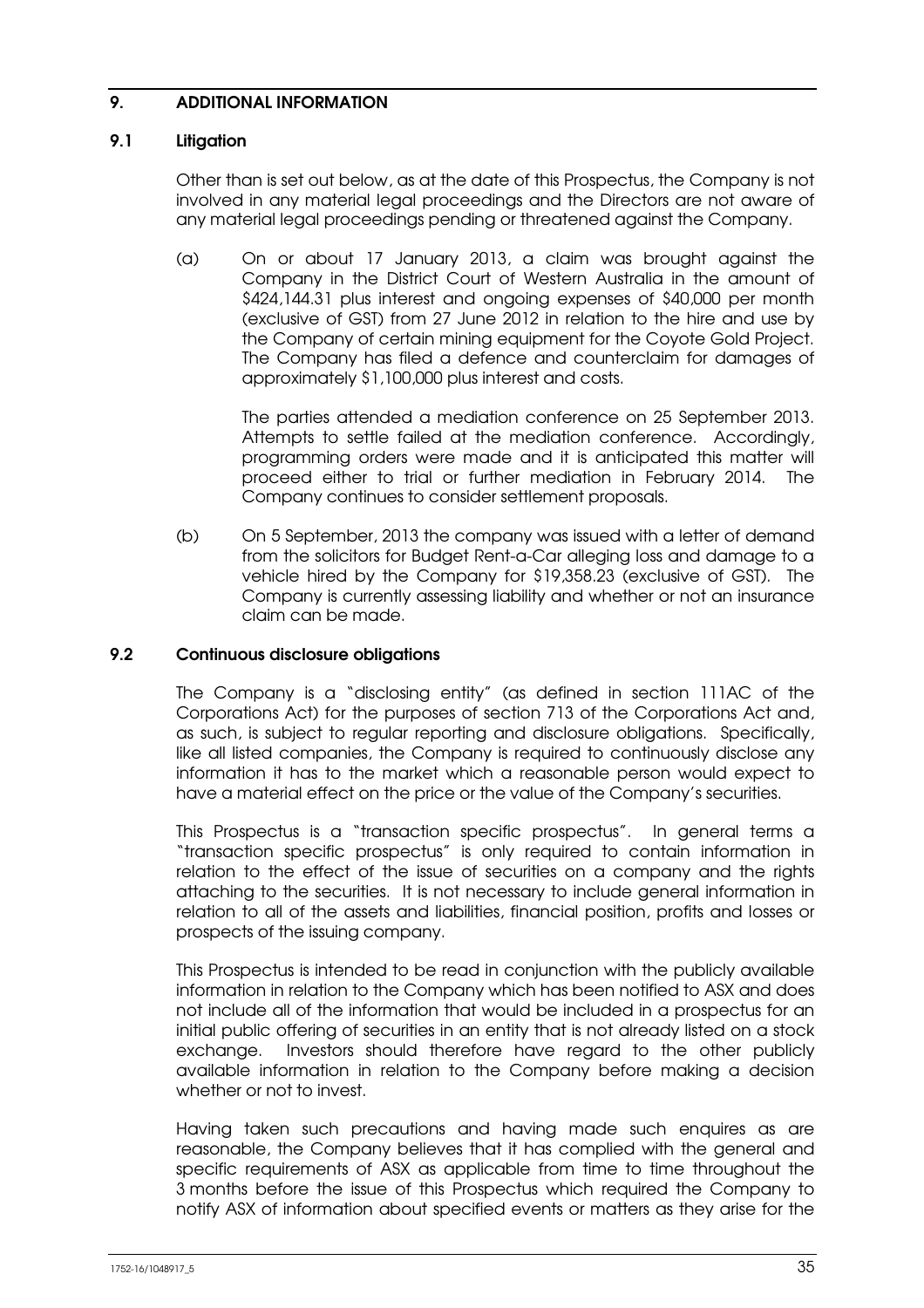purpose of ASX making that information available to the stock market conducted by ASX.

Information that is already in the public domain has not been reported in this Prospectus other than that which is considered necessary to make this Prospectus complete.

The Company, as a disclosing entity under the Corporations Act states that:

- (a) it is subject to regular reporting and disclosure obligations;
- (b) copies of documents lodged with the ASIC in relation to the Company (not being documents referred to in section 1274(2)(a) of the Corporations Act) may be obtained from, or inspected at, the offices of the ASIC; and
- (c) it will provide a copy of each of the following documents, free of charge, to any person on request between the date of issue of this Prospectus and the Closing Date:
	- (i) the annual financial report most recently lodged by the Company with the ASIC;
	- (ii) any half-year financial report lodged by the Company with the ASIC after the lodgement of the annual financial report referred to in (i) and before the lodgement of this Prospectus with the ASIC; and
	- (iii) any continuous disclosure documents given by the Company to ASX in accordance with the ASX Listing Rules as referred to in section 674(1) of the Corporations Act after the lodgement of the annual financial report referred to in (i) and before the lodgement of this Prospectus with the ASIC.

Copies of all documents lodged with the ASIC in relation to the Company can be inspected at the registered office of the Company during normal office hours.

Details of documents lodged by the Company with ASX since the date of lodgement of the Company's latest annual financial report and before the lodgement of this Prospectus with the ASIC are set out in the table below.

| Date       | <b>Description of Announcement</b>          |
|------------|---------------------------------------------|
| 15/11/2013 | Renounceable Pro Rata Entitlements Issue    |
| 13/11/2013 | <b>Trading Halt</b>                         |
| 08/11/2013 | Appendix 3Z - Lee Seng Hui                  |
| 08/11/2013 | <b>Director Resignation</b>                 |
| 31/10/2013 | Quarterly Activities and Cashflow Report    |
| 31/10/2013 | Annual Report to shareholders               |
| 24/10/2013 | Notice of Annual General Meeting/Proxy Form |
| 07/10/2013 | Company Update                              |
| 24/09/2013 | <b>Full Year Statutory Accounts</b>         |

| <b>Description of Announcement</b> |  |
|------------------------------------|--|
|------------------------------------|--|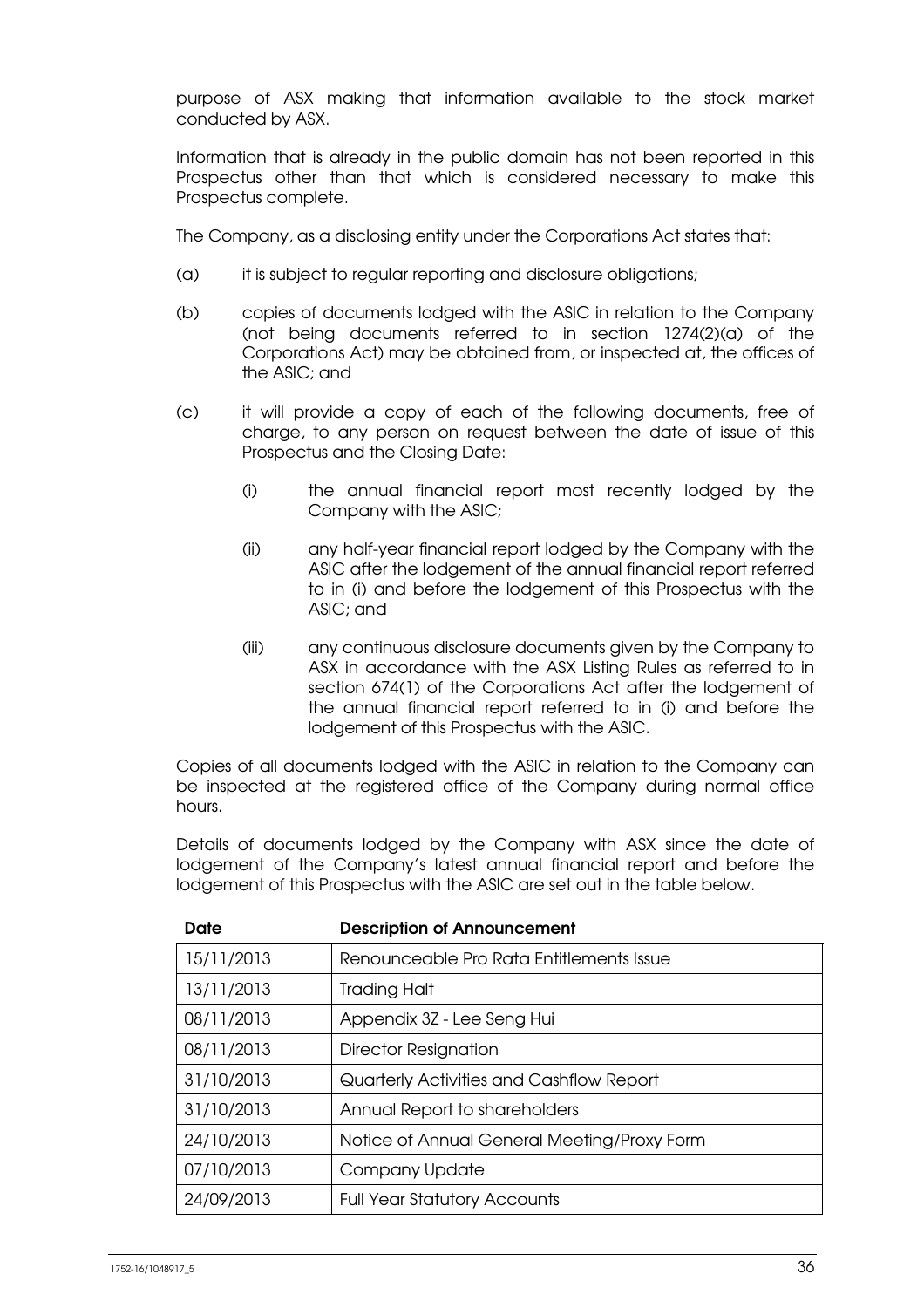ASX maintains files containing publicly available information for all listed companies. The Company's file is available for inspection at ASX during normal office hours.

The announcements are also available through the Company's website at www.tanami.com.au.

### 9.2 Market price of shares

The Company is a disclosing entity for the purposes of the Corporations Act and its Shares are enhanced disclosure securities quoted on ASX.

The highest, lowest and last market sale prices of the Shares on ASX during the three months immediately preceding the date of lodgement of this Prospectus with the ASIC and the respective dates of those sales were:

| Highest | SO.067  | 9,11,12 & 16 September 2013 |
|---------|---------|-----------------------------|
| Lowest  | SQ.029  | 15 November 2013            |
| Last    | \$0.029 | 15 November 2013            |

### 9.3 Arrangement with Nominee for Foreign Holders

Please refer to the summary provided in sections 3.15 and 5.16.

### 9.4 Corporate Opportunities

The Company will assess corporate and/or joint venture opportunities if or when they arise.

#### 9.5 Underwriting Agreement

By an agreement between APRL and the Company dated 14 November 2013 (Underwriting Agreement), APRL has agreed to take up its full Entitlement under the Offer and fully underwrite and manage the balance Offer, being approximately \$8,894,596.

The Company has agreed to pay APRL the following fees for its services:

- (a) 6% of the total underwritten amount; and
- (b) \$75,000 (excluding GST) by way of a management fee.

The Company will also reimburse APRL for all reasonable costs and expenses incidental to the Offer.

The obligation of APRL to underwrite the Offer is subject to certain events of termination. APRL may terminate its obligations under the Underwriting Agreement if:

- (a) (Indices fall): any of the S&P/ASX 200 Index or the S&P/ASX 300 Metals and Mining Index as published by ASX is at any time after the date of the Underwriting Agreement 10% or more below its respective level as at the close of business on the Business Day prior to the date of the Underwriting Agreement;
- (b) (Gold Price fall): Spot Gold price as quoted on COMEX Gold is at any time after the date of the Underwriting Agreement 10% or more below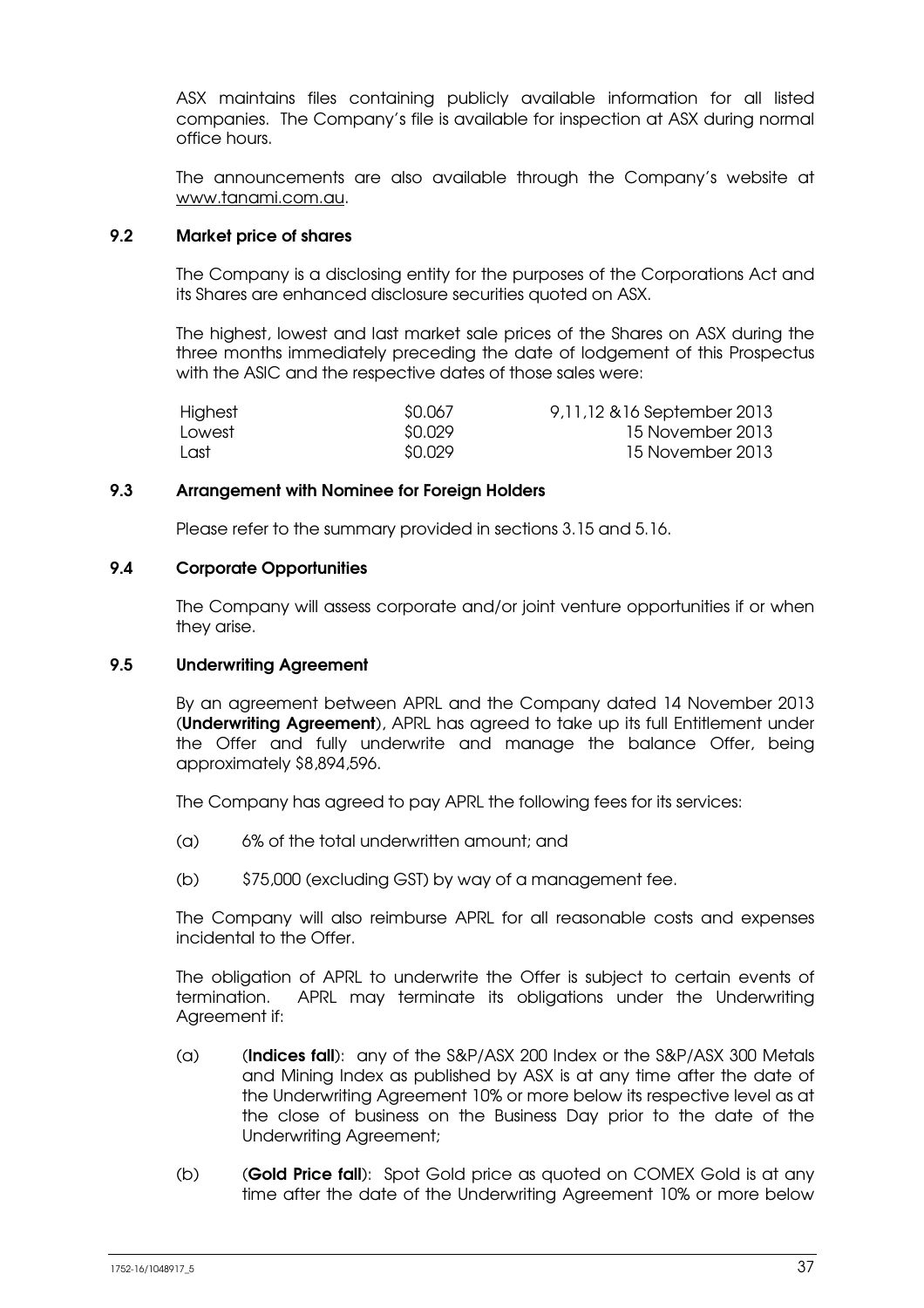its price as at the close of business on the Business Day prior to the date of the Underwriting Agreement;

- (c) (Breach of Material Contracts): any of the material contracts or contracts described in the Prospectus (other than the Underwriting Agreement) is breached, not complied with according to its terms, terminated or substantially modified;
- (d) (Prospectus): the Company does not lodge the Prospectus on the Lodgement Date or the Prospectus or the Offer is withdrawn by the Company;
- (e) (No Official Quotation): Official Quotation has not been granted by the date the Company is required to give APRL notice of the Shortfall or, having been granted, is subsequently withdrawn, withheld or qualified;

### (f) (Supplementary prospectus):

- (i) APRL, having elected not to exercise its right to terminate its obligations under the Underwriting Agreement as a result of an occurrence as described in paragraph (q) below, forms the view on reasonable grounds that a supplementary or replacement prospectus should be lodged with ASIC for any of the reasons referred to in section 719 of the Corporations Act and the Company fails to lodge a supplementary or replacement prospectus in such form and content and within such time as APRL may reasonably require;
- (ii) the Company lodges a supplementary or replacement prospectus without the prior written agreement of APRL;
- (g) (Non compliance with disclosure requirements): it transpires that the Prospectus does not contain all the information that investors and their professional advisers would reasonably require to make an informed assessment of:
	- (i) the effect of the Offer on the Company; and
	- (ii) the rights and liabilities attaching to the Shares;
- (h) (Misleading Prospectus): it transpires that there is a statement in the Prospectus that is misleading or deceptive or likely to mislead or deceive, or that there is an omission from the Prospectus (having regard to the provisions of sections 711, 713 and 716 of the Corporations Act) or if any statement in the Prospectus becomes or misleading or deceptive or likely to mislead or deceive or if the issue of the Prospectus is or becomes misleading or deceptive or likely to mislead or deceive;
- (i) (Restriction on allotment): the Company is prevented from allotting the Shares within the time required by the Underwriting Agreement, the Corporations Act, the Listing Rules, any statute, regulation or order of a court of competent jurisdiction by ASIC, ASX or any court of competent jurisdiction or any governmental or semi governmental agency or authority;
- (j) (Withdrawal of consent to Prospectus): any person (other than APRL) who has previously consented to the inclusion of its, his or her name in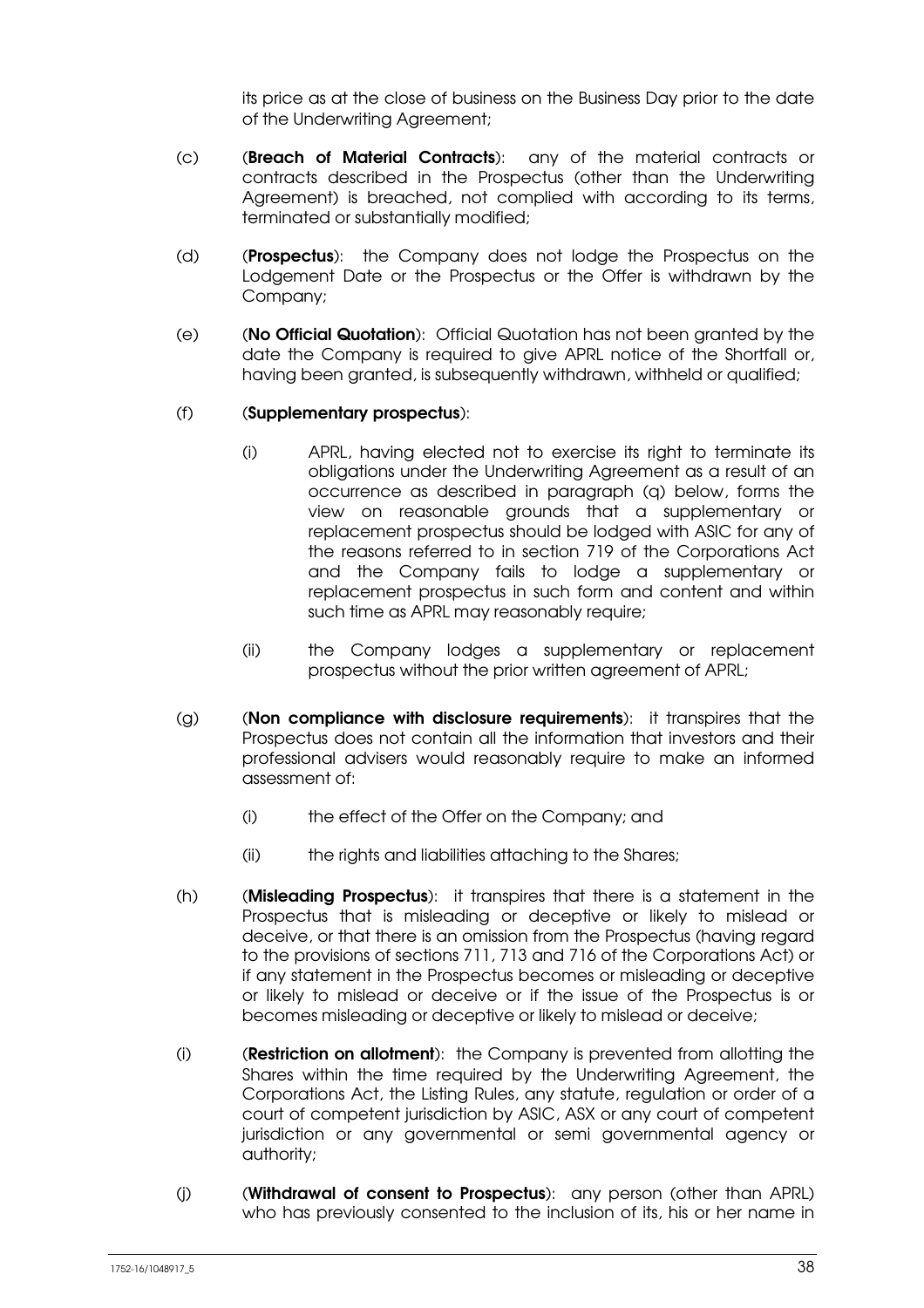the Prospectus or to be named in the Prospectus, withdraws that consent;

- (k) (ASIC application): an application is made by ASIC for an order under section 1324B or any other provision of the Corporations Act in relation to the Prospectus, the date by which the Company is required to notify APRL of the Shortfall has arrived, and that application has not been dismissed or withdrawn;
- (I) (ASIC hearing): ASIC gives notice of its intention to hold a hearing under section 739 of the Corporations Act in relation to the Prospectus to determine if it should make a stop order in relation to the Prospectus or the ASIC makes an interim or final stop order in relation to the Prospectus under section 739 of the Corporations Act;
- (m) (Takeovers Panel): the Takeovers Panel makes a declaration that circumstances in relation to the affairs of the Company are unacceptable circumstances under Pt 6.10 of the Corporations Act, or an application for such a declaration is made to the Takeovers Panel;
- (n) (Hostilities): there is an outbreak of hostilities or a material escalation of hostilities (whether or not war has been declared) after the date of the Underwriting Agreement involving one or more of Australia, New Zealand, Indonesia, Japan, Russia, the United Kingdom, the United States of America, India, Pakistan, or the Peoples Republic of China, Israel or any member of the European Union, or a terrorist act is perpetrated on any of those countries or any diplomatic, military, commercial or political establishment of any of those countries anywhere in the world;
- (o) (Authorisation): any Authorisation which is material to anything referred to in the Prospectus is repealed, revoked or terminated or expires, or is modified or amended in a manner unacceptable to APRL;
- (p) (Indictable offence): a director or senior manager of the Company or any of its subsidiaries is charged with an indictable offence; or
- (q) (Termination Events): any one or a combination of the following events occurs which result is a materially adverse in the reasonable opinion of  $APRI:$ 
	- (i) (Default): default or breach by the Company under the Underwriting Agreement of any terms, condition, covenant or undertaking;
	- (ii) (Incorrect or untrue representation): any representation, warranty or undertaking given by the Company in the Underwriting Agreement is or becomes untrue or incorrect;
	- (iii) (Contravention of constitution or Act): a contravention by the Company or any of its subsidiaries of any provision of its constitution, the Corporations Act, the Listing Rules or any other applicable legislation or any policy or requirement of ASIC or ASX;
	- (iv) (Adverse change): an event occurs which gives rise to a material adverse effect or any adverse change or any development including a prospective adverse change after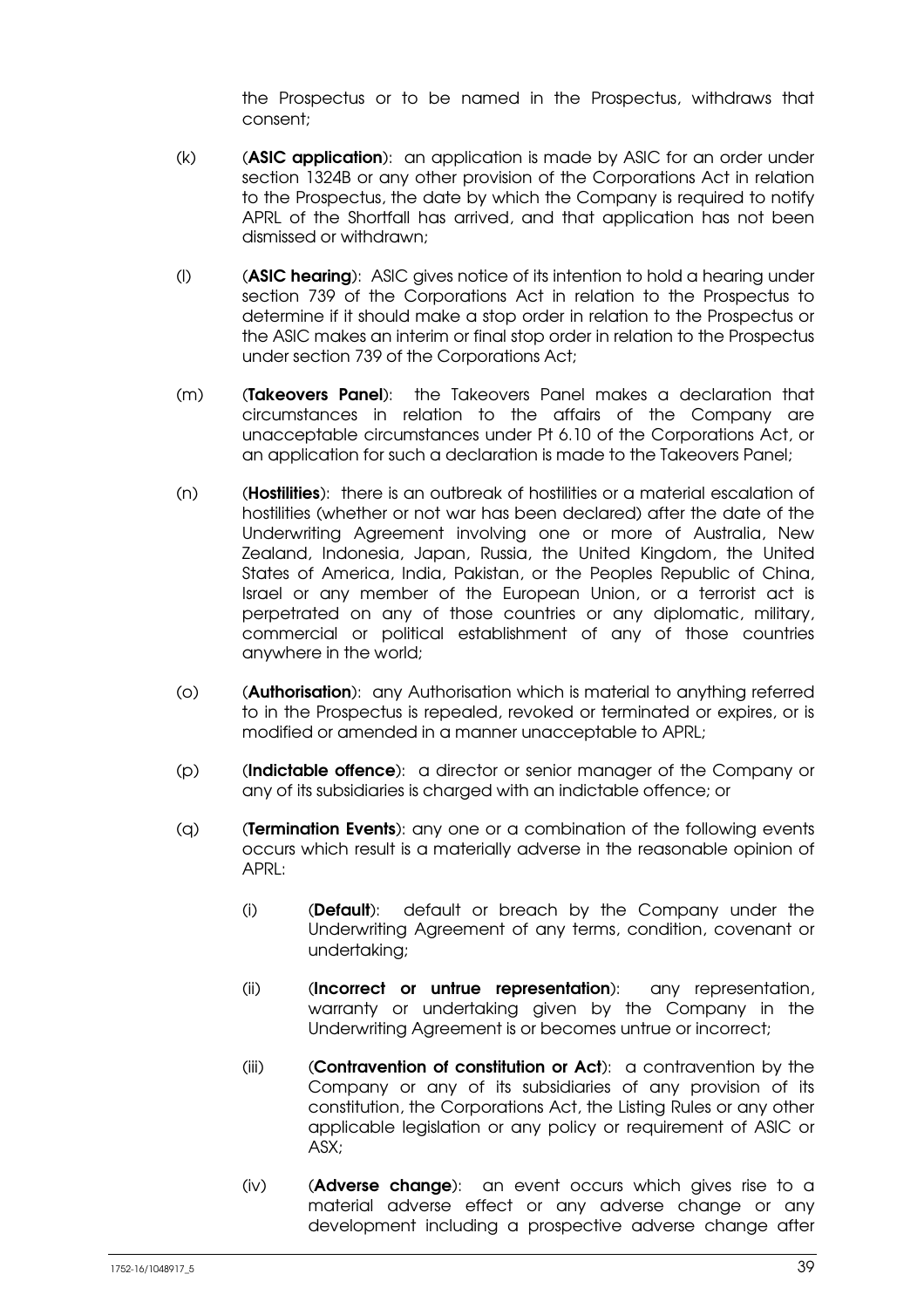the date of the Underwriting Agreement in the assets, liabilities, financial position, trading results, profits, forecasts, losses, prospects, business or operations of the Company or any of its subsidiaries including, without limitation, if any forecast in the Prospectus becomes incapable of being met or in APRL's reasonable opinion, unlikely to be met in the projected time;

- $(v)$  (Error in Due Diligence Results): it transpires that any of the due diligence results or any part of the verification material was false, misleading or deceptive or that there was an omission from them;
- (vi) (Significant change): a "new circumstance" as referred to in section 719(1) of the Corporations Act arises that is materially adverse from the point of view of an investor;
- (vii) (Public Statements): without the prior approval of APRL a public statement is made by the Company in relation to the Offer, the issue of Shares or the Prospectus except as required by law or the ASX Listing Rules;
- (viii) (Misleading information): any information supplied at any time by the Company or any person on its behalf to APRL in respect of any aspect of the Offer or the Issue or the affairs of the Company or a subsidiary of the Company is or becomes misleading or deceptive or likely to mislead or deceive;
- (ix) (Official Quotation qualified): the Official Quotation is qualified or conditional other than being conditional upon the issue of Shares under the Prospectus;
- $(x)$  (**Change in Act or policy**): there is introduced, or there is a public announcement of a proposal to introduce, into the Parliament of Australia or any of its States or Territories any Act or prospective Act or budget or the Reserve Bank of Australia or any Commonwealth or State authority adopts or announces a proposal to adopt any new, or any major change in, existing, monetary, taxation, exchange or fiscal policy;
- (xi) (Prescribed Occurrence): a prescribed occurrence under the Underwriting Agreement occurs, other than as disclosed in the Prospectus;
- (xii) (Suspension of debt payments): the Company suspends payment of its debts generally;
- (xiii) (Event of Insolvency): an event of insolvency occurs in respect of the Company or any of its subsidiaries;
- (xiv) (Judgment against the Company or a Subsidiary): a judgment in an amount exceeding \$100,000 is obtained against the Company or any of its subsidiaries and is not set aside or satisfied within 7 days;
- (xv) (Litigation): litigation, arbitration, administrative or industrial proceedings are after the date of the Underwriting Agreement commenced or threatened against the Company or any of its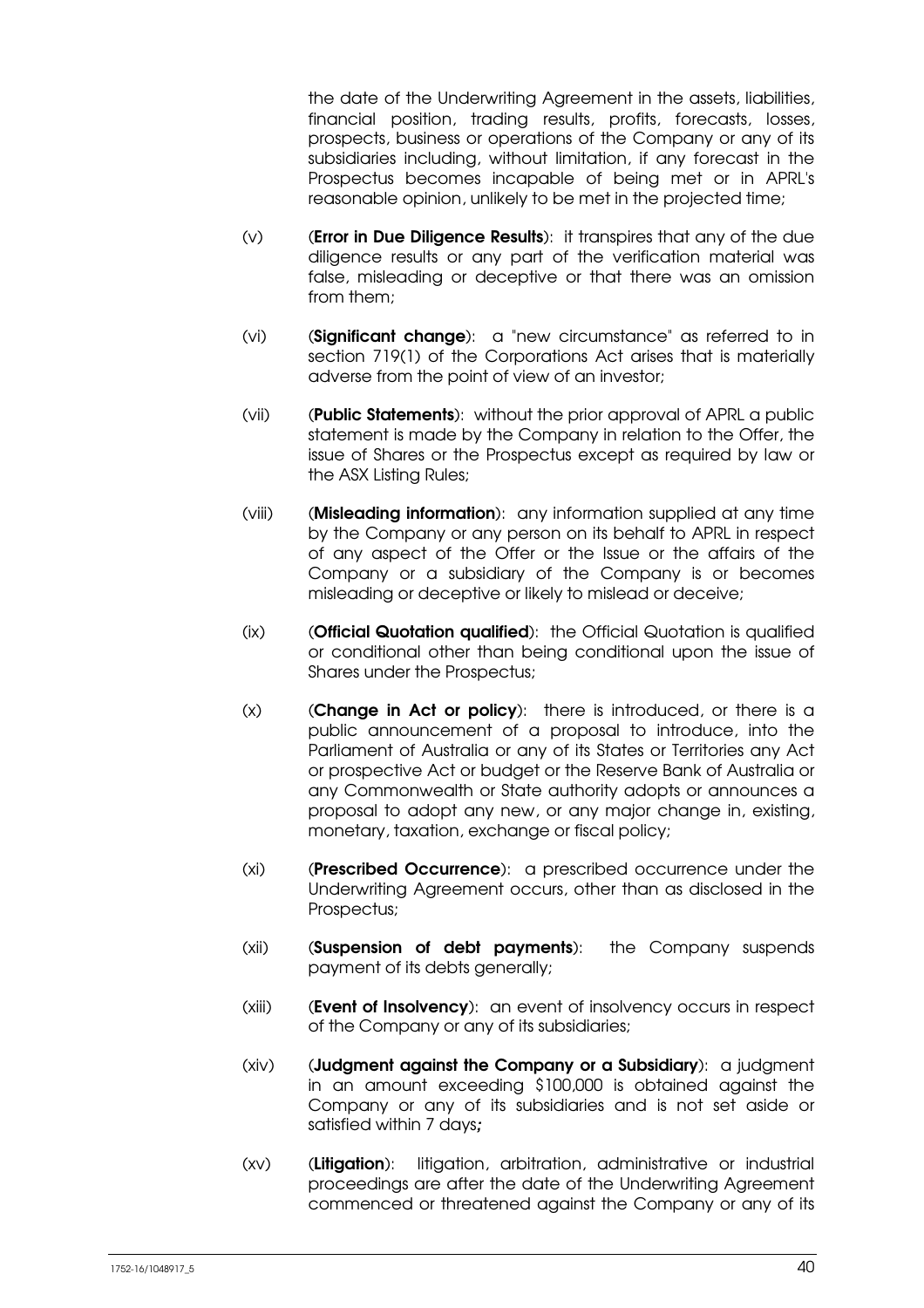subsidiaries, other than any claims foreshadowed in the Prospectus;

- (xvi) (Board and Senior Management composition): there is a change in the composition of the Board or a change in the senior management of the Company before completion of the Offer without the prior written consent of APRL which consent is not be unreasonably withheld;
- (xvii) (Change in shareholdings): there is a material change in the major or controlling shareholdings of the Company or any of its subsidiaries or a takeover offer or scheme of arrangement pursuant to Chapter 5 or 6 of the Corporations Act is publicly announced in relation to a Relevant Company;
- (xviii) (**Timetable**): there is a delay in any specified date in the Offer timetable which is greater than 3 Business Days;
- (xix) (Force Majeure): a force majeure affecting the Company's business or any obligation under the Agreement lasting in excess of 7 days occurs;
- (xx) (**Certain resolutions passed**): the Company or any of its subsidiaries passes or takes any steps to pass a resolution under section 254N, section 257A or section 260B of the Corporations Act or a resolution to amend its constitution without the prior written consent of APRL;
- (xxi) (Capital Structure): the Company or any of its subsidiaries alters its capital structure in any manner not contemplated by the Prospectus;
- (xxii) (Investigation): any person is appointed under any legislation in respect of companies to investigate the affairs of the Company or any of its subsidiaries; or
- (xxiii) (Market Conditions): a suspension or material limitation in trading generally on ASX occurs or any material adverse change or disruption occurs in the existing financial markets, political or economic conditions of Australia, Japan, the United Kingdom, the United States of America or other international financial markets.

The Underwriting Agreement also contains a number of indemnities, representations and warranties from the Company to APRL that are considered standard for an agreement of this type.

### 9.6 Loan Facility with Sun Hung Kai

Please refer to the summary provided in section 3.11.

### 9.7 Letter of Support from AP Finance

Please refer to the summary provided in section 3.12.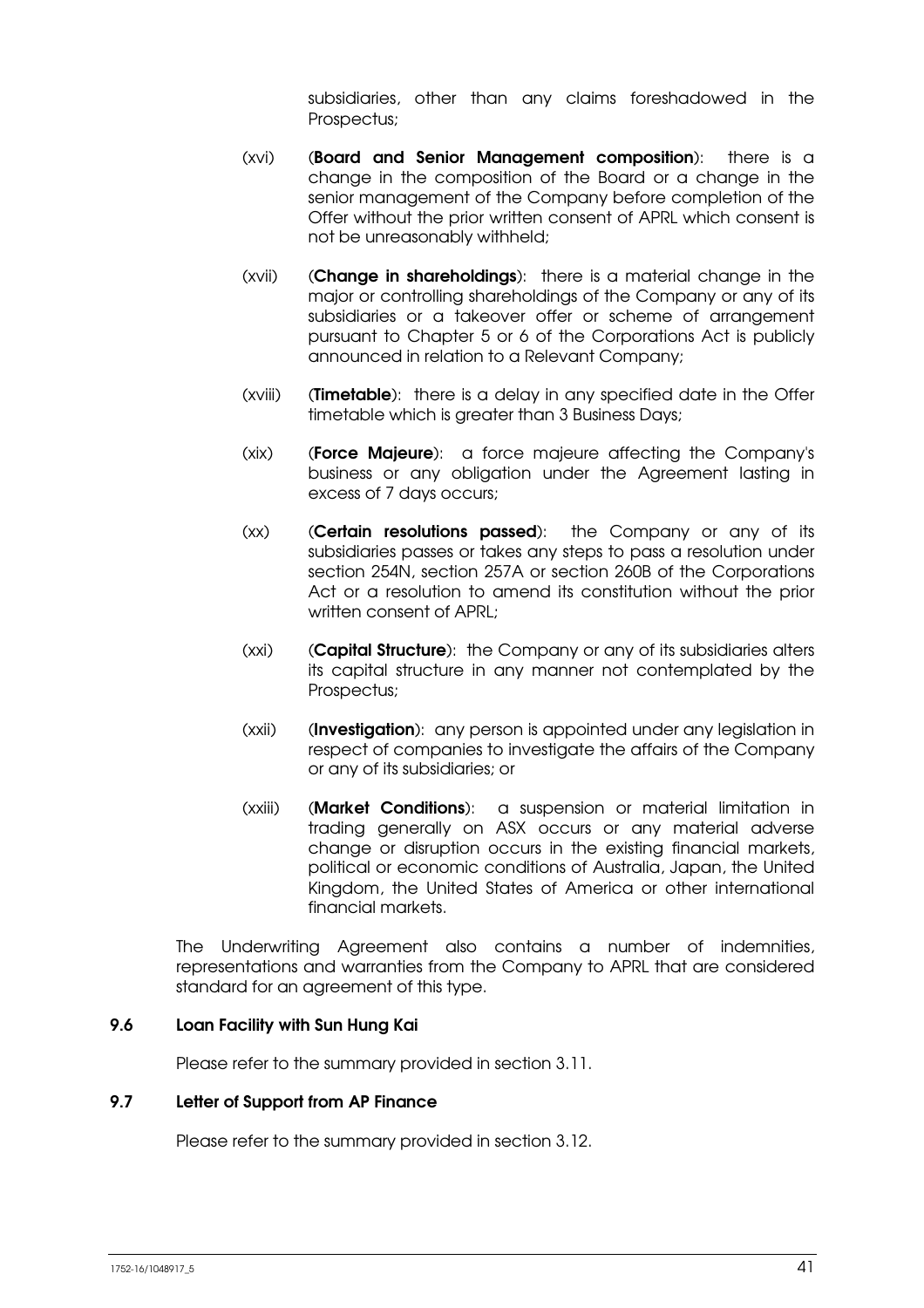### 9.8 Interests of Directors

Other than as set out in this Prospectus, no Director or proposed Director holds, or has held within the 2 years preceding lodgement of this Prospectus with the ASIC, any interest in:

- (a) the formation or promotion of the Company;
- (b) any property acquired or proposed to be acquired by the Company in connection with:
	- (i) its formation or promotion; or
	- (ii) the Offer; or
- (c) the Offer,

and no amounts have been paid or agreed to be paid and no benefits have been given or agreed to be given to a Director or proposed Director:

- (a) as an inducement to become, or to qualify as, a Director; or
- (b) for services provided in connection with:
	- (i) the formation or promotion of the Company; or
	- (ii) the Offer.

### Remuneration

The remuneration of an executive Director is decided by the Board, without the affected executive Director participating in that decision-making process. The total maximum remuneration of non-executive Directors is initially set by the Constitution and subsequent variation is by ordinary resolution of Shareholders in general meeting in accordance with the Constitution, the Corporations Act and the ASX Listing Rules, as applicable. The determination of non-executive Directors' remuneration within that maximum will be made by the Board having regard to the inputs and value to the Company of the respective contributions by each non-executive Director.

A Director may be paid fees or other amounts (i.e. non-cash performance incentives such as Options, subject to any necessary Shareholder approval) as the other Directors determine where a Director performs special duties or otherwise performs services outside the scope of the ordinary duties of a Director. In addition, Directors are also entitled to be paid reasonable travelling, hotel and other expenses incurred by them respectively in or about the performance of their duties as Directors.

The following table shows the total (and proposed) annual remuneration paid to both executive and non-executive directors inclusive of superannuation.

| <b>Director</b>         | 2013      | 2012     | 2011 |
|-------------------------|-----------|----------|------|
| Gerard McMahon          | \$102,422 | Nil      | Nil  |
| <b>Arthur Dew</b>       | \$35,506  | \$47,378 | Nil  |
| <b>Carlisle Procter</b> | \$48,707  | \$34,971 | Nil  |
| <b>Brett Montgomery</b> | \$113,347 | Nil      | Nil  |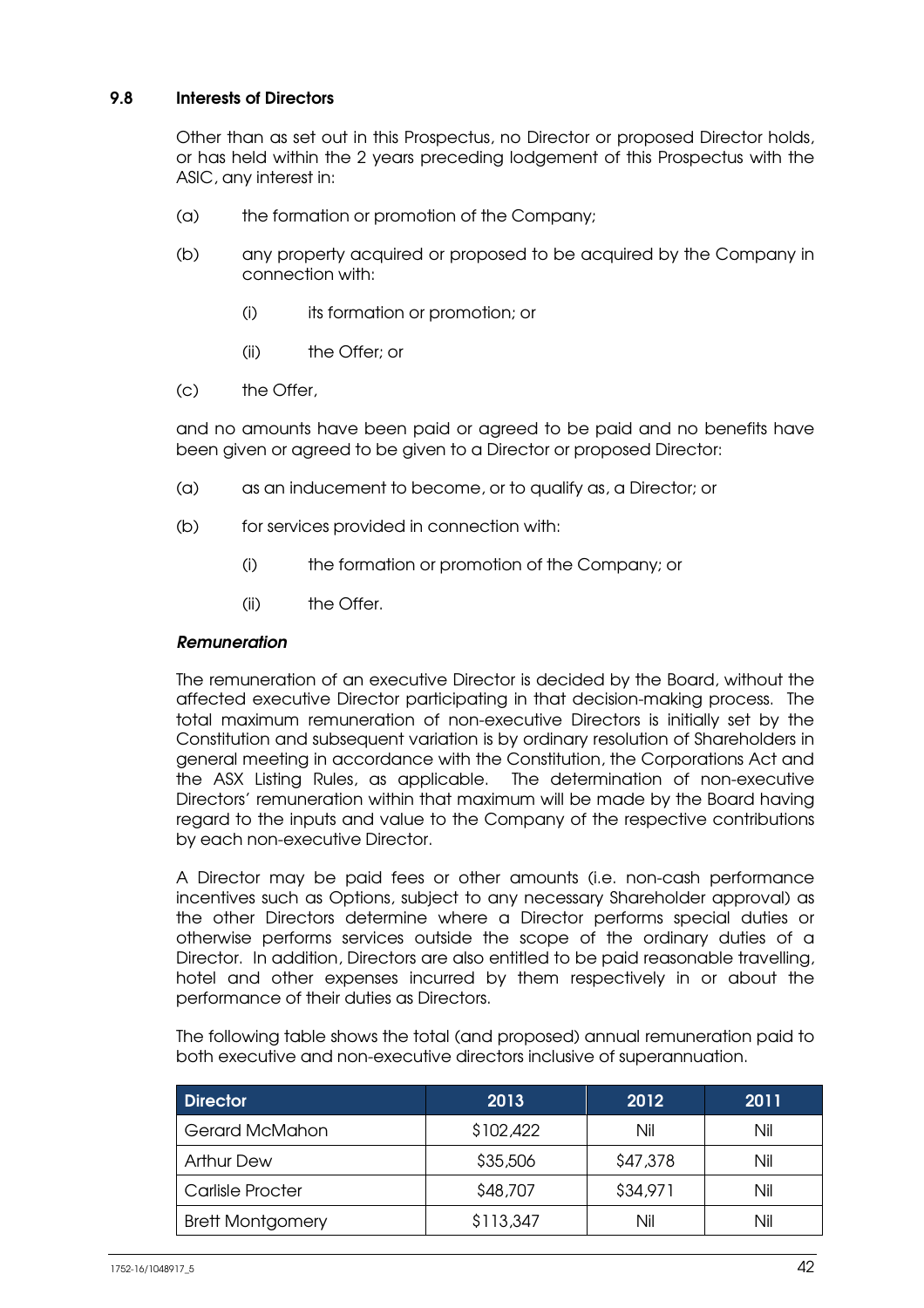The total (proposed) annual remuneration paid to executive and non-executive directors has been calculated using the actual salary amounts expected to be paid from 1 July 2013 to 30 June 2014.

### 9.9 Interests of experts and advisers

APRL will be paid those fees by the Company as described in section 3.8. During the 24 months preceding lodgement of this Prospectus with the ASIC, APRL has been paid fees of \$1,500,000 by the Company.

Steinepreis Paganin has acted as the solicitors to the Company in relation to the Offer. The Company estimates it will pay Steinepreis Paganin \$35,000 (excluding GST and disbursements) for these services.

### 9.10 Consents

APRL has given its written consent to being named as underwriter to the Offer in this Prospectus, in the form and context in which it is named. APRL has not withdrawn its consent prior to the lodgement of this Prospectus with the ASIC.

Steinepreis Paganin has given its written consent to being named as the solicitors to the Company in this Prospectus. Steinepreis Paganin has not withdrawn its consent prior to the lodgement of this Prospectus with the ASIC.

### 9.11 Electronic prospectus

Pursuant to Class Order 00/44, the ASIC has exempted compliance with certain provisions of the Corporations Act to allow distribution of an electronic prospectus and electronic application form on the basis of a paper prospectus lodged with the ASIC, and the publication of notices referring to an electronic prospectus or electronic application form, subject to compliance with certain conditions.

If you have received this Prospectus as an electronic Prospectus, please ensure that you have received the entire Prospectus accompanied by the Application Forms. If you have not, please phone the Company on +61 9212 5999 and the Company will send you, for free, either a hard copy or a further electronic copy of the Prospectus, or both. Alternatively, you may obtain a copy of this Prospectus from the Company's website at www.tanami.com.au.

The Company reserves the right not to accept an Application Form from a person if it has reason to believe that when that person was given access to the electronic Application Form, it was not provided together with the electronic Prospectus and any relevant supplementary or replacement prospectus or any of those documents were incomplete or altered.

### 9.12 Financial forecasts

The Directors have considered the matters set out in ASIC Regulatory Guide 170 and believe that they do not have a reasonable basis to forecast future earnings on the basis that the operations of the Company are inherently uncertain. Accordingly, any forecast or projection information would contain such a broad range of potential outcomes and possibilities that it is not possible to prepare a reliable best estimate forecast or projection.

### 9.13 Clearing House Electronic Sub-Register System (CHESS) and Issuer Sponsorship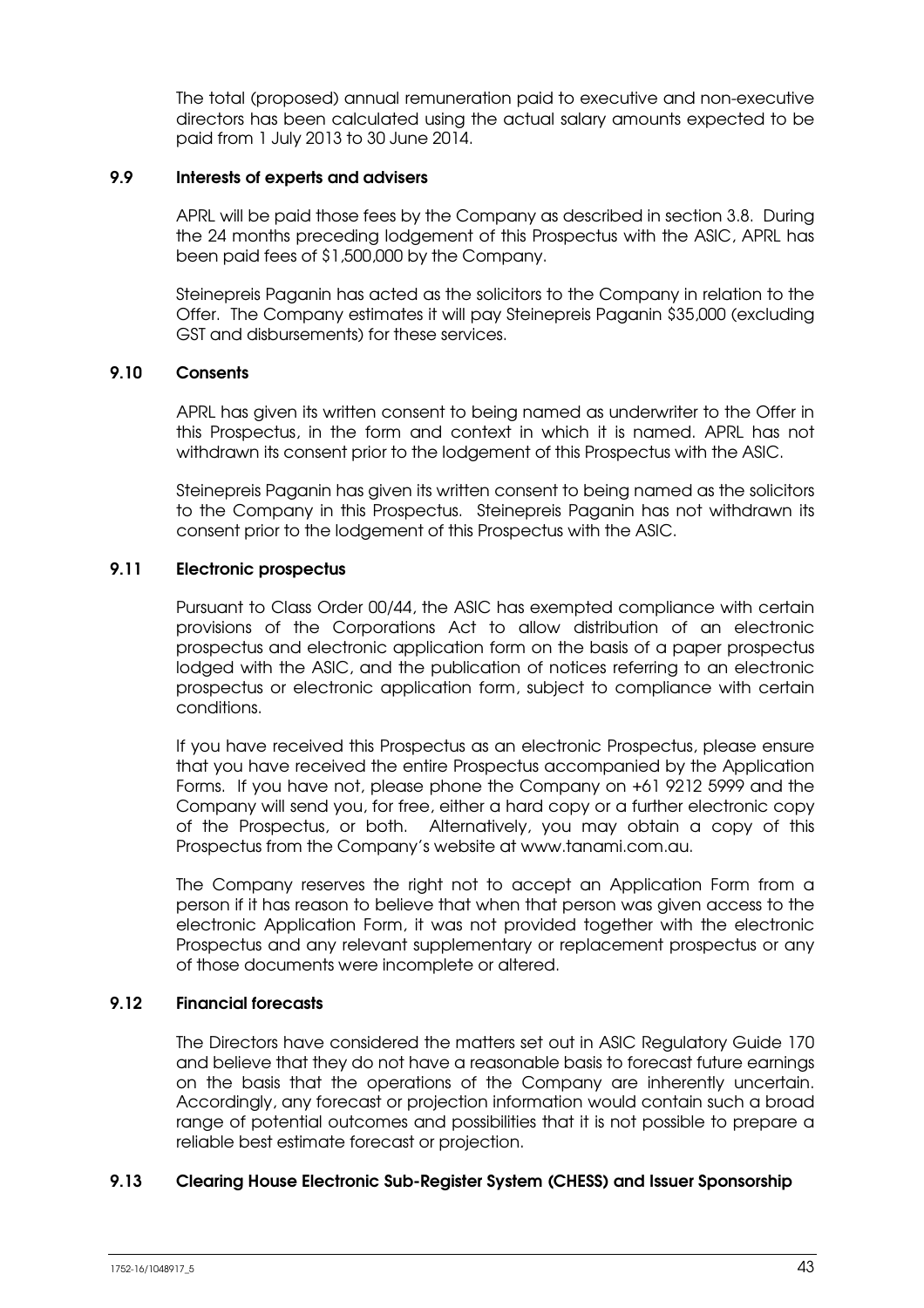The Company will not be issuing option certificates. The Company is a participant in CHESS, for those investors who have, or wish to have, a sponsoring stockbroker. Investors who do not wish to participate through CHESS will be issuer sponsored by the Company. Because the sub-registers are electronic, ownership of securities can be transferred without having to rely upon paper documentation.

Electronic registers mean that the Company will not be issuing certificates to investors. Instead, investors will be provided with a statement (similar to a bank account statement) that sets out the number of Shares issued to them under this Prospectus. The notice will also advise holders of their Holder Identification Number or Security Holder Reference Number and explain, for future reference, the sale and purchase procedures under CHESS and issuer sponsorship.

Further monthly statements will be provided to holders if there have been any changes in their security holding in the Company during the preceding month.

### 9.14 Privacy Act

If you complete an application for Shares, you will be providing personal information to the Company (directly or by the Company's share registry). The Company collects, holds and will use that information to assess your application, service your needs as a holder of equity securities in the Company, facilitate distribution payments and corporate communications to you as a Shareholder and carry out administration.

The information may also be used from time to time and disclosed to persons inspecting the register, bidders for your securities in the context of takeovers, regulatory bodies, including the Australian Taxation Office, authorised securities brokers, print service providers, mail houses and the Company's share registry.

You can access, correct and update the personal information that we hold about you. Please contact the Company or its share registry if you wish to do so at the relevant contact numbers set out in this Prospectus.

Collection, maintenance and disclosure of certain personal information is governed by legislation including the Privacy Act 1988 (Cth) (as amended), the Corporations Act and certain rules such as the ASX Settlement Operating Rules. You should note that if you do not provide the information required on the application for Shares, the Company may not be able to accept or process your application.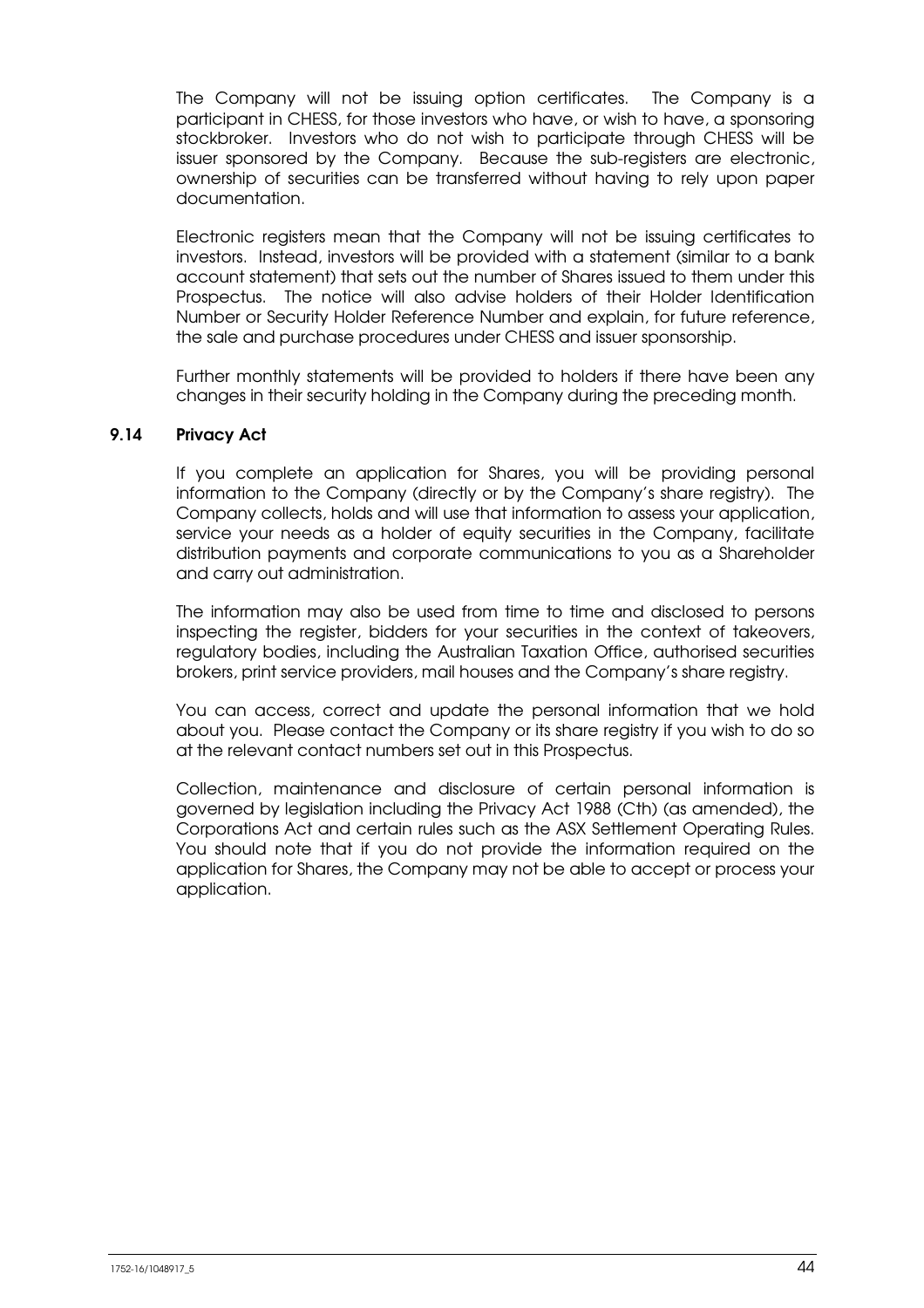### 10. DIRECTORS' AUTHORISATION

This Prospectus is issued by the Company and its issue has been authorised by a resolution of the Directors.

In accordance with section 720 of the Corporations Act, each Director has consented to the lodgement of this Prospectus with the ASIC.

Mr Gerard McMahon Chairman For and on behalf of TANAMI GOLD NL

\_\_\_\_\_\_\_\_\_\_\_\_\_\_\_\_\_\_\_\_\_\_\_\_\_\_\_\_\_\_\_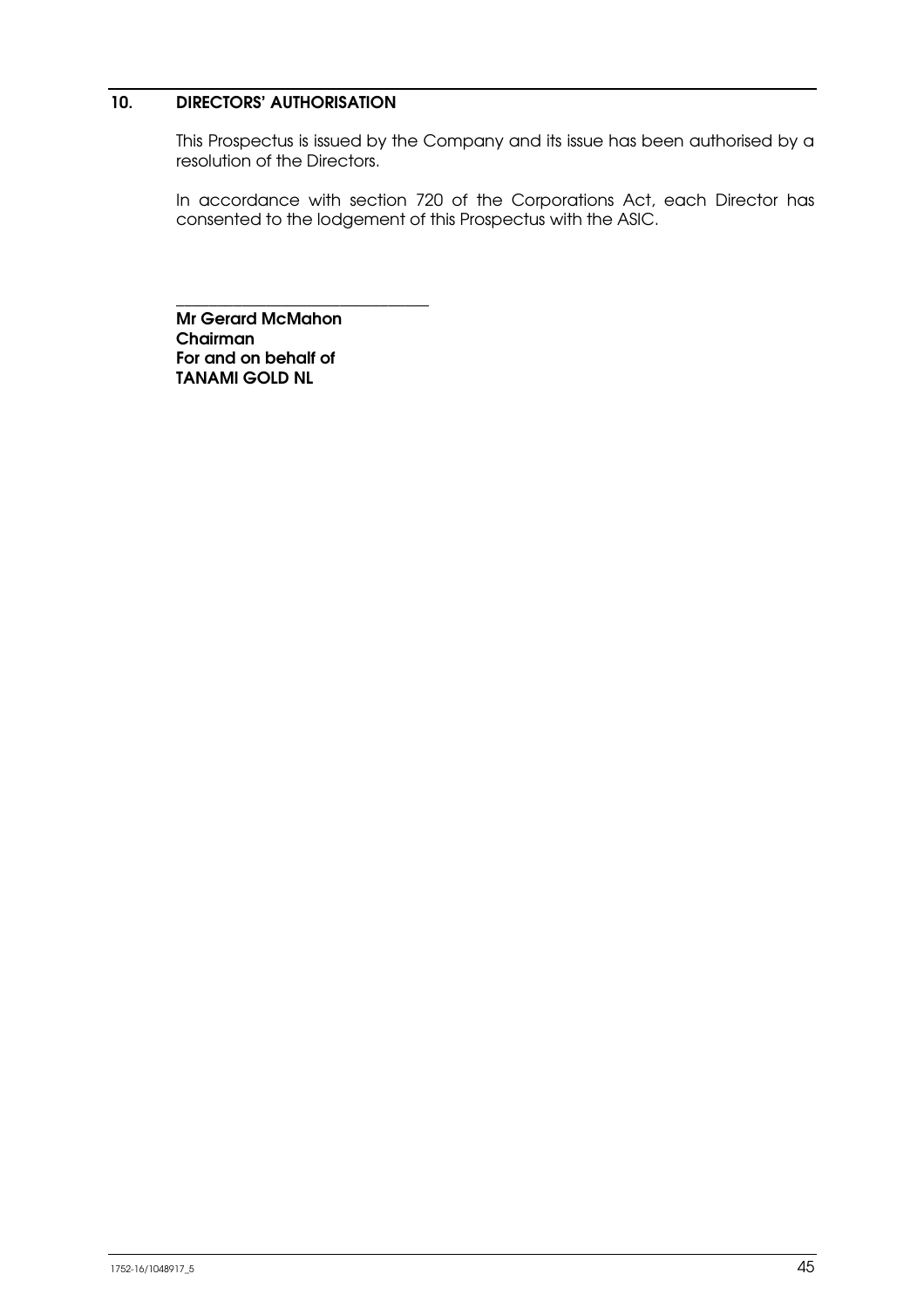### 11. GLOSSARY

\$ means the lawful currency of the Commonwealth of Australia.

Allied Group has the meaning given to that term in section 3.4.

AP Finance has the meaning given to that term in section 3.12.

Applicant means a Shareholder who applies for Shares pursuant to the Offer or a Shareholder or other party who applies for Shortfall Shares pursuant to the Shortfall Offer.

Application means an application to subscribe for Shares under this Prospectus.

Application Form means an Entitlement and Acceptance Form or Shortfall Application Form as the context requires.

Application Monies means money submitted by Applicants in respect of Applications.

APRL means Allied Properties Resources Limited.

ASIC means the Australian Securities and Investments Commission.

ASX means ASX Limited (ACN 008 624 691) or the financial market operated by it as the context requires.

ASX Listing Rules means the listing rules of the ASX.

ASX Settlement Operating Rules means the settlement rules of the securities clearing house which operates CHESS.

**Board** means the board of Directors unless the context indicates otherwise.

**Business Day** means Monday to Friday inclusive, except New Year's Day, Good Friday, Easter Monday, Christmas Day, Boxing Day and any other day that ASX declares is not a business day.

Closing Date means the date specified in the timetable set out at the commencement of this Prospectus (unless extended).

Company means Tanami Gold NL (ACN 000 617 176).

Constitution means the constitution of the Company as at the date of this Prospectus.

Corporations Act means the Corporations Act 2001 (Cth).

Directors means the directors of the Company as at the date of this Prospectus.

Eligible Shareholder means a Shareholder of the Company as at the Record Date other than an Ineligible Shareholder.

**Entitlement** means the entitlement of a Shareholder who is eligible to participate in the Offer.

Entitlement and Acceptance Form means the entitlement and acceptance form either attached to or accompanying this Prospectus.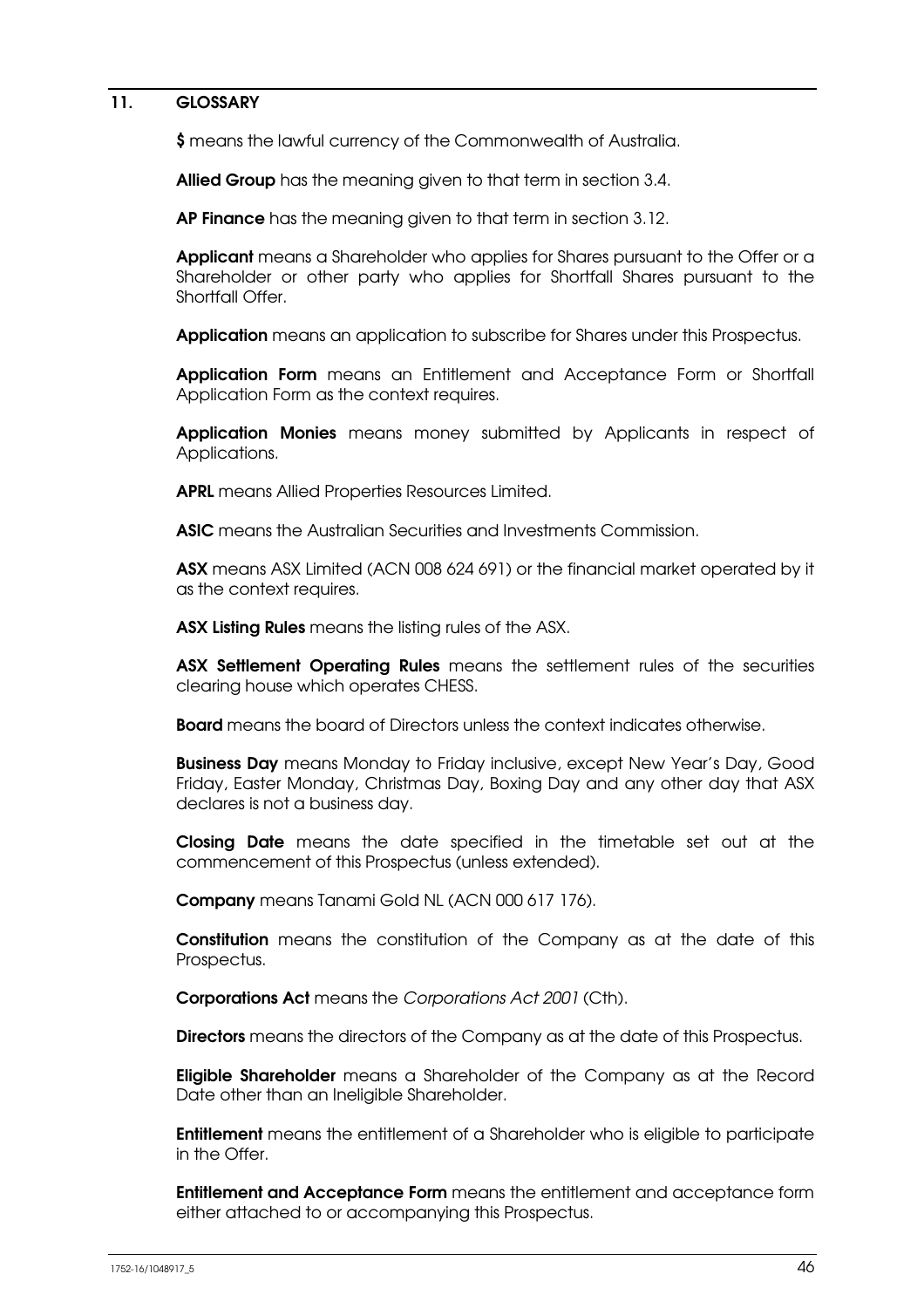**Financial Support Letter** has the meaning given to that term in section 3.12.

**Ineligible Shareholder** means a Shareholder as at the Record Date whose registered address is not situated in Australia or New Zealand.

JORC Code means the 2012 edition of the Australasian Code for Reporting of Exploration Results, Mineral Resources and Ore Reserves prepared by the Joint Ore Reserves Committee of the Australasian Institute of Mining and Metallurgy, Australian Institute of Geoscientists and Minerals Council of Australia.

Loan Facility has the meaning given to that term in section 3.11.

Lodgement Date means the date this Prospectus is lodged with ASIC.

Mineral Resources means has the meaning given in the JORC Code.

**Nominee** has the meaning given to that term in section 3.15.

**Offer** means the renounceable entitlement issue the subject of this Prospectus.

**Official Quotation** means official quotation on ASX.

**Option** means an option to acquire a Share.

**Optionholder** means a holder of an Option.

Prospectus means this prospectus.

**Record Date** means the date specified in the timetable set out at the commencement of this Prospectus.

**Share** means a fully paid ordinary share in the capital of the Company.

Shareholder means a holder of a Share.

**Share Registry** means Security Transfer Registrars Pty Limited.

**Shortfall** means the Shares not applied for under the Offer (if any).

Shortfall Offer means the offer of the Shortfall on the terms and conditions set out in section 5.13 of this Prospectus.

**Shortfall Shares** means those Shares issued pursuant to the Shortfall.

**Sun Hung Kai** has the meaning given to that term in section 3.11.

WST means Western Standard Time as observed in Perth, Western Australia.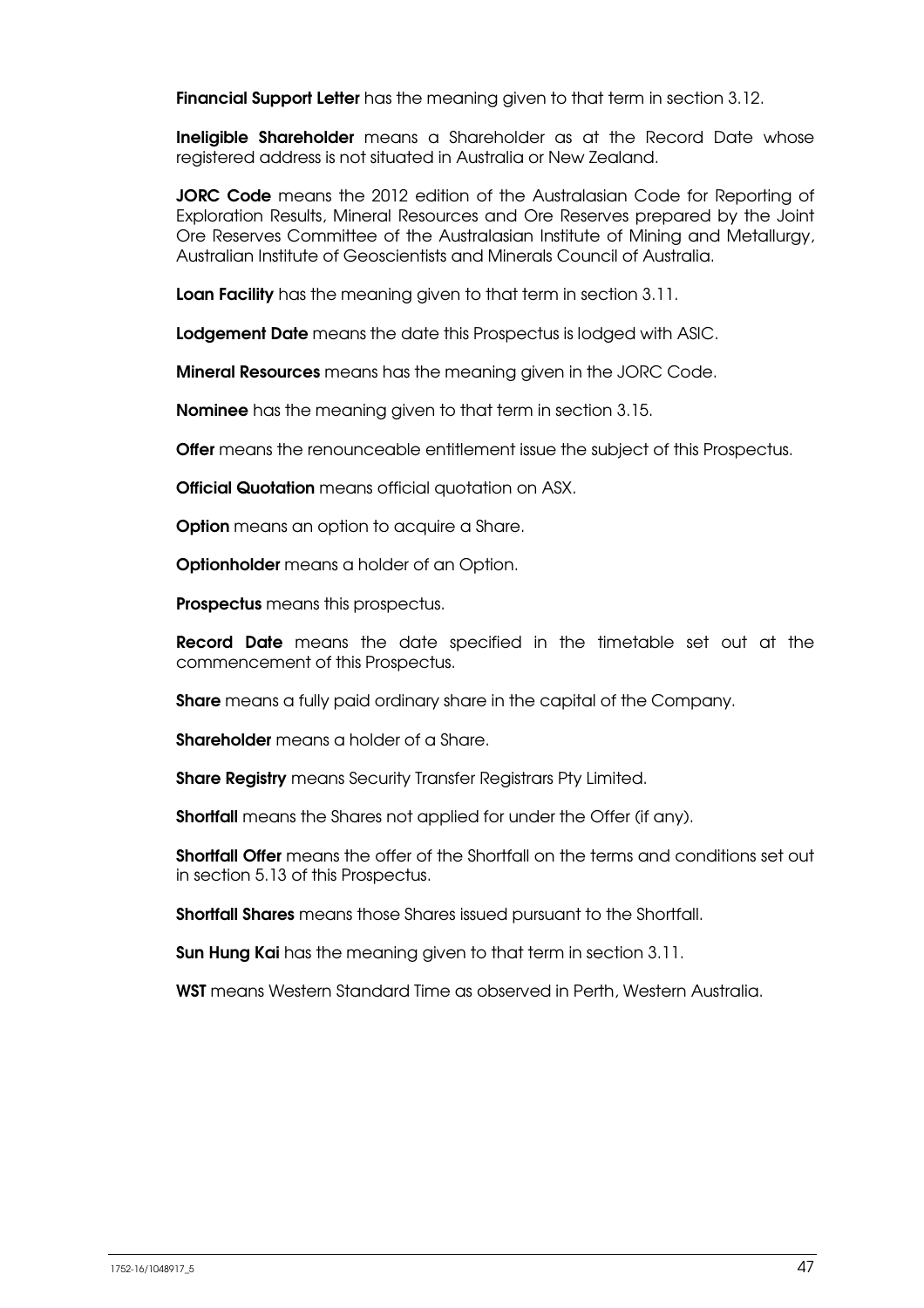## ANNEXURE – MINERAL RESOURCES TABLE

|                  | <b>Resource Category</b> |        |           |               |          |               |               |        |               |               |        |               |
|------------------|--------------------------|--------|-----------|---------------|----------|---------------|---------------|--------|---------------|---------------|--------|---------------|
| Project          | Measured                 |        | Indicated |               | Inferred |               | Total         |        |               |               |        |               |
|                  | Tonnes                   | Grade  | Ounces    | <b>Tonnes</b> | Grade    | <b>Ounces</b> | <b>Tonnes</b> | Grade  | <b>Ounces</b> | <b>Tonnes</b> | Grade  | <b>Ounces</b> |
|                  | (000)                    | g/t Au | (000)     | (000)         | g/t Au   | (000)         | (000)         | g/t Au | (000)         | (000)         | g/t Au | (000)         |
| <b>WTP</b>       | 482                      | 2.8    | 44        | 1,071         | 5.7      | 197           | 1,500         | 6.4    | 310           | 3,053         | 5.6    | 551           |
| CTP <sub>5</sub> | 8,430                    | 2.6    | 696       | 9,491         | 3.1      | 954           | 9,279         | 3.4    | 1,022         | 27,200        | 3.1    | 2,673         |
| <b>Total</b>     | 8,912                    | 2.6    | 740       | 10,562        | 3.4      | 1,151         | 10,779        | 3.8    | 1,332         | 30,253        | 3.3    | 3,224         |

#### Notes:

- 1. WTP is Western Tanami Prospect and CTP is Central Tanami Project.
- 2. Resource estimations completed using MineMap, Vulcan, Surpac, Datamine and Micromine software packages comprising a combination of ellipsoidal inverse distance and ordinary kriging grade interpolation methods.
- 3. Variable gold assay top cuts were applied based on geostatistical parameters and historical production reconciliation.
- 4. Resources reported above relevant cut-offs based on economic extractions, varying between 0.7g/t Au and 1.0g/t Au block model grade.
- 5. This includes stockpile figures from previously reported Otter Gold Mines NL 2001 Mineral Resource estimate less recorded treatment by Newmont Asia Pacific.
- 6. Tonnes and ounces rounded to the nearest thousand and grade rounded to 0.1g/t Au. Rounding may affect tallies.